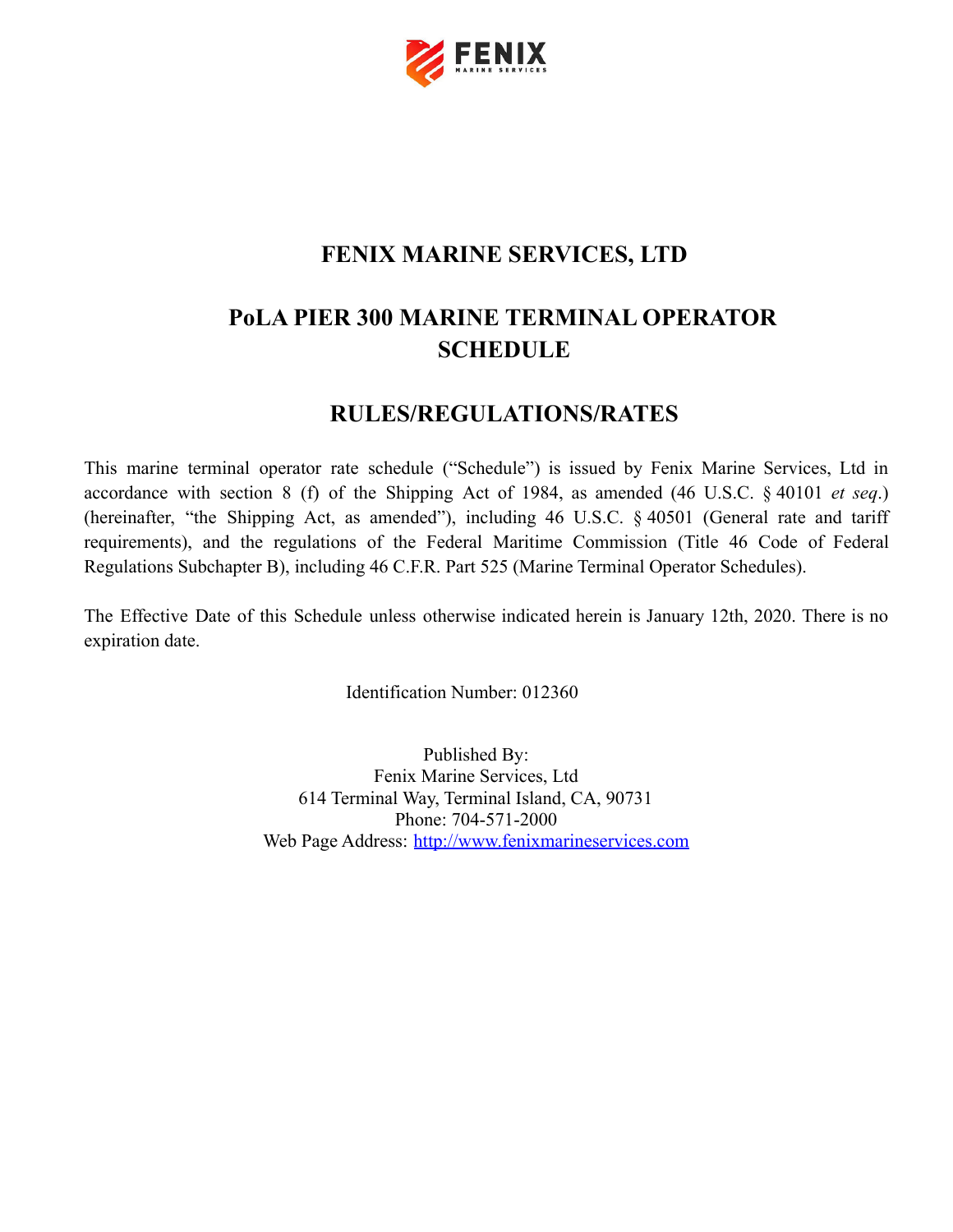

## **Table of Contents**

| <b>1. SCHEDULE</b>                                                  | 3              |
|---------------------------------------------------------------------|----------------|
| <b>2. DEFINITIONS</b>                                               | $\overline{4}$ |
| 3. LEGAL HOLIDAYS                                                   | $\overline{7}$ |
| 4. OPERATOR'S RULES/OBLIGATIONS - STEVEDORING                       | 8              |
| 5. CUSTOMER'S OBLIGATIONS - STEVEDORING OPERATIONS                  | 20             |
| <b>6. EXTRA WORK/LABOR</b>                                          | 25             |
| <b>7. TRAFFIC MITIGATION FEE</b>                                    | 25             |
| 8. LABOR STANDBY, DETENTIONS AND DEADTIME                           | 25             |
| <b>9. CONTAINER STACK TRAIN SERVICE - OPERATOR RESPONSIBILITIES</b> | 25             |
| <b>10. RAIL SERVICES - CUSTOMER'S OBLIGATIONS</b>                   | 30             |
| 11. SHORE POWER SERVICES - OPERATOR'S SERVICES AND OBLIGATIONS      | 33             |
| <b>12. SHORE POWER - CUSTOMER'S OBLIGATIONS</b>                     | 34             |
| <b>13. SAFETY - ALL OPERATIONS</b>                                  | 37             |
| <b>14. LIEN PROVISIONS AND SECURITY INTEREST</b>                    | 38             |
| <b>15. INDEMNITY</b>                                                | 41             |
| <b>16. INSURANCE</b>                                                | 43             |
| <b>17. INDEPENDENT CONTRACTOR</b>                                   | 45             |
| <b>18. APPLICABLE LAW</b>                                           | 45             |
| <b>19. FORCE MAJEURE</b>                                            | 45             |
| <b>20. ATTORNEY'S FEES AND COSTS</b>                                | 46             |
| 21. PARTIAL INVALIDITY; SEVERABILITY                                | 46             |
| 22. LOSS/DAMAGE TO GOODS (CLAUSE PARAMOUNT)                         | 46             |
| 23. UNCONTROLLABLE CAUSES OF LOSS/DAMAGE                            | 47             |
| <b>24. NO CONSEQUENTIAL DAMAGES</b>                                 | 47             |
| <b>25. LOSS/DAMAGE CLAIMS</b>                                       | 47             |
| <b>26. CLAIM DOCUMENTATION</b>                                      | 48             |
| <b>27. DUTY TO ACCEPT GOODS</b>                                     | 49             |
| 28. REFUSED OR ABANDONED GOODS                                      | 49             |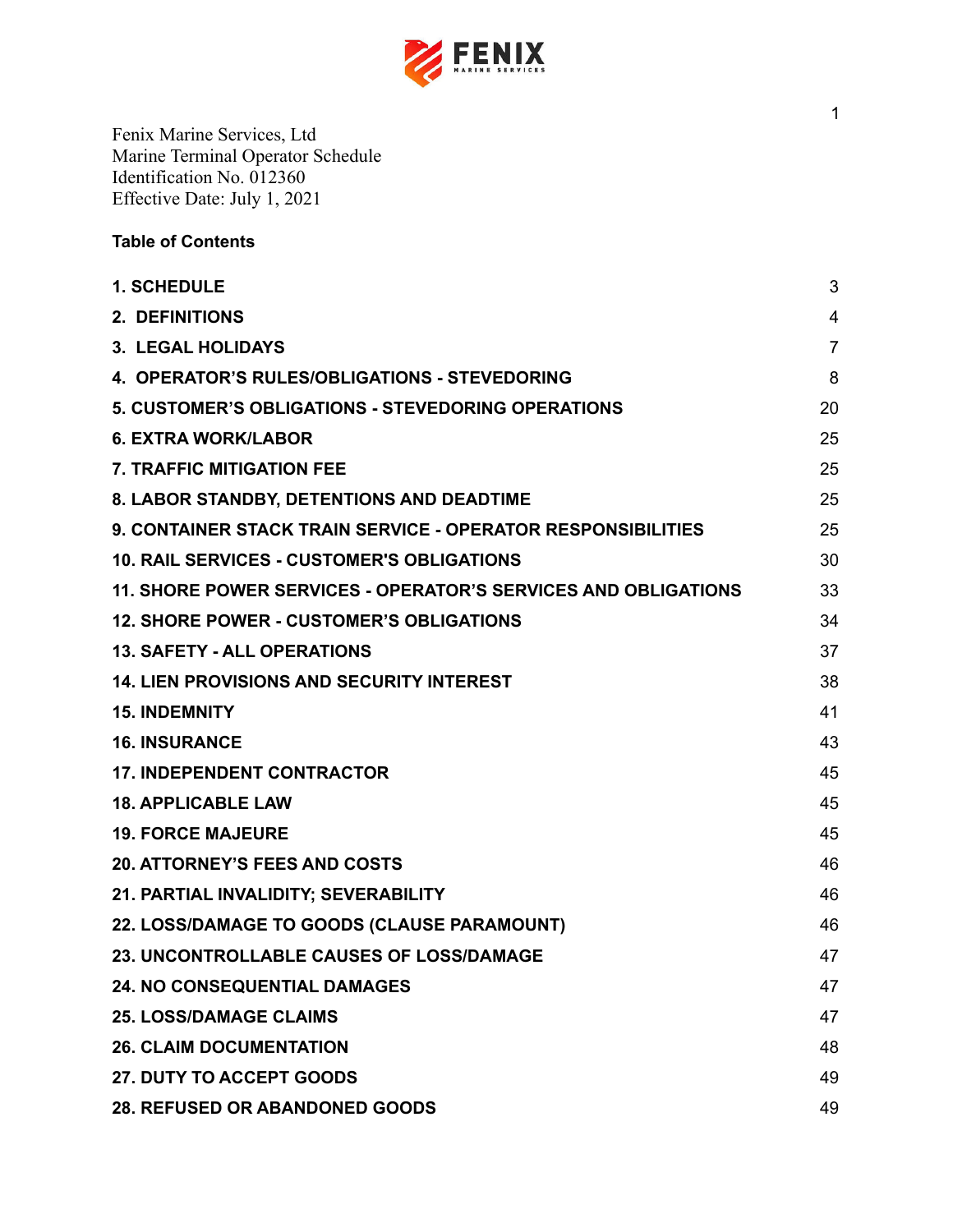

| <b>29. ACCESS AND USE</b>                        | 49 |
|--------------------------------------------------|----|
| <b>30. EOC COMPLIANCE AND NON-DISCRIMINATION</b> | 52 |
| <b>31. ELECTRONIC DATA INTERCHANGE</b>           | 52 |
| <b>32. CONSTRUCTION AND INTEGRATION</b>          | 53 |
| 33. (RESERVED FOR FUTURE USE)                    | 53 |
| <b>34. COMPENSATION</b>                          | 53 |
| 35. RATES                                        | 54 |
| <b>36. DOCKAGE</b>                               | 58 |
| <b>37. SCHEDULE OF RATES</b>                     | 58 |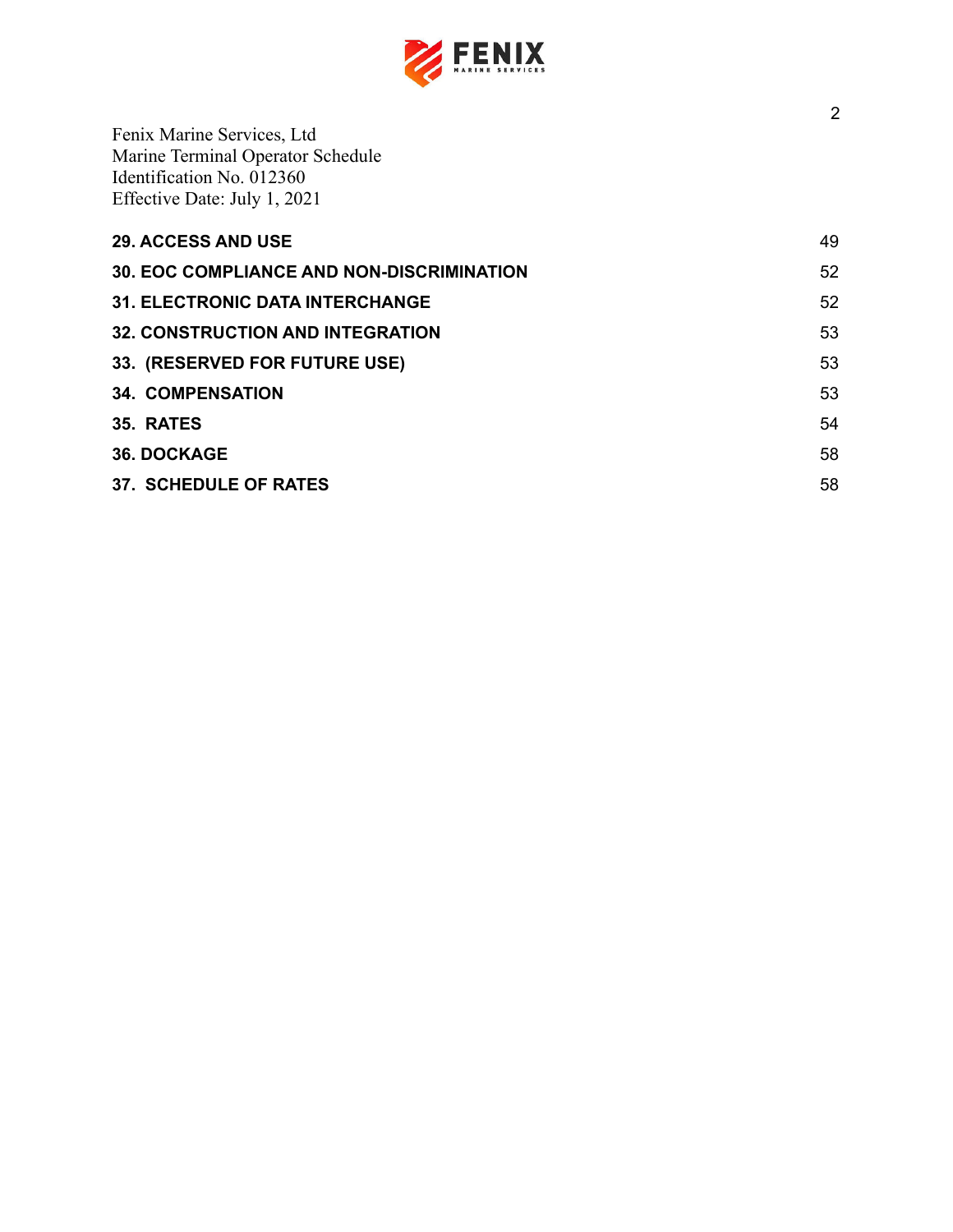

## <span id="page-3-0"></span>**1. SCHEDULE**

In the event that an executed agreement for Rates does not exist between a CUSTOMER and OPERATOR for any specific item in this Schedule, or an executed agreement between a CUSTOMER and OPERATOR does not specifically address rules, regulations, charges, services and/or fees contained herein, the provisions of this Schedule shall apply, in accordance with Section 32 below.

Use of the Terminal, wharves, other facilities, or property of, or receipt of Services under the jurisdiction of or provided by, OPERATOR shall constitute a consent to and acceptance of the terms and conditions of this Schedule and shall evidence an agreement on the part of all vessels, their owners, charterers and agents, or other users or recipients of Services—including but not limited to Beneficial Cargo Owners (BCOs), Non-Vessel-Operating Common Carriers (NVOCCs), Rail Carriers, Intermodal Equipment Providers (IEPs), Truckers, and Chassis Providers—to pay all applicable charges and abide by all rules and regulations of OPERATOR and to abide by the rules and regulations of this Schedule.

Except as otherwise provided in this Schedule, the applicable Rates, charges and fees shall be those in effect at the time Services are rendered, plus any applicable interest or additional charges or fees.

Except as otherwise provided in this Schedule, the applicable rules and regulations shall be those in effect at the time the rule or regulation is applied and enforced.

OPERATOR reserves to itself the right to interpret and determine the applicability of any of the Rates, charges, or fees provided for in this Schedule and to assess charges or fees in accordance with any such interpretation and determination. OPERATOR reserves to itself the right to determine the applicability of any rule or regulation of this Schedule and to enforce any such rule or regulation in accordance with any such interpretation or determination.

This Schedule does not include an expiration date.

This Schedule is published and made available to the public pursuant to the Shipping Act, as amended, and shall at all times be legally enforceable as between CUSTOMER and OPERATOR. All references to a tariff, schedule, Service, *etc*. of OPERATOR not otherwise specified shall be deemed to refer to this Schedule and the Rates, regulations and practices, and terms and conditions, set forth herein.

This Schedule may be changed by OPERATOR from time to time without notice.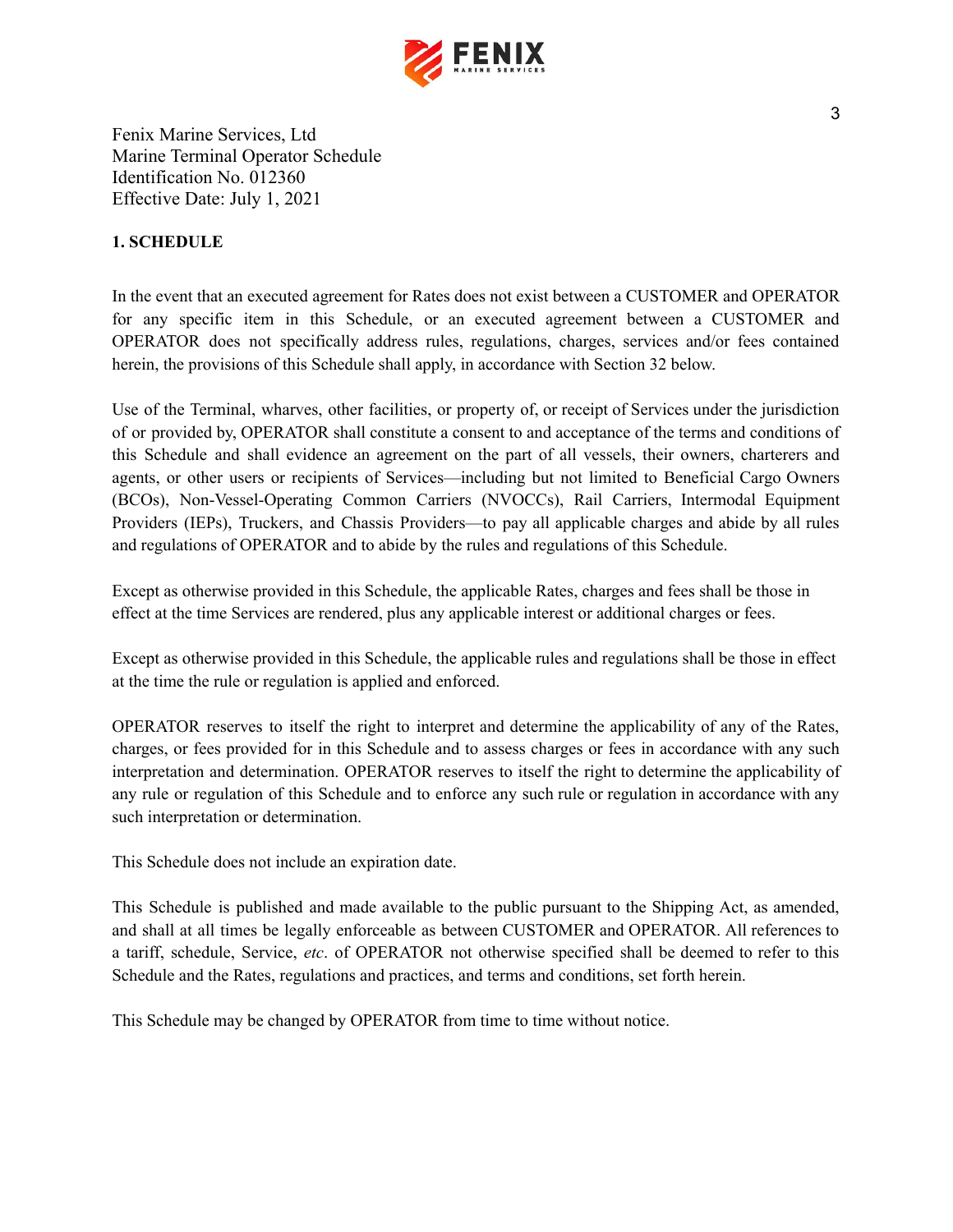

## <span id="page-4-0"></span>**2. DEFINITIONS**

**"CUSTOMER"** means any alliance, alliance member, vessel, vessel owner, carrier, agent, vessel operator, vehicle, conveyance, consignor, consignee, beneficial Cargo owner, freight forwarder, NVOCC, person, Cargo, equipment, chassis, or any other person or entity, including but not limited to the agents, other providers, and other subcontractors (at any level) of any of the foregoing, who is provided with, benefits from, or receives any Services whatsoever, or person or business entity who owns or claims an interest in, right to, attachment, or lien regarding any vessel, vessel equipment, equipment, or Cargo.

**"GOODS"** or **"CARGO"** means all cargo, goods, and other personal property items, including any equipment associated with or utilized by the foregoing, with respect to which OPERATOR is requested to and/or does perform any Services, and all packing, packaging, crates, cradles, pallets, tanks, platforms, flatbeds, trailers, containers, chassis, other equipment, and other items, materials, and supplies associated therewith, and any goods or cargo that benefits from Services at the Terminal or utilizes the Terminal. The capitalized and non-capitalized words "Goods" and "Cargo", as well as both the singular and plural versions of each, shall have the same meaning as Goods and Cargo in this definition.

**"OPERATOR"** means Fenix Marine Services, Ltd as applicable to the Service(s) to be provided. Fenix Marine Services, Ltd is a "Marine Terminal Operator" as defined by FMC Regulation, 46 C.F.R.  $§$  525.1(13).

**"HANDLING"** means the Service of physically moving Goods at the Terminal.

**"FMS"** means Fenix Marine Services, Ltd.

"**LOADING**" or "**DISCHARGING**" means the service of loading or unloading Goods between a place of rest at the Terminal and any vessel, rail car, trucks/motor vehicle, or other Conveyance.

**"PoLA"** or **"PORT"** means Port of Los Angeles. All the navigable waters within the City of Los Angeles included within, or northerly of, the Los Angeles Harbor Breakwater and the easterly prolongation thereof in a straight line to its intersection with the easterly boundary line of the City of Los Angeles are herein designated

**"PORT OF LOS ANGELES TARIFF"** or "**PORT TARIFF**" means The Port of Los Angeles Tariff No. 4 or its successor.

**"RATE"** means a price that OPERATOR will charge for providing a Service in or around the Terminal.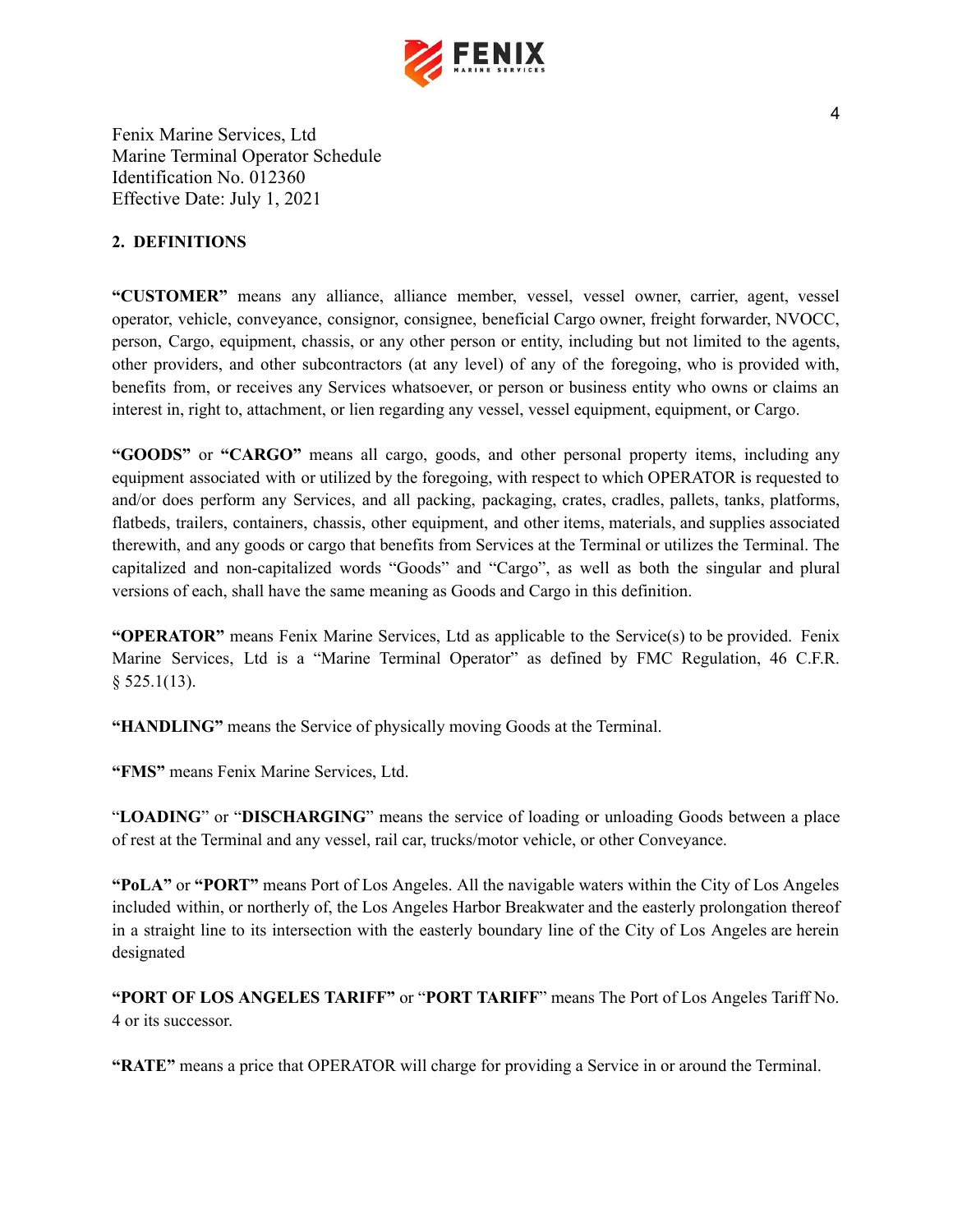

**"TERMINAL"** means a facility with one or more structures comprising a terminal unit owned and/or operated by OPERATOR, including, but not limited to, docks, wharves, warehouses, covered and/or open storage spaces, cranes, buildings, other structures, property, and any equipment.

**"SERVICE"** or **"SERVICES"** means checking Cargo, dockage, free time, Handling, rehandling, loading and unloading, Storage, terminal usage, wharfage, and wharf demurrage, as defined herein, as well as any other providing of, use of and/or access to a Terminal whatsoever, including any providing of, use of and/or access to personnel, labor, services, materials, supplies, tools, equipment, personal property and real property, water, electricity, and other service, supplies, or materials, and whether provided at such Terminal or elsewhere.

**"STORAGE"** means the service of providing yard space, warehouse or other terminal facilities for the storage of inbound or outbound Cargo including related equipment after the expiration of free time, if applicable, including wharf storage, shipside storage, closed or covered storage, open or ground storage, and bonded storage.

**"CITY"** means the City of Los Angeles.

**"CEO"** means the Chief Executive Officer of Pier 300 and shall also include his duly authorized agent or representative.

**"PRIVATE PREMISES"** means and includes all premises, wharves, docks, or areas other than municipal.

**"WHARF"** means and includes any wharf, pier, quay, or other structure to which a vessel may make fast or which may be utilized in the transit or handling of goods and merchandise, and shall also include all of the area between pier head and bulkhead lines; excepting, however, such locations as may be designated and set apart as public landings or for private use.

**"WHARF PREMISES"** means and includes , in addition to the area included in the term "WHARF," other port terminal facility areas, alongside of which vessels may lie or which are suitable for and are used in the direct loading, unloading, assembling, distribution or handling of merchandise under, over, or onto a wharf.

**"VESSEL" means** steam boats, motor boats, sailing vessels, barges, lighters, ferry boats, pleasure craft and any and all other water craft.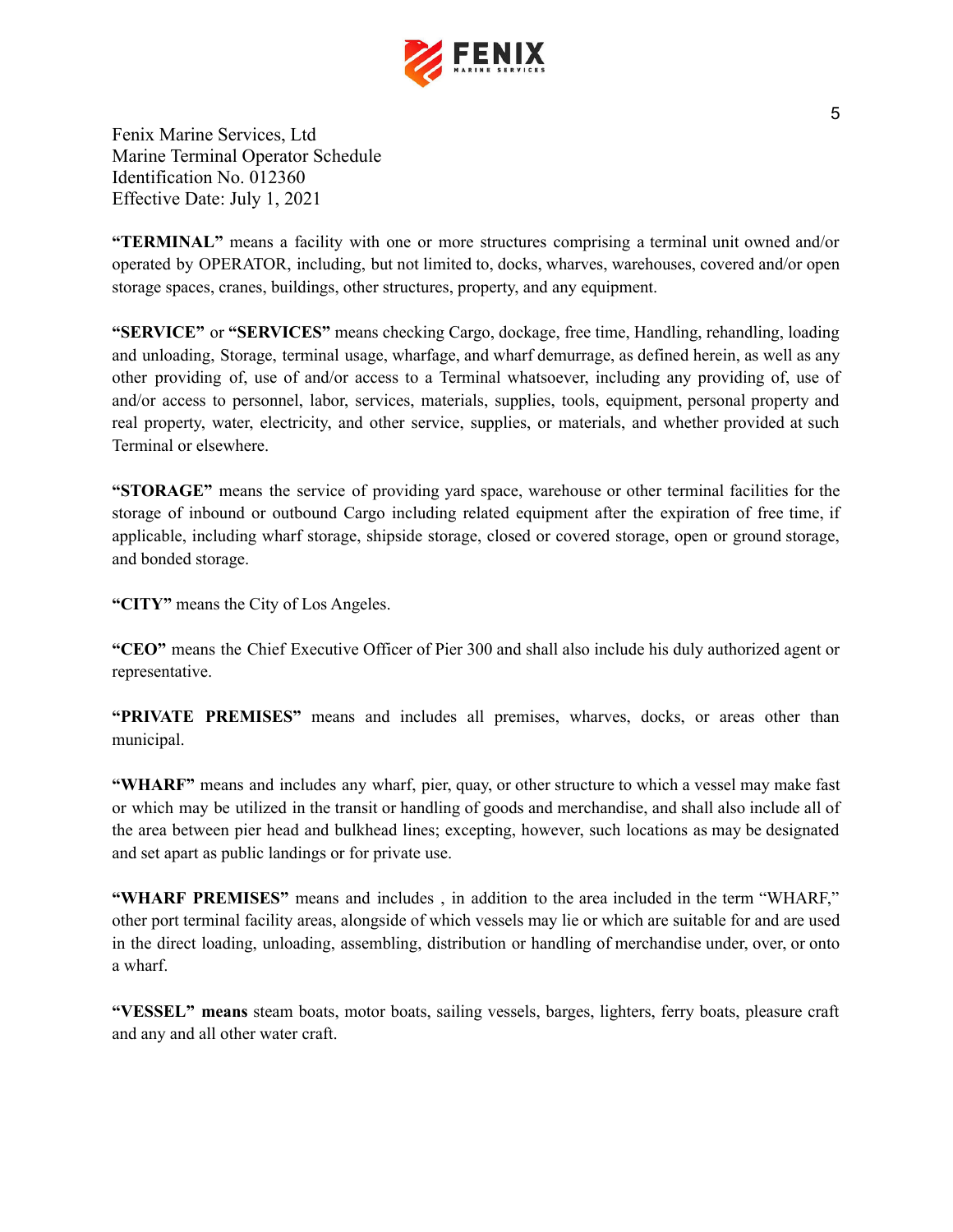

**"MERCHANDISE"** means and includes but is not limited to commodities, goods, wares, freight, liquids, articles and materials of every kind whatsoever, including bulk materials, cargo containers when empty, live animals, vessel's stores and supplies.

**"MERCHANDISE IN BULK"** means merchandise which, by nature of its unsegregated mass, is usually handled by shovels, scoops, buckets, forks, or mechanical conveyors, and which is not loaded or unloaded and carried in a "Package", as defined below, and is received and delivered by carrier without transportation mark or count. (Will not apply when subject to piece count.)

**"DIRECT"** means a continuous operation between barge, car, or truck and vessel when performed by vessel's stevedores, pipeline, or any mechanical means.

**"CARGO UNITS"** mean, excluding "Merchandise in Bulk" as defined above, the package containing merchandise or the method of waterborne conveyance of such merchandise and are defined as follows:

(1) **"PACKAGE"** is defined as the producer's or manufacturer's type of packaging containing merchandise. The package may be a carton, bag, barrel, drum, crate, bale, box, bundle, pail, flask, or basket. Merchandise may be conveyed in its Package or Packages in a "Unitized Load," "Cargo Van," or "Container" as defined below.

(2) **"UNITIZED LOADS"** are defined as that merchandise which is secured to pallets or skids by banding or otherwise being securely held together to form a single shipping unit to permit handling by mechanical equipment. The term does not include merchandise temporarily palletized for the purpose of terminal handling or for loading or unloading vessels.

(3) **"CARGO VAN"** is defined as any type of cargo conveyance, which is non-disposable, having a cargo capacity of not less than 2 cubic meters and having dimensions smaller than those of a "Container", defined below.

(4) **"CONTAINER"** is defined as any type of cargo conveyance which is non-disposable, having an outside length of not less than 6.04 meters, and which is primarily designed, constructed, certified and approved by an ocean carrier for the ongoing use and transport of commodities aboard its vessels.

**"CONTAINER FREIGHT STATION (CFS)"** means a location designated by the water carrier for receiving and delivery of merchandise in connection with the stuffing and unstuffing of containers.

**"BUNKERS"** means those petroleum products which are utilized by a vessel as fuel for its own power.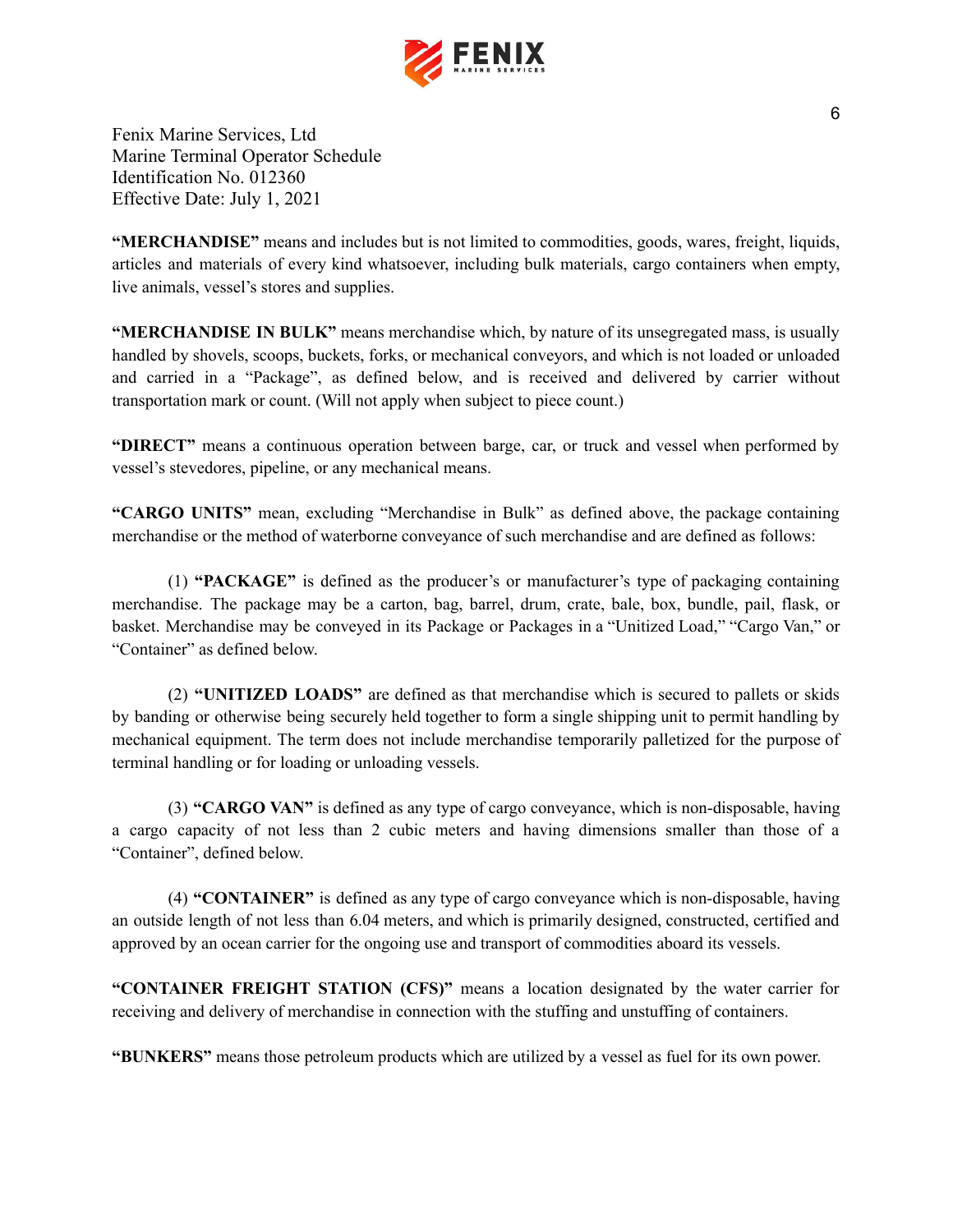

## <span id="page-7-0"></span>**3. LEGAL HOLIDAYS**

The following are legal holidays for purposes of this Schedule:

- A. New Years Eve, December 31st- Limited
- B. New Years Day, January 1st Terminal Closed
- C. Martin Luther King's Birthday, the third Monday in January Limited
- D. Lincoln's Birthday, February 12th Limited
- E. President Day, the third Monday in February Limited
- F. Cesar Chavez' Birthday, March 31st- Limited
- G. Memorial Day, the last Monday in May Limited
- H. Independence Day, July 4th–Terminal Closed
- I. Bloody Thursday, July 5th Terminal Closed
- J. Harry Bridges Day, July 28th Limited
- K. Labor Day, the first Monday in September Terminal Closed
- L. Columbus Day, second Monday in October Limited
- M. Veteran's Day, November 11th Limited
- N. Thanksgiving Day, the fourth Thursday in November Terminal Closed
- O. Christmas Eve, December 24th Limited
- P. Christmas Day, December 25th Terminal Closed
- Q. Every day proclaimed by the President of the United States or Governor of the State of California to be a legal holiday.

Unless designated as "Terminal Closed", a Holiday that is listed above as "Limited" shall have limited operating hours and or charges for services will be on an overtime basis.

If any of the holidays listed in this item falls upon a Sunday, the Monday following shall be observed as a "LEGAL HOLIDAY".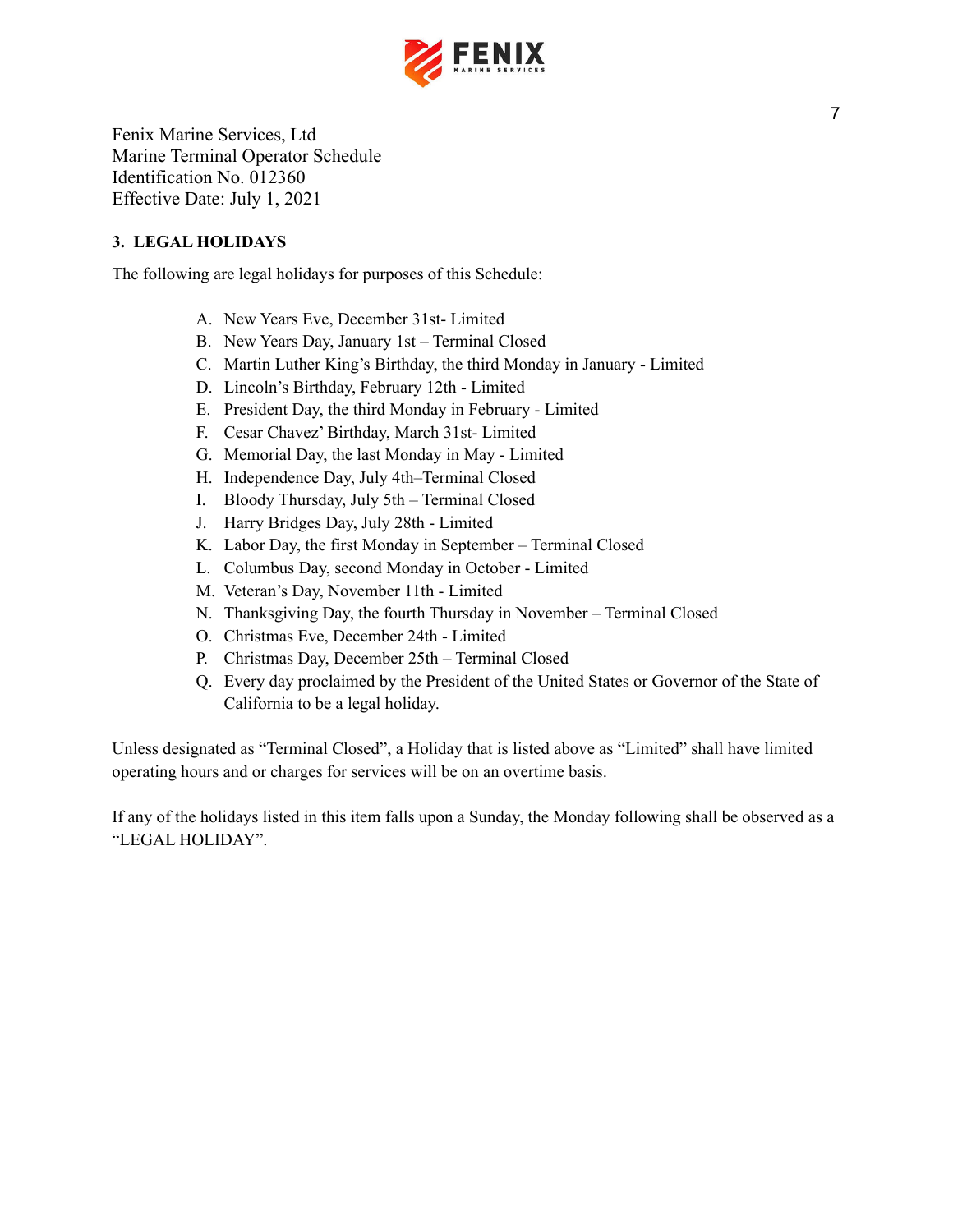

## <span id="page-8-0"></span>**4. OPERATOR'S RULES/OBLIGATIONS - STEVEDORING**

## 4.1 GENERAL

## OPERATOR shall:

- A. Provide and perform at its respective Terminal the Services as hereinafter described for the CUSTOMER'S full and empty 20', 40' and 45' sea freight containers Loaded to or Discharged from container vessels with fitted lashing equipment. Stevedoring Services for CUSTOMER's full and empty 53' or non-20'/40'sea freight containers as well as non-containerized Cargo shall be subject to a surcharge and, if necessary, Extra Labor per the Schedule of Rates.
- B. Supply all necessary employees, labor, supervision, and necessary equipment based on I.S.O. standards and non-containerized stevedoring and Terminal Services.
- C. Perform stevedoring Services in accordance with the ILWU/PMA Collective Bargaining Agreement. Third shift work will be performed only if requested by CUSTOMER and accepted by OPERATOR, at CUSTOMER's expense.
- D. Perform yard and gate Services 0700-1200 and 1300-1700, Monday through Friday and 1800-2200, 2300-0300 Monday through Thursday (exclusive of weekends/holidays). Yard and gate Services outside these hours may be performed, if requested in writing by CUSTOMER and accepted by OPERATOR, at CUSTOMER's expense.

## 4.2 VESSEL STEVEDORING

OPERATOR shall:

A. Plan Discharging and Loading sequences of containers, as well as non-containerized Cargo, in accordance with the inbound stowage plan and the pre-stow instructions of CUSTOMER.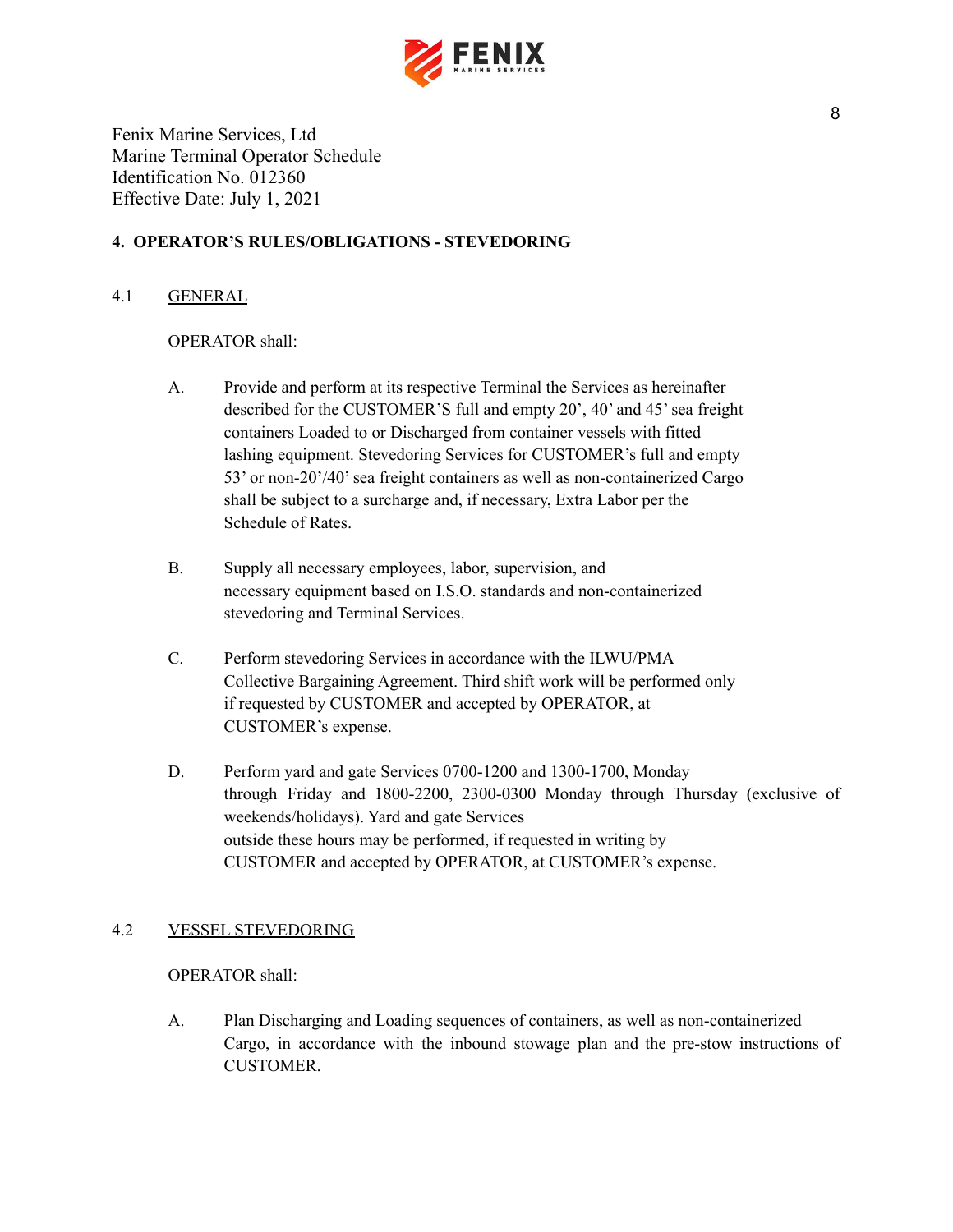

> All or part of CUSTOMER's outbound containers may be mix-stowed with any other containers, for the same discharging port.

For export receiving, gate cut-off for specific vessel will be 24 hours prior to vessel arrival or last 2nd shift worked prior to vessel arrival, whichever is earliest.

Master or CUSTOMER's agent shall approve the loading plan prior to commencement of Loading.

- B. Prepare and furnish to CUSTOMER appropriate outbound container stowage plan.
- C. Lash or unlash containers, as well as non-containerized Cargo, stowed on or under deck of vessels.
- D. Discharge inbound containers from vessels and deck them in the Terminal or keep them on wheels per OPERATOR's operational requirements. Inbound intermodal train containers may be decked or wheeled, at OPERATOR's discretion, at an area in the Terminal designated by OPERATOR for special release.
- E. Dray outbound containers from a point of rest in the Terminal to the berth, load to and stow them onboard vessels.
- F. Discharge non-containerized Cargo from vessels or load to and stow non-containerized Cargo onboard vessels. Additional expenses related to such Service shall be billed per the Schedule of Rates.
- G. Shift containers from a cell to another cell or on-land containers and re-load them on board vessels as per CUSTOMER's instruction. A surcharge shall apply for such activities.

Change of discharging port, optional stowage, *etc*., shall be for CUSTOMER's account. Expenses for shifting and/or rehandling, including but not limited to set-asides of each related container, shall be for CUSTOMER's account.

H. Check and record the movement of containers and non-containerized Cargo on and off vessels and shifted onboard vessels, taking damage exceptions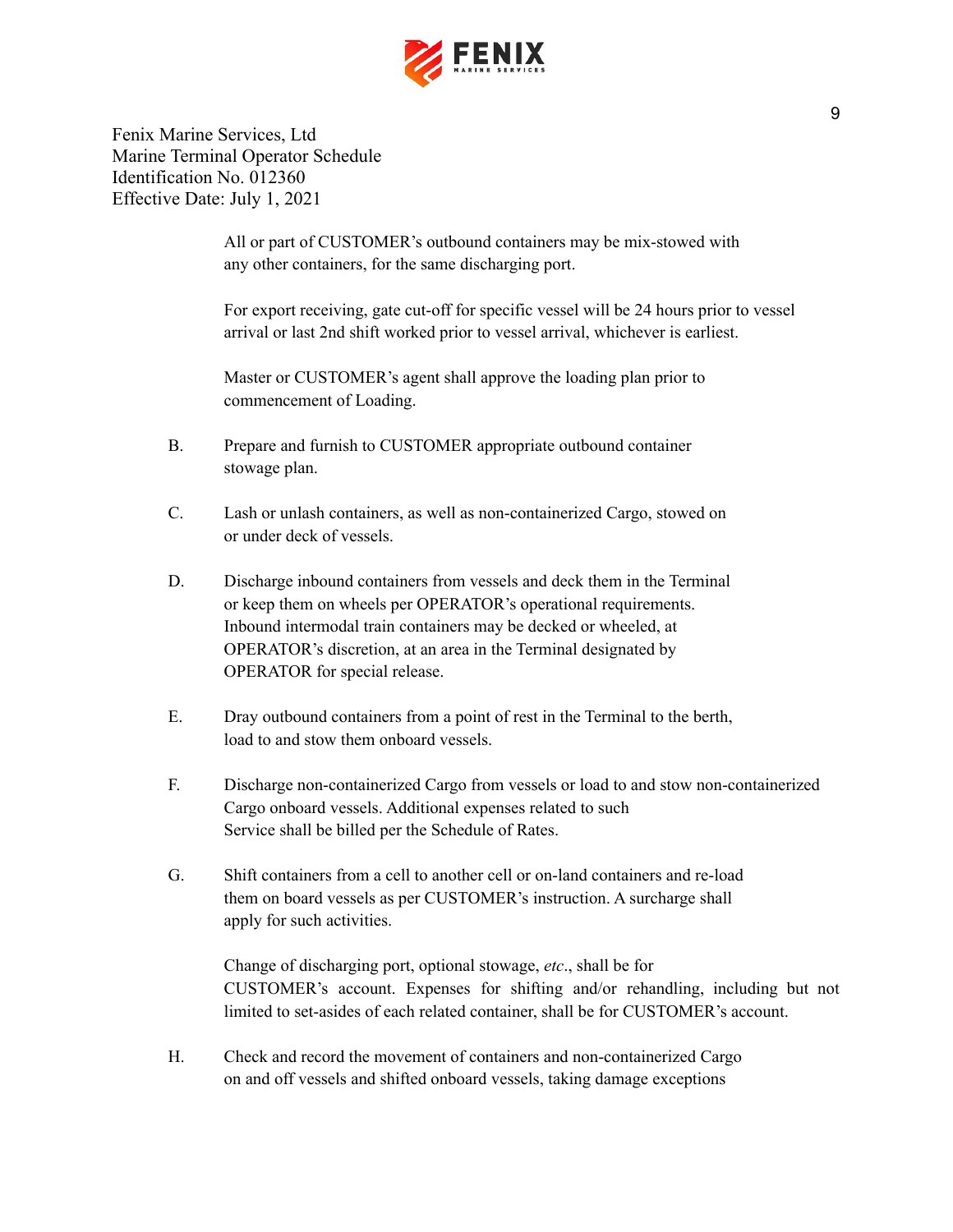

> where apparent. When damage exceptions are noted, OPERATOR will notify CUSTOMER within a reasonable period of time.

## 4.3 GANG ORDERING AND BERTHING OF VESSELS

- A. OPERATOR shall assign a berth as available upon the arrival of CUSTOMER'S container vessel and, unless otherwise agreed between OPERATOR and CUSTOMER, start vessel's operation at the commencement of the next 1st or 2nd shift succeeding the vessel's arrival at the Terminal.
- B. OPERATOR shall, unless otherwise agreed between OPERATOR and CUSTOMER, decide the number of gangs to order after consulting with CUSTOMER in advance.
- C. Labor gang(s) will be ordered by OPERATOR on the basis of the latest ETA given by CUSTOMER before closing time to file and/or cancel labor gang orders for the anticipated working shift.
- D. If requested by CUSTOMER, OPERATOR will order gangs for a vessel known to be arriving after beginning the work shift, provided that CUSTOMER is responsible for standby costs associated with a delayed Arrival.
- E. CUSTOMER may request OPERATOR to arrange gang(s) for 3rd shift. OPERATOR has the right to accept or refuse request at their discretion for any reason. Any labor standby, detentions (except those caused by OPERATOR or his equipment), and/or deadtime incurred on 3rd shifts, shall be for CUSTOMER's account.
- F. Extra labor will be for CUSTOMER'S account.
- G. OPERATOR shall not be responsible for shortage of, or inability to obtain, labor gang(s) or labor.

#### 4.4 CONTAINER YARD ACTIVITY

- A. OPERATOR shall:
	- 1. Provide that all full outbound and inbound containers, as well as empty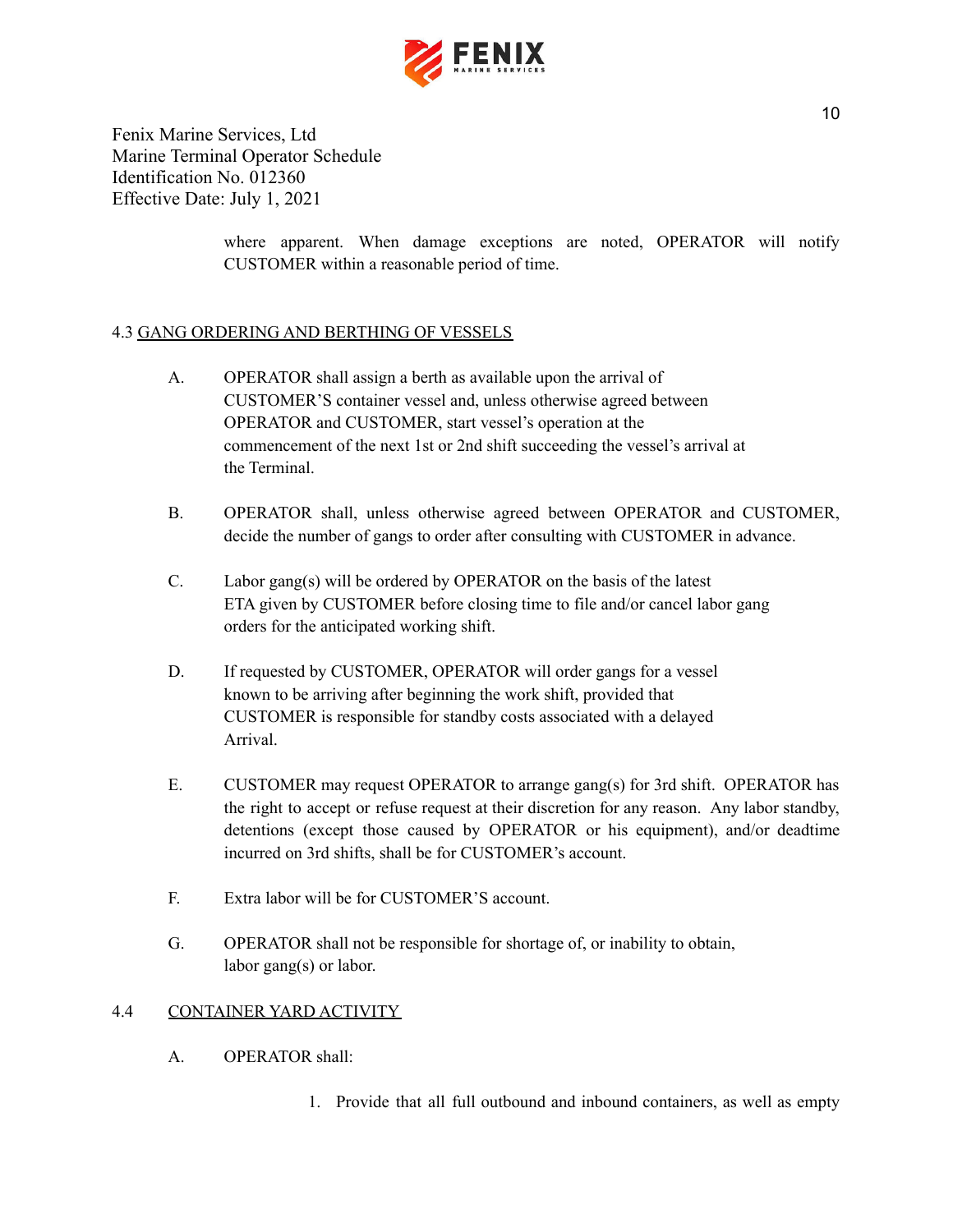

> containers, will be decked in the container yard, except for those the OPERATOR chooses to be keep on wheels, including but not limited to hazardous Cargo, live reefers and over-dimensional Cargo, flat racks, and tanks, at OPERATOR's discretion.

- 2. Deliver containers to be released to truckers and deck containers received from truckers, except those to be kept on wheels per OPERATOR's operational requirements and as described in Section 4.4.A.1.
- 3. Plug and unplug (or the reverse) each reefer container entering (Export) or exiting (Import) the yard.

A minimum of two (2) charges shall apply for each container. OPERATOR shall monitor temperatures and ventilation settings on the reefer units approximately every twelve (12) hours, and report to CUSTOMER any discrepancies found as soon as practicable. The documentation shall be kept by the OPERATOR and provided to the CUSTOMER upon request. OPERATOR shall check temperatures of export (outbound) reefer containers received through the gate per the receiving procedure as mutually agreed upon between OPERATOR and CUSTOMER.

- a. At CUSTOMER's option, OPERATOR may file necessary documentation to CARB for carrier credits. In such cases, OPERATOR shall collect said fees and reimburse CUSTOMER less 65% of total.
- b. If CUSTOMER chooses to file for credits to CARB directly, OPERATOR may provide necessary supporting documentation to CUSTOMER at a cost of \$35 per reefer per day.

B. Release of Local Delivery Containers. Containers will become available to pick up at the start of the next working shift subsequent to 3:00 a.m. after each container has been discharged from the working vessel, provided that all release criteria contained in the system of the OPERATOR have been met and import pick-up appointment has been secured.

C. Release of Empty Containers. Empty containers will be decked for delivery to truckers or for loading to vessels by container type and size. OPERATOR will not release empty containers by number for off-leasing or any other purpose.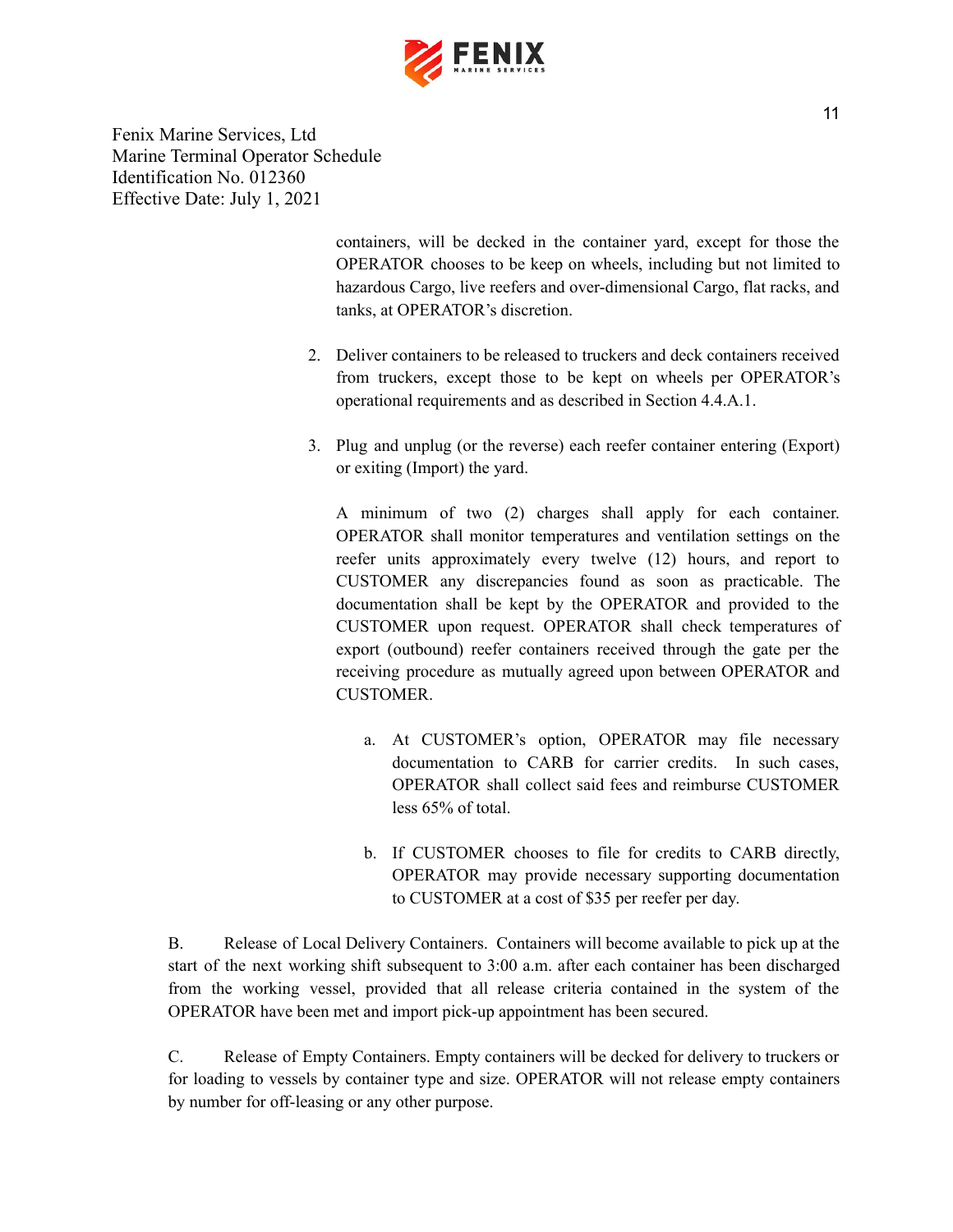

> In the event the release of specific empty container(s) is requested and granted by OPERATOR, CUSTOMER shall be accountable for all shifting and/or rehandling fees to/from for each related container to access target empty container(s).

> D. Live Reefer Containers, Hazardous Containers, Over-Dimension Containers, Late and Early Received Outbound Containers. Live reefer containers, containers with certain classes of hazardous materials, over-dimension containers, outbound containers received after cut-off and outbound containers received for other than the immediate vessel, may be kept on wheels on the Terminal per OPERATOR's operational requirements.

> If CUSTOMER's reefers require halide testing per PMA/ILWU-established reefer halide testing procedures, CUSTOMER shall be responsible for all costs. Daily Storage fees for failed halide test container shall be applicable and for the account of CUSTOMER. In the event halide testing delays and causes standby and/or rehandling in the yard and/or against the vessel, CUSTOMER shall be accountable and billed at the Extra Labor Rate, in addition to the halide test and Storage fees, if any.

> E. Receiving of Outbound (Export) Containers. In order for OPERATOR to receive an outbound loaded container prior to the free time for a scheduled vessel, CUSTOMER must consent to the applicable demurrage charges. Free time allowed and wharf demurrage charges are set forth in the Port of Los Angeles Tariff and may be changed from time to time at the discretion of the Port of Los Angeles.

> Bare chassis drayed out of the Terminal after the decking of an outbound full or empty container are subject to the normal gate processing, equipment interchange receipt ("EIR") issuing and fees, if applicable.

> F. In Yard Shifting/Rehandling. If CUSTOMER requests that a container be shifted or rehandled for whatever reason, including but not limited to rolls, vessel change, or return to shipper, the applicable Rate shall be applied to the target container and each non-target container move to/from its location.

> G. In-Yard Drayage of Container. OPERATOR will perform in-yard drayage of containers per CUSTOMER's request, per the requirement of any government agency, or per maintenance and repair needs, at CUSTOMER's expense. Charges for additional drayage regarding the same equipment shall be for CUSTOMER's account.

> H. Chassis Switch/Flip. OPERATOR will perform billable chassis switches for Terminal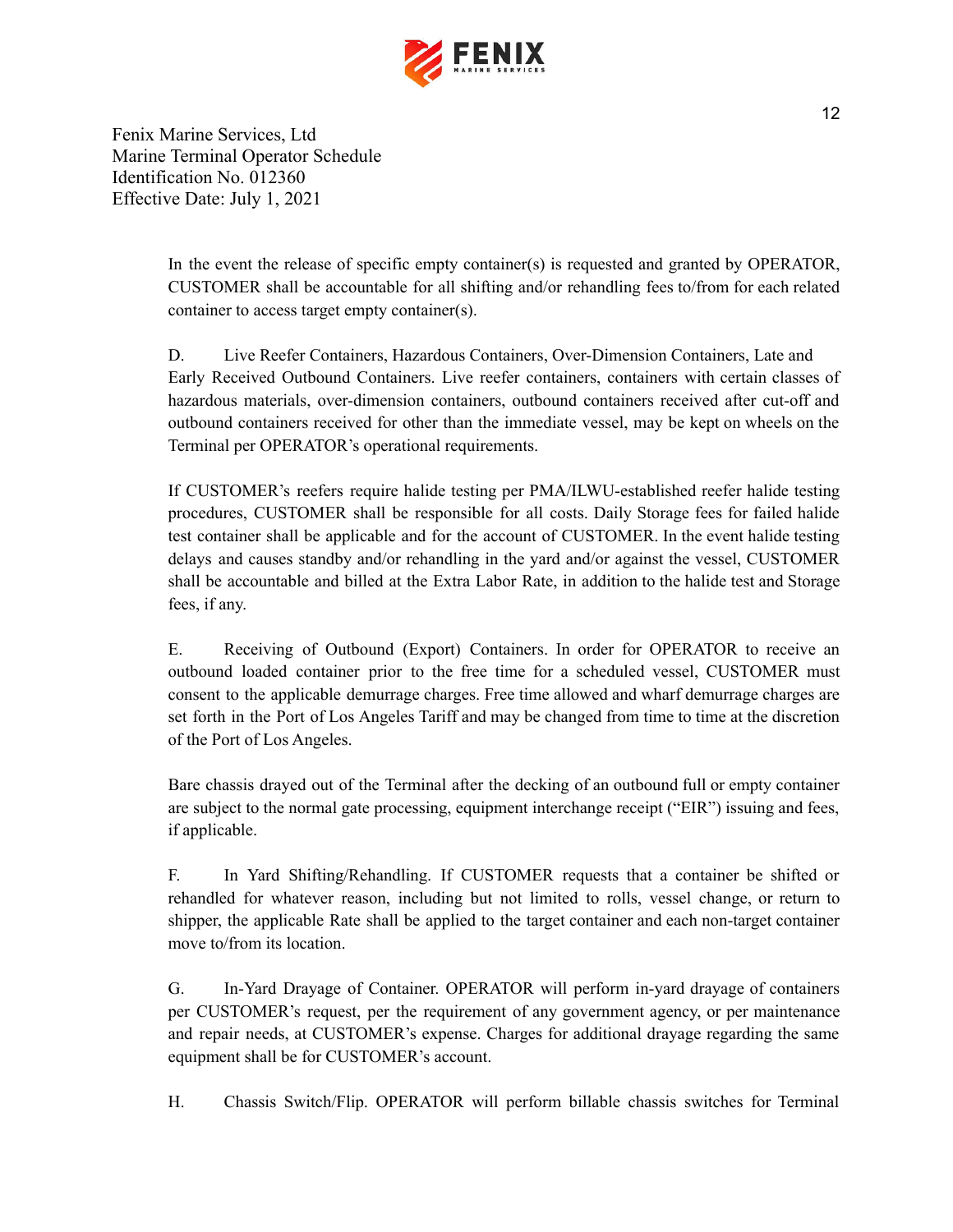

> wheeled Cargo, including but not limited to out of gauge ("OOG"), hazardous, reefer, flat racks, tanks and trucker requested switches due to trucker owned chassis or CUSTOMER-owned or -leased chassis, damaged chassis or shortage of genset chassis. OPERATOR will bill CUSTOMER for all switches. CUSTOMER shall not be released of any chassis switch responsibility and fees due to the use of third-party chassis pools. Any chassis switch caused by the negligence/fault of OPERATOR or Terminal convenience shall be for OPERATOR's account.

I. Storage of Containers and Chassis.

## 1. CONTAINER STORAGE

Inbound and outbound full containers shall be stored in the Terminal subject to the Rates, rules, and regulations of wharf demurrage, wharf Storage and free time in the Port of Long Angeles Tariff. If CUSTOMER requests OPERATOR to collect port demurrage above and beyond that specified in PoLA Tariff, OPERATOR shall forward CUSTOMER's demurrage fees, less the Port Tariff fees and less 15% of CUSTOMER's total demurrage collected. If CUSTOMER waives, guarantees, or extends demurrage, CUSTOMER remains responsible and will be invoiced the Port Tariff fee by OPERATOR.

CUSTOMER will work with OPERATOR in good faith to minimize empty container Storage at the Terminal. In the event that storage exceeds the allowance, OPERATOR shall invoice CUSTOMER per the Schedule of Rates. Once the allowance is exceeded, OPERATOR may ask the CUSTOMER to redirect empty containers to other facilities. OPERATOR will have the right to cut off empty returns if the allowance is exceeded after prior notification to CUSTOMER. In special circumstances, including but not limited to construction, crane moves, and when empty container volume is negatively impacting operation, OPERATOR may require CUSTOMER to mitigate empty container returns to the Terminal or redirect empty containers to other facilities.

#### 2. CHASSIS STORAGE

CUSTOMER shall ensure that the third-party chassis provider will have the necessary quantity of chassis available for CUSTOMER's Cargo and Cargo which is required to be on wheels, including but not limited to reefers, hazardous, non-containerized Cargo, flat racks, and tanks. In the event that the chassis provider does not supply the chassis and CUSTOMER Cargo is mounted on another chassis provider's equipment, CUSTOMER shall be subject to any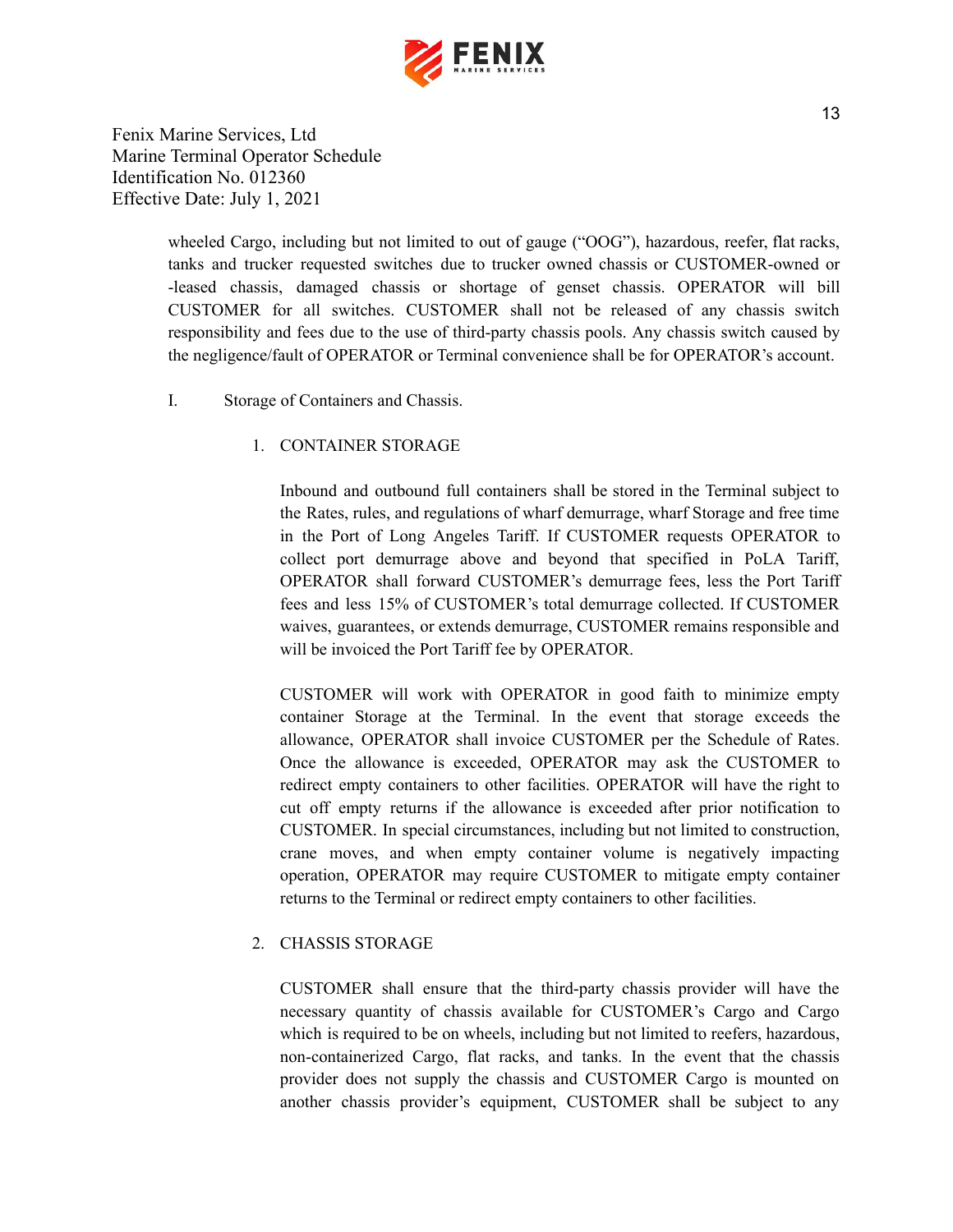

> applicable daily fees. CUSTOMER will also be responsible for switching to the correct chassis as soon as possible and at CUSTOMER's expense. In no case shall OPERATOR be responsible for any chassis usage fees.

> Any unidentified chassis remaining on the Terminal and linked to CUSTOMER by yard and gate transaction history shall be the responsibility of CUSTOMER, regardless of chassis ownership.

3. CHASSIS - POOL OF POOLS (POPs)

Unless OPERATOR has a separate hosting agreement with an IEP, the following terms shall apply:

- a. OPERATOR will gate PoP chassis in and out of terminal. FMS will maintain a daily inventory of chassis on terminal. EDI of chassis number will be provided for all chassis read by Optical Character Recognition (OCR). Chassis not read by OCR will not be corrected by hand. Inventory will be performed by a clerk to include chassis counts by size, but not specific chassis numbers. A daily report of containers on wheels by shipping line and by usage type will be provided.
- b. OPERATOR will receive, store and stack chassis in the container yard.
- c. OPERATOR may limit inventory to 1.3 times the trailing three weeks average wheeled container throughput. FMS may limit bobtail transactions for grounded containers.
- d. OPERATOR will provide, either directly or indirectly, chassis maintenance and roadability services at individual IEP or Trucker direction, per the Schedule of Rates.
- e. OPERATOR will not provide inspection services at gate, storage or stacking area. If chassis inspection is required by an IEP, Government Regulation or due to union jurisdiction, additional fees will apply per the Schedule of Rates.
- f. OPERATOR will provide the services described in items (a) through (e) during normal operating hours which includes Monday through Friday First shift and Monday through Thursday Second shift; subject to change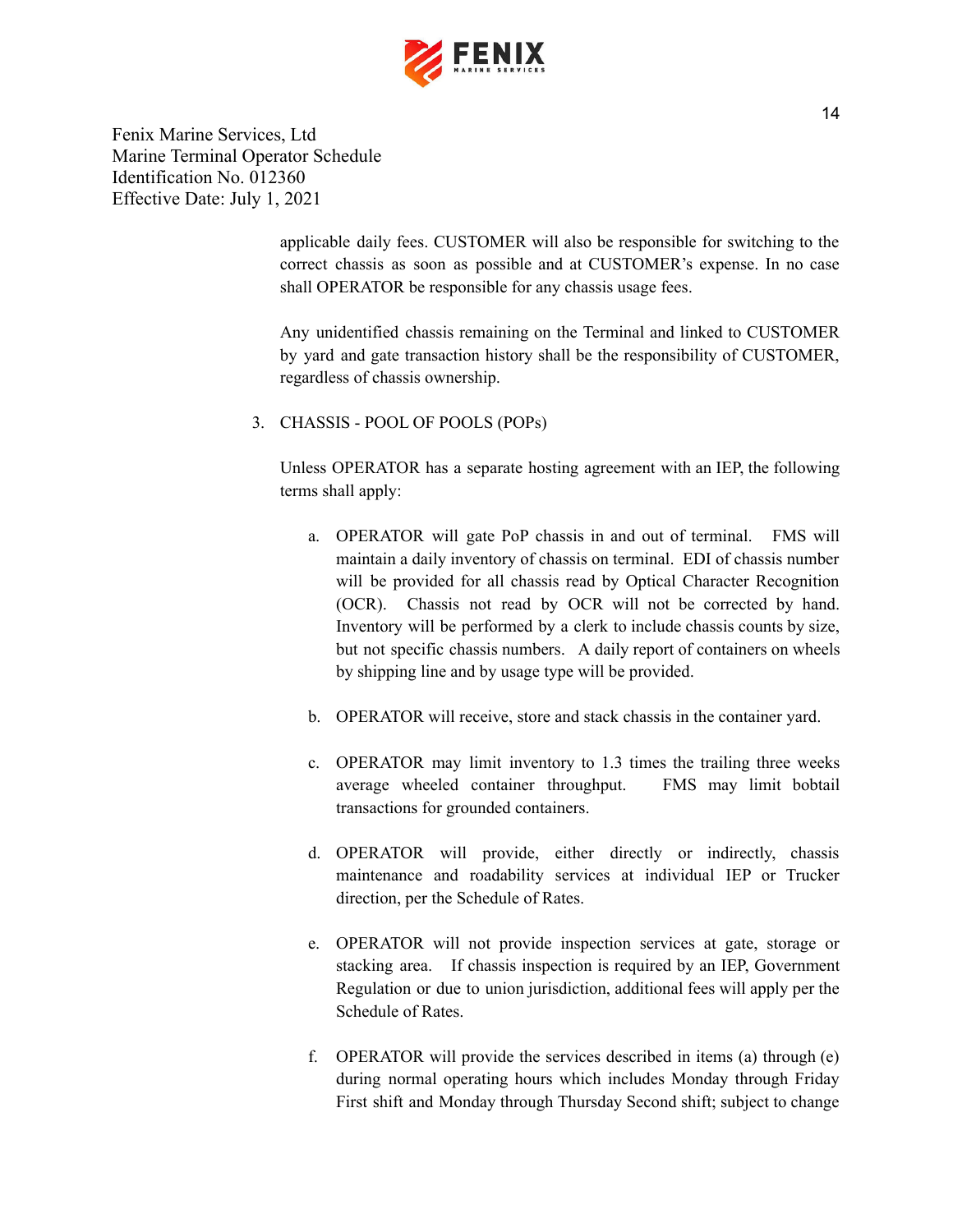

> based on demand. Opening gate services during any other shift is at the discretion of OPERATOR or at an additional charge.

- g. Maintenance and Repair Services per Schedule of Rates. Damaged chassis which have been provided a repair estimate; however, not authorized for repair will be considered abandoned after 90 days if not authorized for repair or removed from terminal.
- J. Government / Carrier Inspections

CUSTOMER shall be accountable for expenses related to inspections conducted by OPERATOR, including but not limited to Customs and Border Patrol ("CBP") inspection guidelines and any inspections that CUSTOMER requests.

CUSTOMER guarantees all inspection fees, as stated in the Schedule of Rates, and will be invoiced directly by OPERATOR.

OPERATOR will make reasonable commercial efforts to notify the CUSTOMER of pre-notified CBP inspections, but, whether notified or not, CUSTOMER shall remain accountable for these inspection fees.

Government fees are based on straight time (ST). Any additional costs, including but not limited to CBP overtime differentials, additional manning, materials, or equipment required to complete the inspection to move CUSTOMER cargo, shall be for the account of the CUSTOMER.

## 4.5 GATE ACTIVITY

## OPERATOR shall:

- A. Receive full or empty containers on chassis, as well as bare chassis at in-gates, per CUSTOMER's instructions. No physical inspection of containers or chassis will be performed at in-gates. OPERATOR shall make a cursory remote visual inspection of appearance of the containers and chassis and shall take exception notations on the interchange receipt for obvious damages or defects found through such cursory visual inspection in accordance with the following criteria:
	- 1. In case of containers, if such damage or defects affects: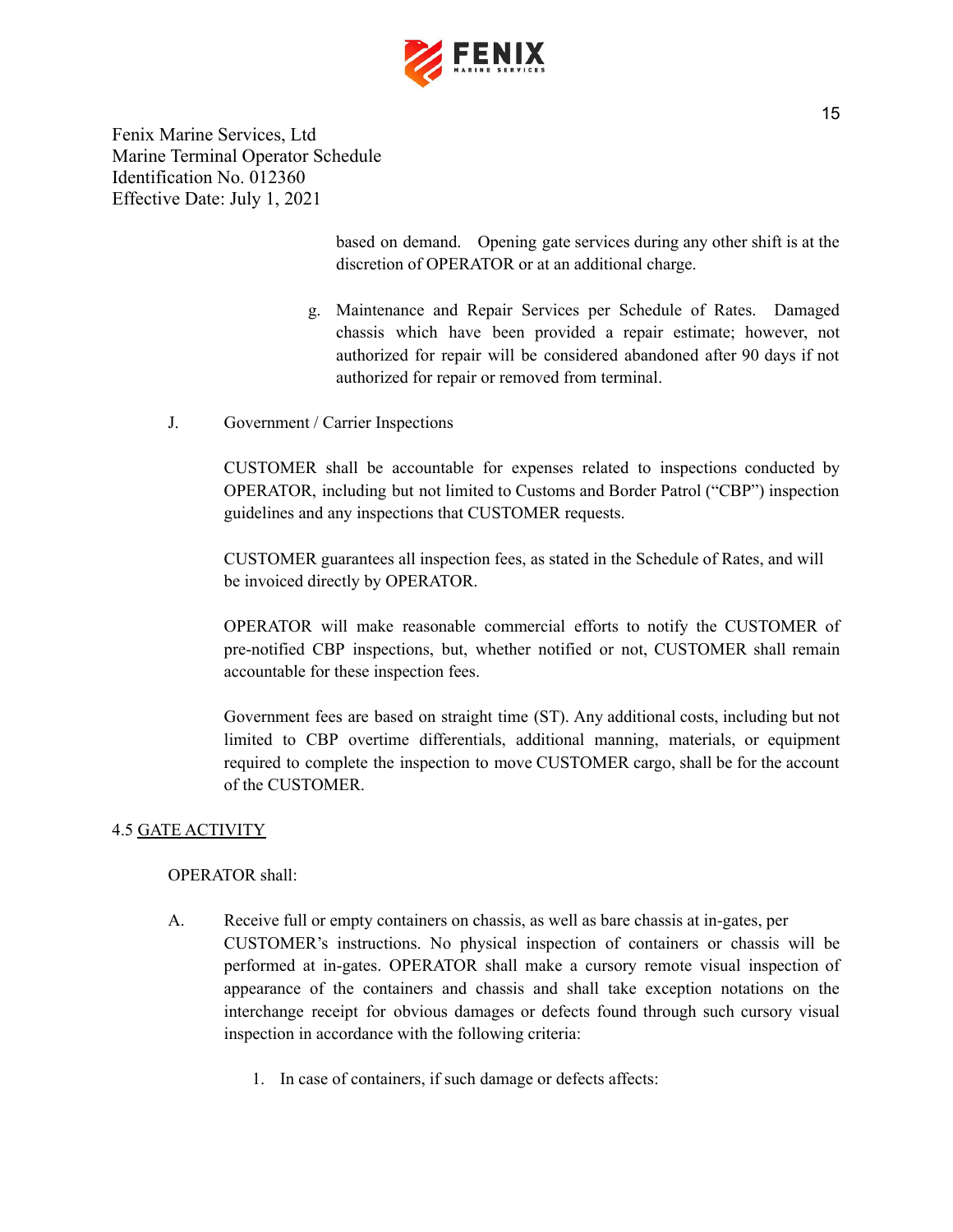

- a. Basic structural integrity;
- b. Normal Handling and transportation due to a decrease in structural strength or a deformation in excess of ISO external dimension tolerances; or
- c. Substantial decrease of the inside cubic volume due to a deformation.
- 2. In case of chassis:
	- a. Major structural damage.

Whether noted or not, OPERATOR will not be responsible for damages or defects to containers or chassis.

- B. In case of gate receipt of OOG containers, OPERATOR shall report discrepancies noted with respect to the CUSTOMER-provided booking information, such as:
	- 1. Any over-height, over-width and over-length information not included in the booking information;
	- 2. Any obstacles obstructing the safe loading of the OOG containers such as corner castings not accessible, no cell-guide clearance, *etc*.;
	- 3. Any loose lashing or shifting of the Cargo; or
	- 4. Any other requirements for the safe loading of OOG containers.
- C. OPERATOR shall take the following additional actions regarding OOG containers:
	- 1. Advise CUSTOMER of above discrepancies to prevent delays in loading to vessel;
	- 2. Provide vessel with prestow information indicating vessel load locations of OOG containers; and
	- 3. Make a good faith attempt to measure the oversize (over-height, over-width and over-length) dimensions after receipt of each OOG container and list the same on the Exception List and departure Baplie File (attachments to the bay plans).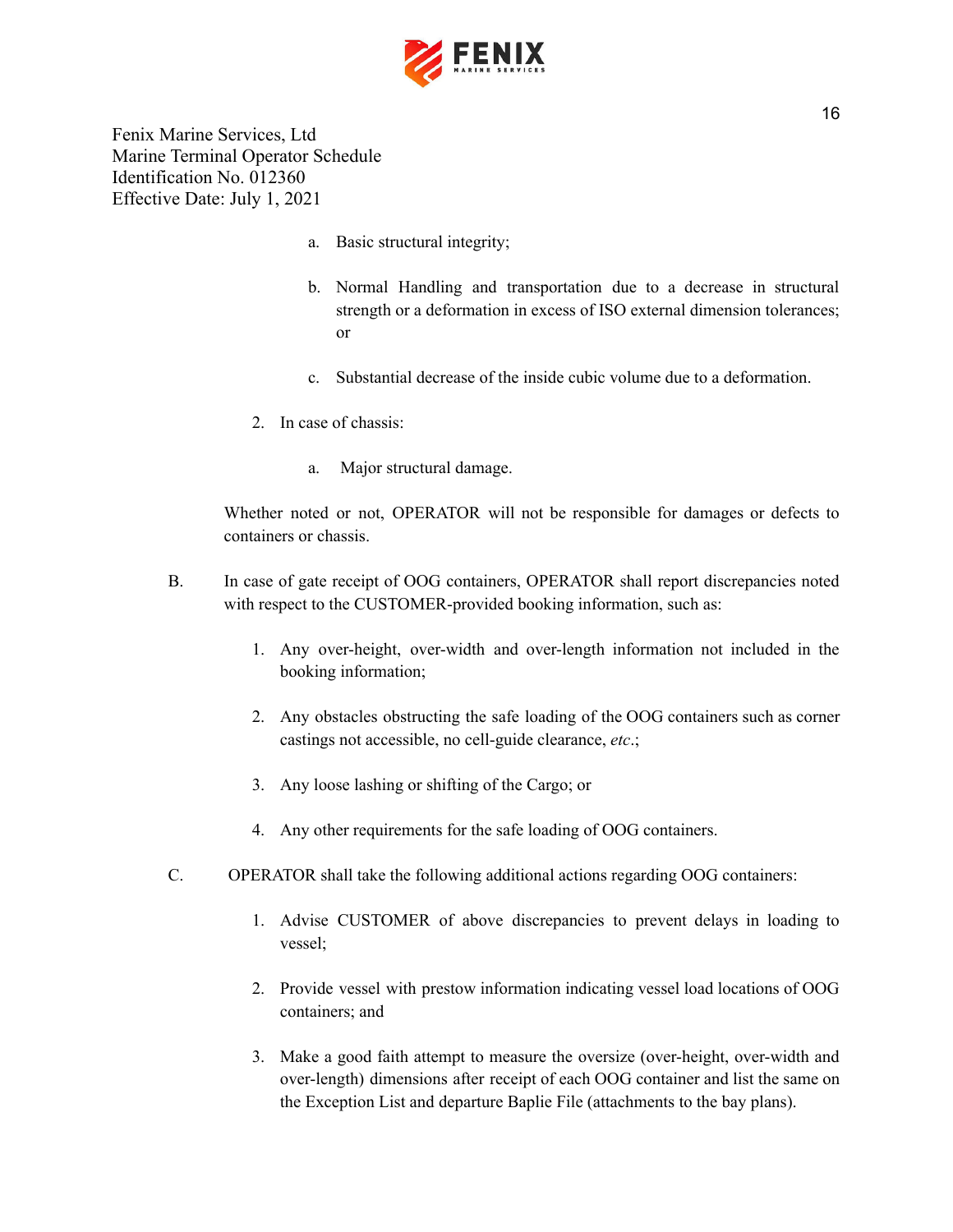

- D. OPERATOR, however, shall not receive the following containers:
	- 1. Overweight containers exceeding the max-gross weight of the container as marked on the container;
	- 2. Hazardous containers with the presence or release (including a threatened release) of hazardous substances inside and/or outside of the container in violation of any laws, statutes, ordinances, regulations, rules or other governmental requirements;
	- 3. Hazardous containers without accompanying proper documentation mutually agreed upon;
	- 4. Hazardous containers without proper placards, unless OPERATOR is authorized to affix placards at CUSTOMER's expense;
	- 5. Flat rack or open-side containers with the Cargo not properly stowed and/or secured for ocean going carriage; or
	- 6. Empty containers having placards for hazardous material remaining on the container, unless OPERATOR is authorized to remove placards for hazardous materials at CUSTOMER's expense.
- E. OPERATOR shall release full or empty containers at out-gates per CUSTOMER's instructions, in accordance with the following guidelines:
	- 1. Import (inbound) containers shall only be released upon receipt of electronic release authorization from CUSTOMER or its agent.
	- 2. Empty containers to cover export bookings may be released from the Terminal.
	- 3. Dray carriers shall be responsible to take exceptions upon leaving the Terminal for damages or defects found to CUSTOMER's equipment, which OPERATOR will note on the interchange receipt.
	- 4. OPERATOR shall provide an Equipment Interchange Receipt (EIR).
- G. OPERATOR shall weigh all export full containers received through Gate.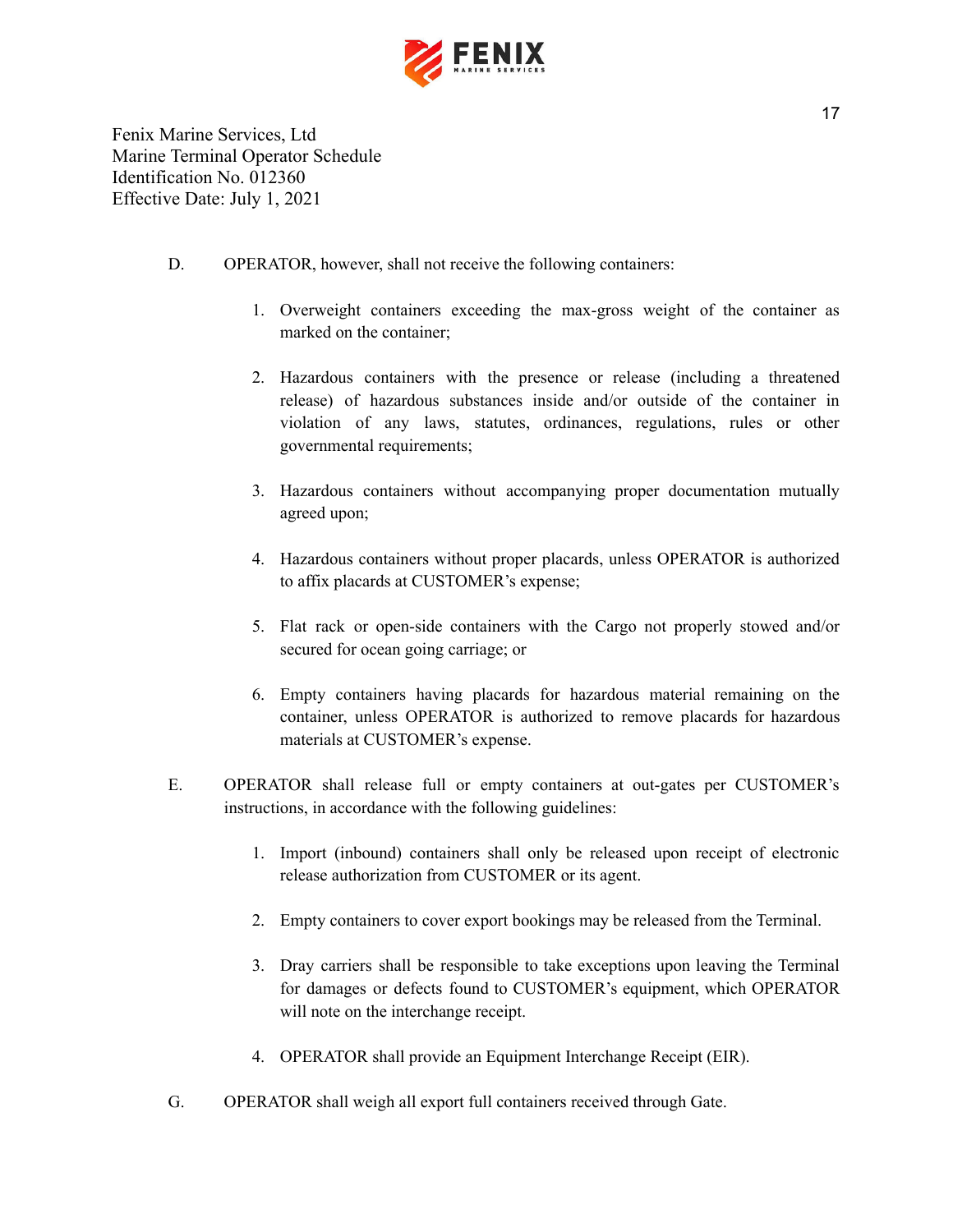

- H. OPERATOR shall receive and deliver non-containerized Cargo at an area in the Terminal designated by OPERATOR. Charges shall be billed as Extra Labor to the CUSTOMER.
- I. OPERATOR shall require full payment of the wharf demurrage/Storage for each inbound or outbound container, as applicable, prior to said container's release from the Terminal.
- J. OPERATOR shall offer voluntary roadability. In the event that roadability is regulated or mandated, OPERATOR shall promptly advise CUSTOMER of such changes and the applicable rates shall, by consequence, be established and assessed by OPERATOR, payment for which shall not be unreasonably withheld by CUSTOMER. CUSTOMER's truck turn times will be impacted by these repairs. OPERATOR shall not be held responsible for any costs related to the Cargo delays resulting from roadability repairs.
- K. OPERATOR shall identify all  $3<sup>rd</sup>$  gate moves or non-vessel related gate moves, including but not limited to empty repositioning, gate to train, train to gate, gate in/out without vessel move. Such moves shall be for the account of the CUSTOMER and be invoiced periodically, per the Schedule of Rates.

#### 4.6 MAINTENANCE AND REPAIR OF CUSTOMER'S EQUIPMENT

At OPERATOR's discretion, OPERATOR may provide maintenance and repair services at the Terminal for CUSTOMER'S equipment, in accordance with the below.

- A. CUSTOMER will pre-authorize OPERATOR an automatic repair limit of \$500 per Container, Chassis or Genset (together, "Equipment" for purposes of Section 4.6). Repairs exceeding \$500 shall require specific authorization from the CUSTOMER, excluding reefer live loads.
- B. When CUSTOMER requests and OPERATOR agrees to perform maintenance and repair services at a cost in excess of Section 4.6.A. above, CUSTOMER shall make decisions on the repair status of equipment within 48 hours after CUSTOMER receipt of the estimate from OPERATOR. If authorization to repair is not received by the expiration of this time, CUSTOMER must immediately dray off dock the damaged equipment at CUSTOMER's expense. Notwithstanding the aforementioned, any heavily damaged container or chassis exceeding 7 days within the Terminal shall be drayed off-dock immediately by and at the expense of CUSTOMER. OPERATOR shall not charge for estimates and drayage if CUSTOMER authorizes work. If estimated work is not authorized to be performed by OPERATOR, per the above conditions, OPERATOR shall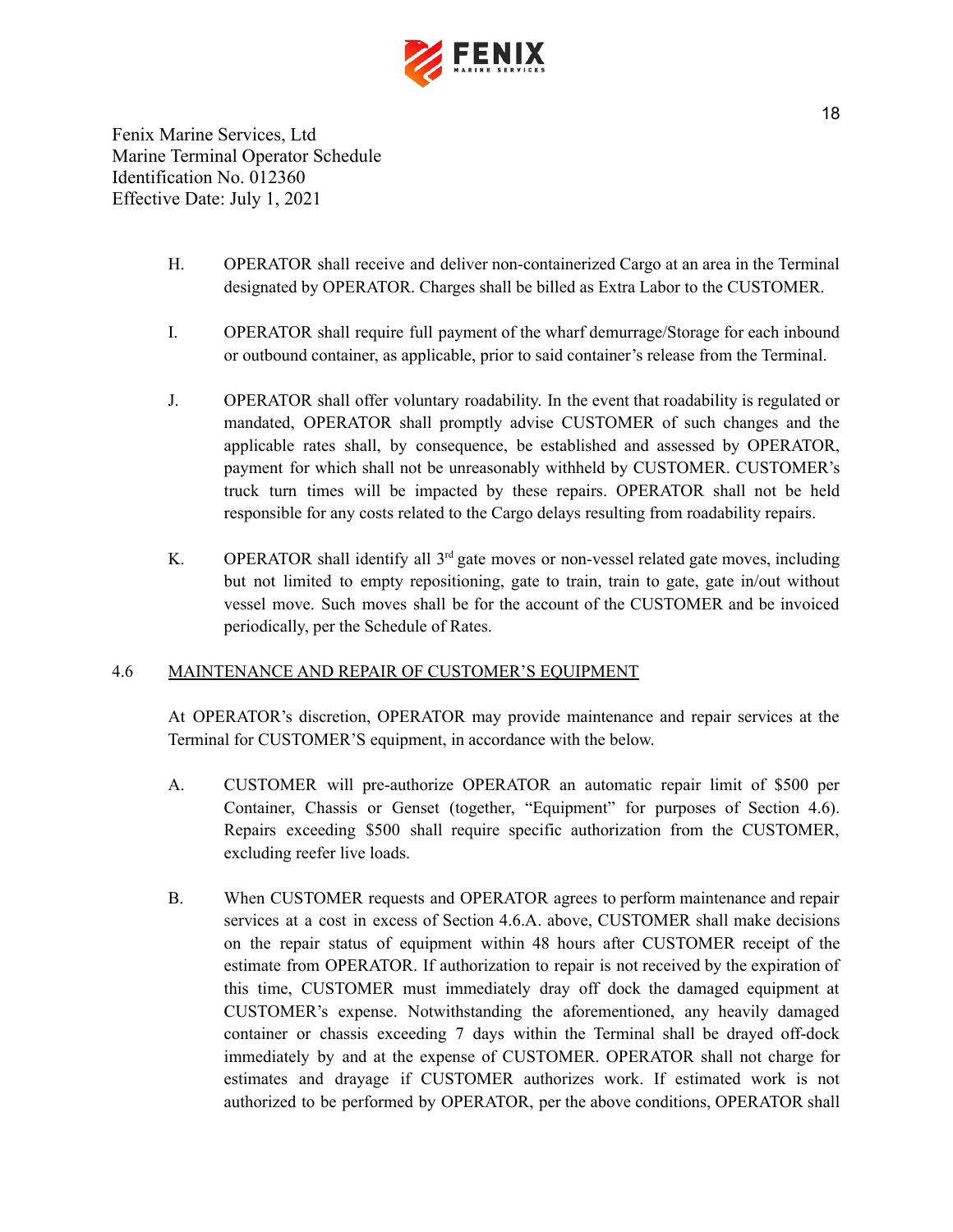

charge CUSTOMER for the cost of estimates, any photos and drayage incurred.

- C. If CUSTOMER utilizes roadability, an 8-point inspection shall be completed on the chassis and billed to the CUSTOMER. Any container repairs shall be for the account of the CUSTOMER.
- D. Due to the significance and value of reefer live loads, repairs of such reefers shall be completed automatically regardless of automatic repair limits outlined in Section 4.6.A above.
- E. When required by PMA/ILWU, halide testing shall be performed and billed to CUSTOMER per the Schedule of Rates. In the event halide testing delays and causes standby in the yard and/or against the vessel, such costs and delay shall be for CUSTOMER's account.
- F. Any loading/unloading of CUSTOMER'S equipment to and from flatbeds shall be for CUSTOMER's account.
- G. Mechanic hourly rate is based on  $1<sup>st</sup>/2<sup>nd</sup>/1<sup>st</sup>$ &2<sup>nd</sup>OT shifts, excluding Shorepower or Cold Ironing hourly rates. Repairs completed on third shift shall be billed per the Schedule of Rates.
- H. All other maintenance or repairs not mentioned above or on the M&R Schedule of Rates shall be billed at Extra Man Hour rates + equipment at scheduled rate and other materials at cost plus 30%.

## 4.7 ON-DOCK DST (DOUBLE STACK TRAIN)

OPERATOR, if requested by CUSTOMER, may provide on-dock train loading and discharging services for CUSTOMER's dedicated on-dock train service, of which terms and conditions shall be set forth in this Schedule at Section 35.2.

#### 4.8 SPECIAL CONTAINER SERVICE

Charges for Special Container Service shall be issued in accordance with those categories listed within the Schedule of Rates, inclusive of additional Services, including but not limited to inspections of containers and Cargo, except as otherwise provided, at Rates per the Schedule of Rates. The receiving and delivery of breakbulk Cargo, not directly discharged from a truck to the vessels or loaded directly to the vessel from a truck, shall be charged to CUSTOMER per the Schedule of Rates.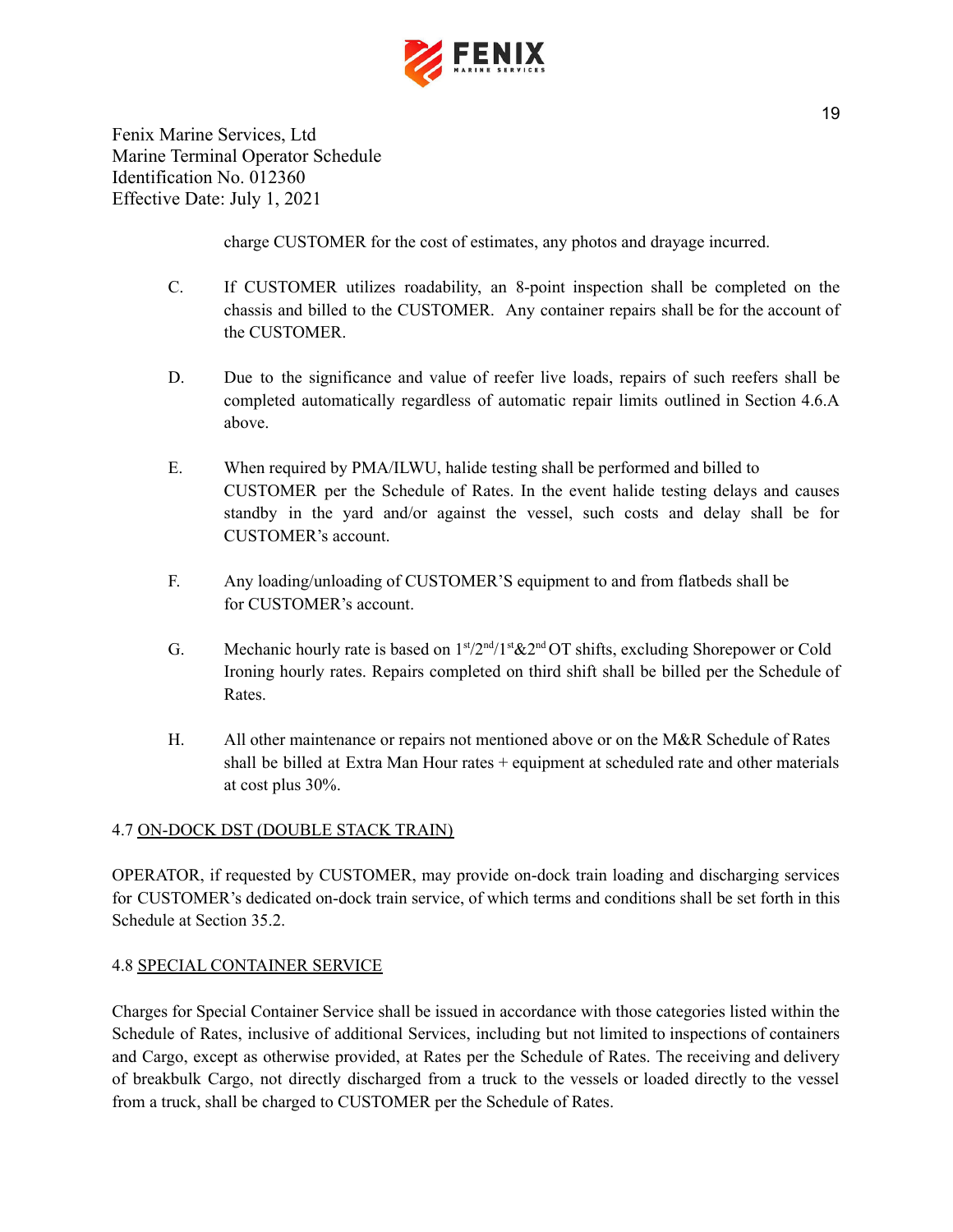

## <span id="page-20-0"></span>**5. CUSTOMER'S OBLIGATIONS - STEVEDORING OPERATIONS**

5.1 CUSTOMER shall provide OPERATOR with all information and instructions necessary to allow OPERATOR to provide efficient Services, including but not limited to:

- A. Inbound (Import)
	- 1. Stowage Plan and Special Instructions.
	- 2. Reefer and Dangerous Cargo Manifests.
	- 3. Awkward Cargo List, including details of awkward containers and non-containerized Cargoes.
	- 4. A list of double stack train ("DST") containers and particulars of truckers, destination, scheduling, *etc*. as agreed to between CUSTOMER and OPERATOR.

CUSTOMER shall transmit all U.S. import stowage plan data along with all container and U.S. import Cargo manifest data to OPERATOR via an EDI format acceptable to OPERATOR. Such transmission of data shall be received by OPERATOR no later than 72 hours prior to the ETA of each applicable arriving vessel.

- B. Outbound (Export)
	- 1. Booking information regularly updated, inclusive of written instructions for dangerous Cargoes.

CUSTOMER and OPERATOR shall close-out all booking information on a weekday (Mondays through Fridays, exclusive of holidays) at the time mutually agreed to by OPERATOR and CUSTOMER. OPERATOR shall follow the agreed upon close-out times and will be advised of such by CUSTOMER.

- 2. Details of dangerous Cargo, awkward containers and non-containerized Cargo.
- 3. Outbound pre-stow plan as soon as available and at least twenty-four (24) hours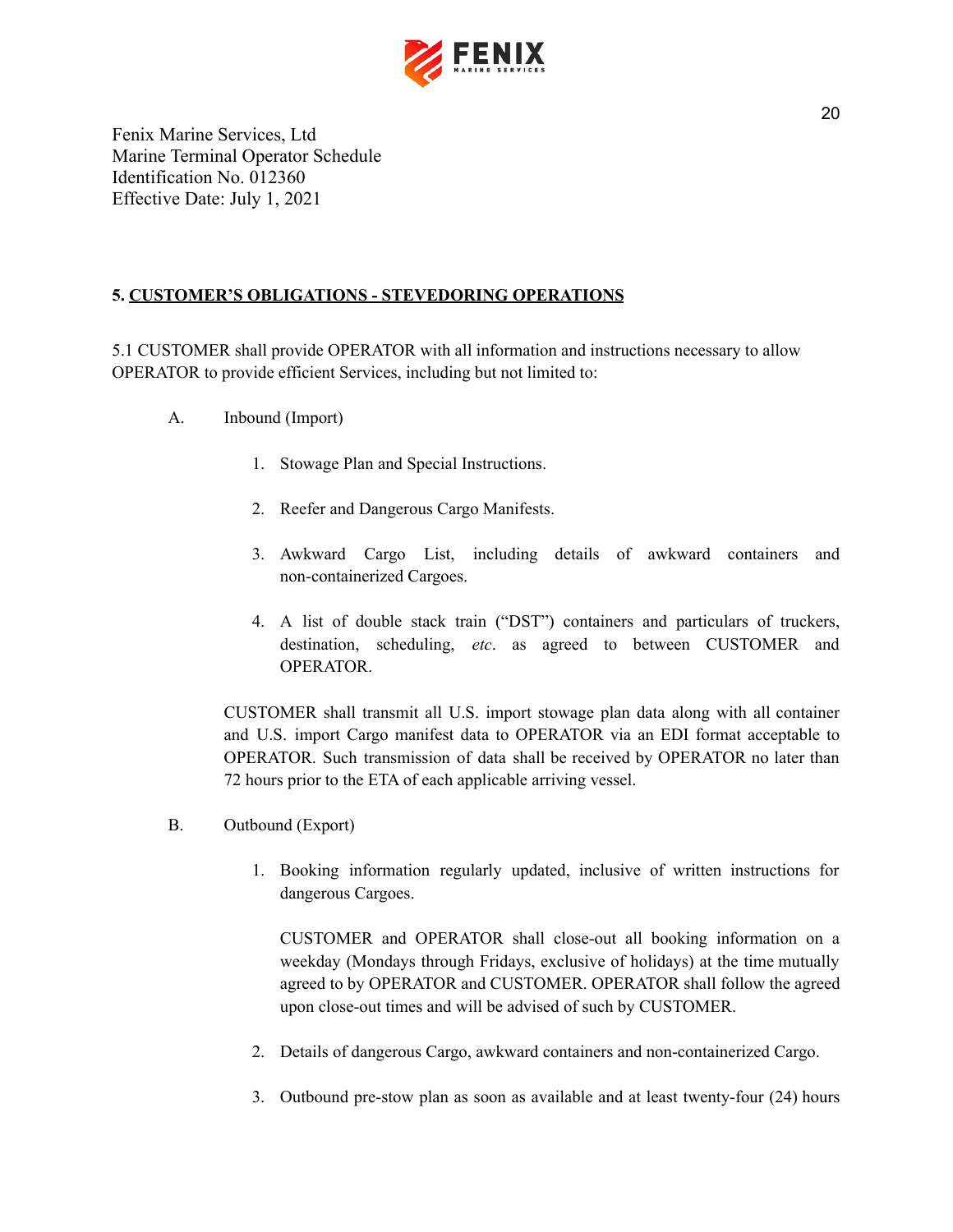

prior to vessel arrival.

- 4. A list of all DST containers and requirements, if applicable.
- C. General
	- 1. CUSTOMER shall advise OPERATOR of vessel schedules and Estimated Time of Arrivals (ETAs) in advance and shall notify OPERATOR of any changes to said schedules and/or ETAs, as they occur and with sufficient time that OPERATOR can properly plan the yard and berthing space.
	- 2. CUSTOMER shall coordinate with OPERATOR regarding information on delivery and receiving schedules in advance and shall maintain cut-off times to allow for OPERATOR's preparation for container Handling.
	- 3. CUSTOMER shall provide OPERATOR, reasonably in advance, with any other special instructions for yard and/or gate operations, to enable OPERATOR to prepare its operation plan to comply with such instructions.
	- 4. CUSTOMER shall provide OPERATOR, via EDI, fleet file transmission of its owned and leased containers and chassis to be handled on the Terminal, specifying numbers, types and sizes of equipment.
	- 5. CUSTOMER shall maintain its ship, gear, and equipment in a safe condition in full compliance with all the requirements of Pacific Coast Marine Safety Code (PCMSC), United States Public Law 85-742, O.S.H.A. regulations, and any other applicable laws and regulations.
	- 6. CUSTOMER shall adhere to all local, state and federal Environmental Regulations and/or the Terminal's environmental requirements as set forth by the Port, City, State or Federal agencies, including but not limited to full compliance with the following:
		- a. CERCLA and its implementing regulations;
		- b. RCRA and its implementing regulations;
		- c. The federal Clean Water Act (33 U.S.C. §§ 1251-1376, *et seq*.) and its implementing regulations;
		- d. The California Porter Cologne Water Quality Control Act (California Water Code, Division 7) and its implementing regulations;
		- e. The federal Clean Air Act (42 U.S.C. §§ 7401-7601) and its implementing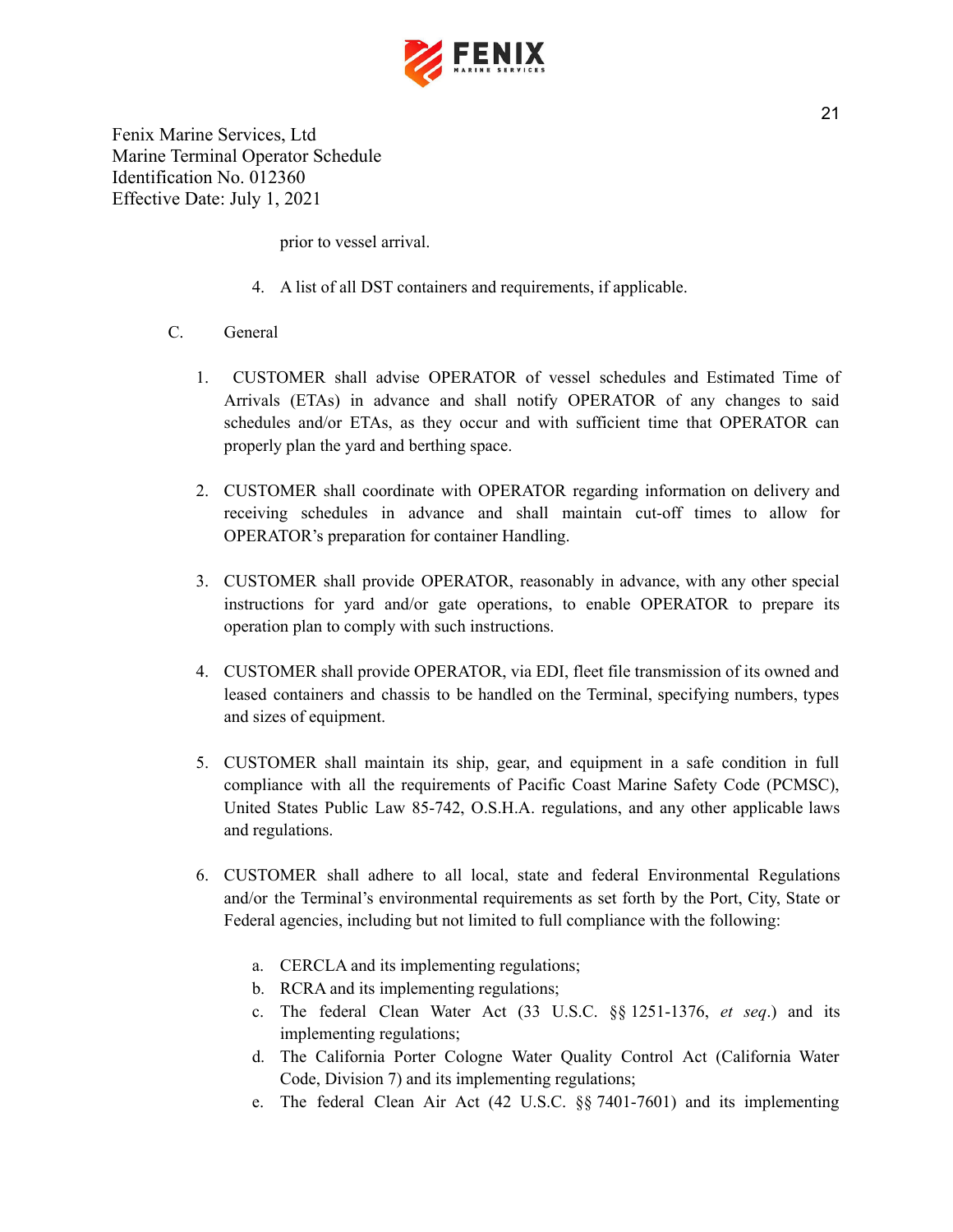

regulations;

- f. The California Clean Air Act of 1988 and its implementing regulations;
- g. The state Lewis Air Quality Act of 1976 and its implementing regulations;
- h. The California Environmental Quality Act;
- i. The National Environmental Policy Act; and
- j. Any other applicable federal, state, or local law, regulation, ordinance or requirement (including consent decrees and administrative orders imposing liability or standards of conduct) now or hereinafter in effect which concerns hazardous materials;
- k. OGV Engine NOx limit of 3.4 g/kW-hr;
- l. Vessel Speed Reduction Program; and
- m. Alternative Maritime Power or other Cold Ironing Alternatives.
- 7. CUSTOMER shall advise OPERATOR of its intent to plug CUSTOMER's shorepower equipped vessel to wharf side Terminal Shorepower Outlets (SPO), for which terms and conditions shall be set forth under separate agreement.
- 8. If CUSTOMER chooses an alternative strategy instead of Terminal Shorepower Outlets, CUSTOMER shall notify OPERATOR in advance, in order to properly coordinate alternative operation with Terminal. If CUSTOMER's alternative strategy requires Terminal to provide space, labor, equipment and management, costs shall be for the account of the CUSTOMER and billed under Extra Labor, unless otherwise agreed to between OPERATOR and CUSTOMER.

## 5.2 CHASSIS

A Vessel Operating CUSTOMER shall arrange for sufficient chassis to be provided for their cargo which requires chassis. OPERATOR shall not be held responsible for any costs incurred by Vessel Operators caused by inadequate chassis supply or OPERATOR's use of chassis on the Terminal.

CUSTOMER shall be responsible and accountable for certain chassis-related Services provided by the OPERATOR, including:

- A. Chassis switches/flips;
- B. Repositioning and control of chassis, including but not limited to bare chassis terminal drayage, bare chassis out gate release, and bare chassis holds;
- C. Chassis Storage on terminal; and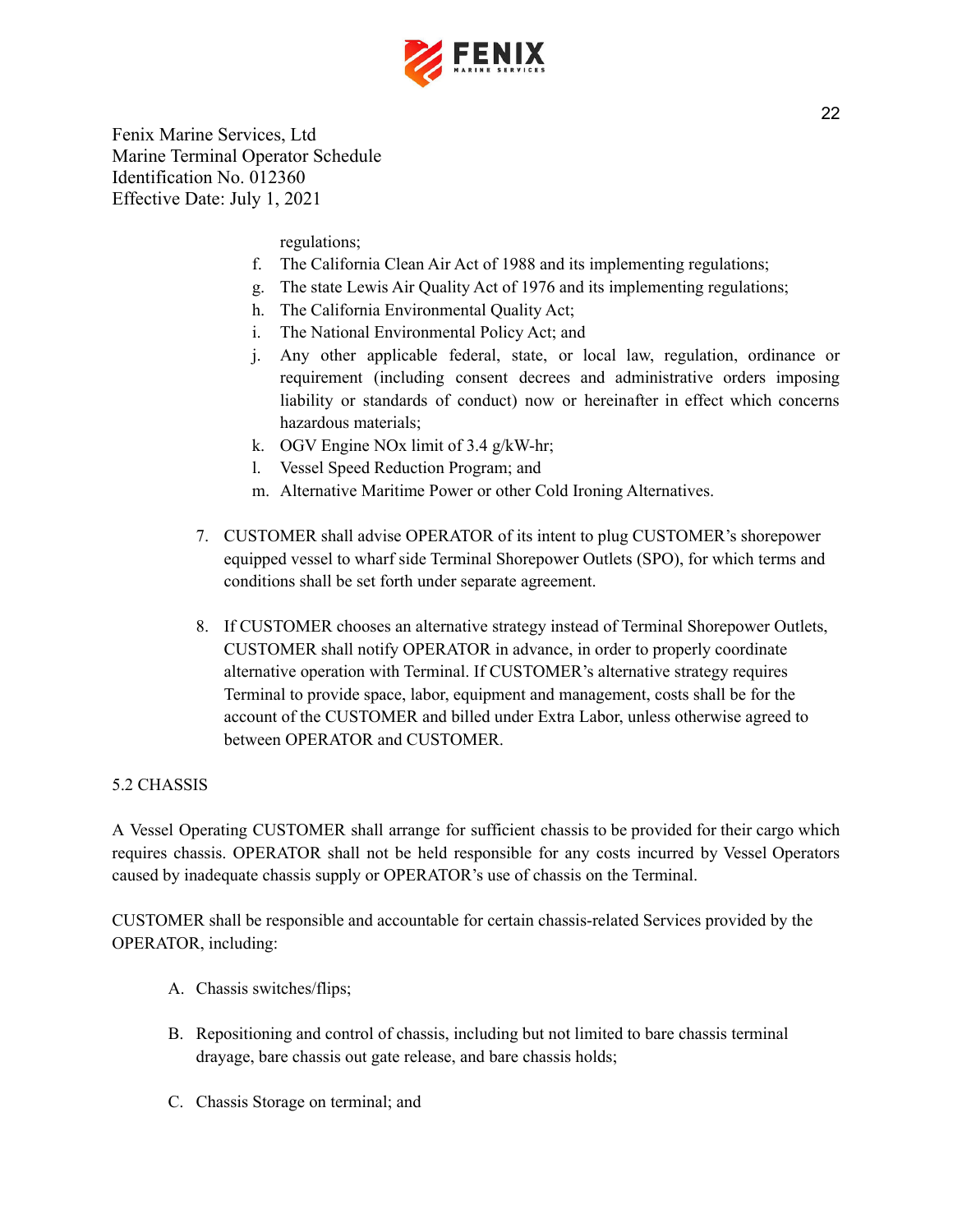

D. Provision of bare chassis to truckers for grounded containers.

## 5.3 ELECTRONIC DATA INTERCHANGE (EDI) for VOCCs

Each Vessel Operating Common Carrier CUSTOMER ("VOCC CUSTOMER", for purposes of Section 5.3) shall establish EDI access to OPERATOR's computer system for transmitting Outbound booking information and releases of inbound containers, as well as receiving gate activity data. OPERATOR and VOCC CUSTOMER agree to transmit activity messages, principally terminal operations activity messages, within two (2) hours of the occurrence of the event. This two-hour requirement is to be met by OPERATOR and VOCC CUSTOMER throughout the week including weekends and public holidays.

Computer services beyond normal terminal operator's functions may be provided by OPERATOR at VOCC CUSTOMER's expense.

## 5.4 GOVERNMENT REGULATIONS/REQUIREMENTS/PROGRAMS

CUSTOMER shall satisfy, abide and follow all applicable ocean vessel and/or container ship-related regulations, requirements and programs implemented by the Port, as well as City, State, and Federal regulatory agencies. Unless otherwise stated, such costs shall be the sole burden of CUSTOMER.

CUSTOMER shall also be responsible for any additional government costs assessed to the Terminal to clear the Cargo for out gate. In addition to inspections and exams, such costs could be for additional manning, government equipment leasing costs, overtime, *etc*. If billed to OPERATOR, OPERATOR shall pass through the costs to CUSTOMER unless special administrative steps are required, in which case, invoicing shall be completed on an Extra Labor basis.

## 5.5 HAZARDOUS SUBSTANCES

"Hazardous Substances", as used in Section 5.5, shall mean any hazardous, toxic, dangerous, or extremely dangerous substance, material or waste which is or becomes regulated by the United States government, the State of California, or any local governmental authority. The term includes, without limitation, any substances containing constituents regulated as specified above.

CUSTOMER shall notify OPERATOR of any container with Cargo containing any Hazardous Substances and CUSTOMER shall be fully responsible for the proper and lawful transportation of said Cargo.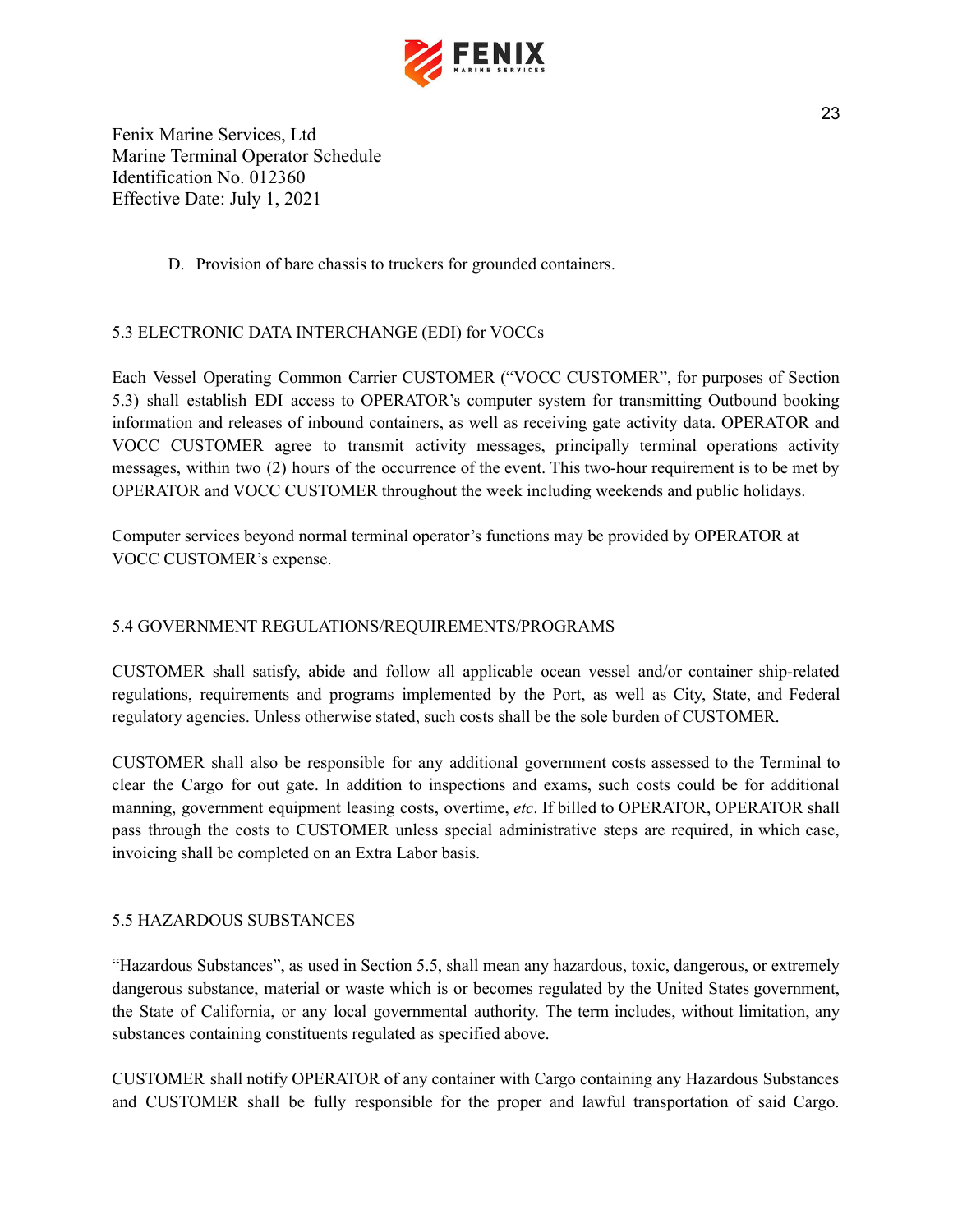

CUSTOMER shall be responsible for misdeclarations of any cargo containing Hazardous Substances, and will be subject to a Misdeclared hazardous charge, as set forth in Schedule of Rates.

In the case of outbound containers, OPERATOR shall make commercially reasonable efforts to detect and reject receiving such containers with the presence or release (including the threatened release) of Hazardous Substances in violation of any laws, statutes, ordinances, regulations, rules and other governmental requirements.

## 5.6 HAZARDOUS AND NON-HAZARDOUS MATERIAL RESPONSE

CUSTOMER shall have the full and sole responsibility, at CUSTOMER's expense, to manage and prepare all arrangements for the immediate remediation and removal of leaking, damaged or exposed hazardous or non-hazardous Cargo from the Terminal and for damaged (including leaking) non-hazardous Cargo remediation, transloading and/or removal from the Terminal. Such arrangements shall include but are not limited to discussions with shippers, consignees or other responsible parties; contracting with all required vendors to complete the process described above; providing consistent status updates to OPERATOR; and providing all applicable and/or required documentation of container and compensation to OPERATOR for all labor, equipment rental and materials provided during OPERATOR's assistance with remediation efforts as may be agreed to by and at the sole discretion of OPERATOR.

While responsibility always remains with CUSTOMER, if and when OPERATOR detects and/or determines that (1) there is a leak or spill of a hazardous or non-hazardous chemical or substance; (2) a container is giving off a suspect or potentially problematic odor; or (3) a container has significant damage or has been involved in an incident that poses a risk or threat to the Terminal, environment, or employees, OPERATOR shall notify CUSTOMER and promptly take such action as is necessary and possible by OPERATOR to mitigate and correct the violation. CUSTOMER shall be solely responsible for the cost of these actions, plus 30% for OPERATOR's administration.

CUSTOMER shall be fully responsible for the treatment, Handling and disposal of such hazardous and non-hazardous containers and shall indemnify and hold OPERATOR harmless from and against all liabilities, expenses, governmental agency fines, citations and/or violations, losses or claims resulting from the release and/or disposal of hazardous substances, except in any case whereby OPERATOR, or its employees, agents or sub-contractors, is deemed negligent by competent independent authority.

## 5.7 QUALITY / HAZARDOUS MATERIALS PROCEDURES / REQUIREMENTS

A. OPERATOR may require CUSTOMER, including its subcontractors and agents, to confirm and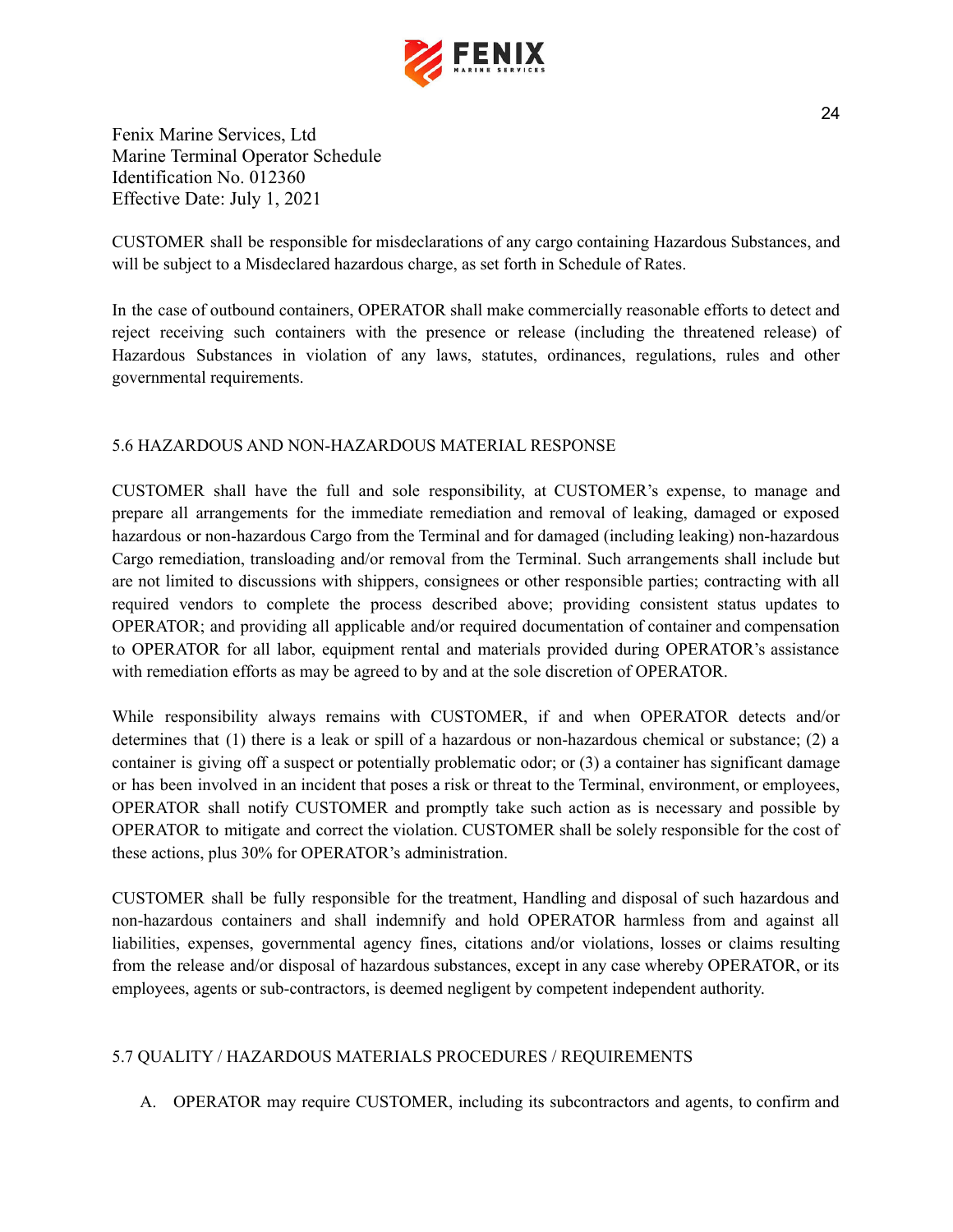

> describe in writing how CUSTOMER will comply with assigned responsibility as set forth in government safety-related codes or standards as they specifically apply to CUSTOMER and/or its Cargo.

B. CUSTOMER agrees, with respect to shipments of hazardous materials and/or dangerous Goods transported pursuant to CUSTOMER's bill of lading, that CUSTOMER will review booking information supplied by CUSTOMER's individual customers for compliance with current applicable IMDG Code / 49 CFR Parts 100 to 199 provisions.

## <span id="page-25-0"></span>**6. EXTRA WORK/LABOR**

When requested by CUSTOMER, OPERATOR may perform extra work, including work at its CFS, not mentioned within this Schedule at terms and conditions acceptable to OPERATOR and in accordance with applicable union collective bargaining agreements, the ILWU/PMA rules and governing regulations, including the Port of Los Angeles Tariff. Extra Work or Extra Labor will be billed at Extra Man Hour rates + equipment at scheduled rate and other materials at cost, plus 30%.

#### <span id="page-25-1"></span>**7. TRAFFIC MITIGATION FEE**

Each piece of Equipment that enters or leaves the Terminal shall be subject to all of the Schedules published from time to time by West Coast MTO Agreement on behalf of its marine terminal operator members under authority of Federal Maritime Commission Agreement No. 201143, *see* [https://www.pierpass-tmf.org/,](https://www.pierpass-tmf.org/) including but not limited to the assessment, as applicable, of a traffic mitigation fee (the "TMF") as per the Schedule of Rates. For purposes of this Section 7, "Equipment" is defined to include a container, laden or unladen, including dry cargo, ventilated, insulated, and refrigerated; flat racks; vehicle racks; liquid tanks; open top containers without chassis; vans; and any bare chassis.

#### <span id="page-25-2"></span>**8. LABOR STANDBY, DETENTIONS AND DEADTIME**

Any labor standby, detention, and deadtime in vessel stevedoring shall be for the account of CUSTOMER, unless caused by specific fault or negligence of OPERATOR or separately agreed to between OPERATOR and CUSTOMER, per the Schedule of Rates.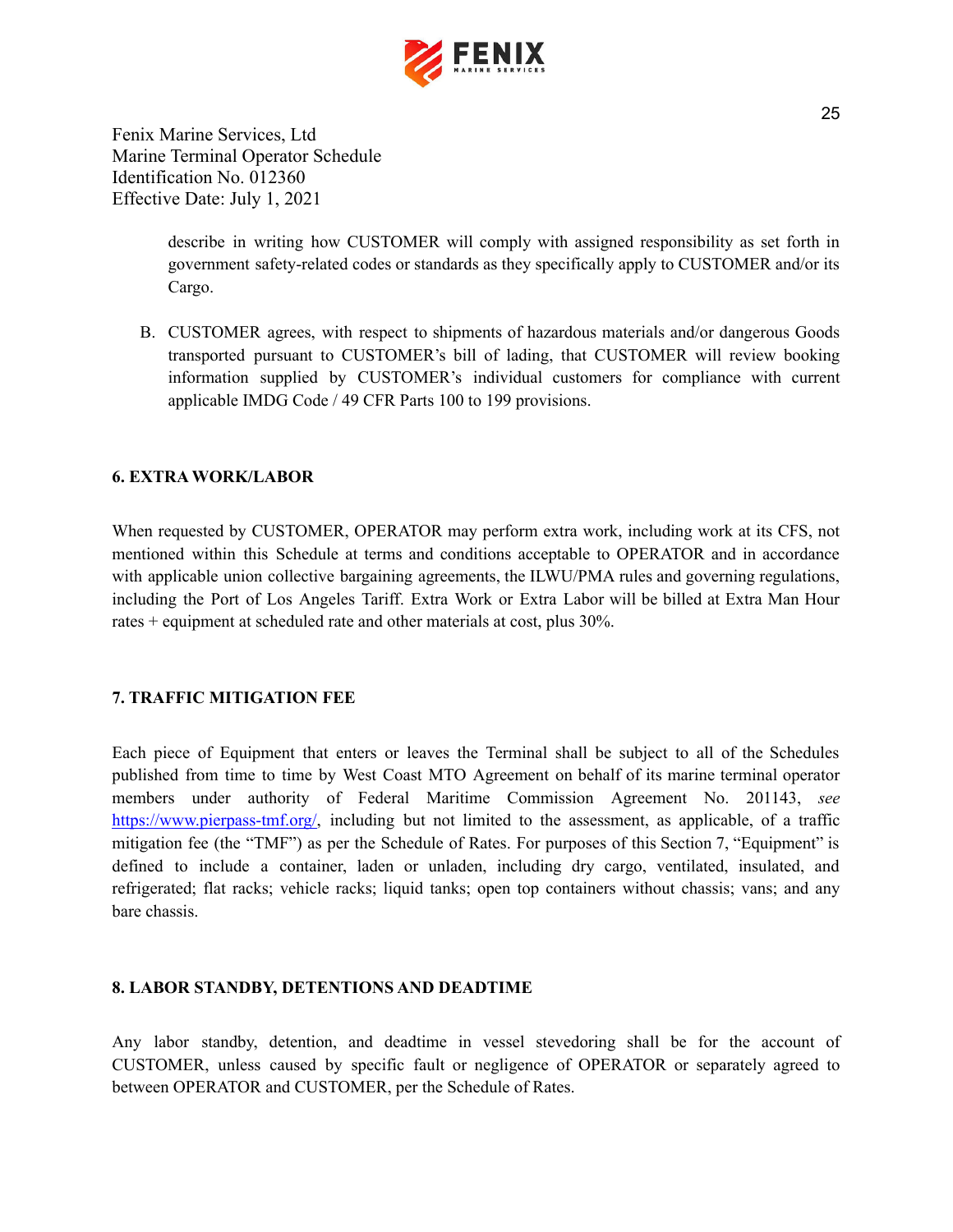

## <span id="page-26-0"></span>**9. CONTAINER STACK TRAIN SERVICE - OPERATOR RESPONSIBILITIES**

#### 9.1 GENERAL

## OPERATOR shall:

- A. Provide and perform rail services and related terminal services, for dedicated trains operated or controlled by CUSTOMER, at the Terminal for I.S.O. standard containers. The number of trains, the number of railcars per train and the standard weekly schedule for the trains of CUSTOMER shall be subject to mutual agreement between CUSTOMER and OPERATOR of which the handling volumes shall be directly applicable to CUSTOMER's cargo calling at the Terminal.
- B. Provide rail tracks and adequate yard space, as mutually agreed, for efficient rail and directly-related terminal operations.
- C. Provide all necessary employees, labor, supervision, and necessary container handling equipment based on I.S.O. standard containers.
- D. Perform rail and directly associated services on 1st and 2nd shifts in accordance with the ILWU/PMA Collective Bargaining Agreement, with the customs and practices of the Port.
- E. Rail services on 3rd shifts will be considered only on an emergency basis and shall be subject to provision at the sole discretion of OPERATOR. 3rd Shift work shall be billed as Extra Labor, per the Schedule of Rates.

#### 9.2 RAIL SERVICES - OPERATOR'S RESPONSIBILITIES

#### OPERATOR shall:

- A. Assign rail tracks within the Terminal, as available, for rail cars that are owned, leased or otherwise controlled by CUSTOMER or by CUSTOMER's third party intermodal vendor.
- B. Provide train stowage planning and the discharging and/or loading sequencing of containers from/to railcars in accordance with westbound car plans and in accordance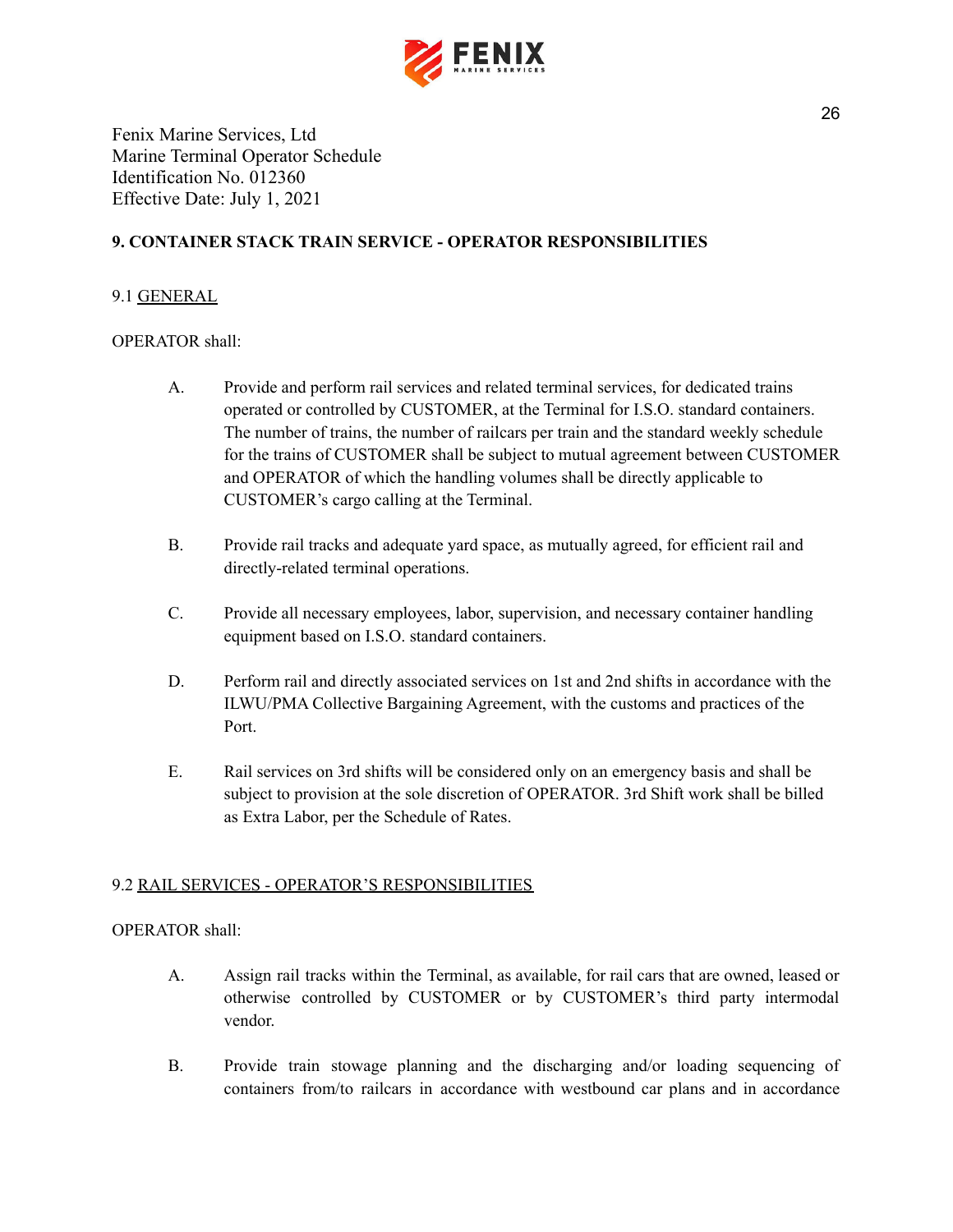

> with any special pre-stow instructions, as furnished by CUSTOMER, for eastbound car plans.

- 1. OPERATOR will advise CUSTOMER of containers deemed not likely to load the train by virtue of either vessel stowage position or loading sequence, if applicable.
- 2. OPERATOR will provide CUSTOMER with all "FINAL" train car plans no later than one (1) hour after the completion of train operations.
- C. Coordinate with railroad or third party intermodal vendor with regard to the movement, scheduling and disposition of E/B and W/B DST cars, as well as car inspections and Bad Order disposition of cars, subject to instruction received from CUSTOMER regarding the requirements of CUSTOMER with each such regard.
- D. Dray full or empty containers within the Terminal and load them onto rail cars per the pre-stowed eastbound car plans.

Discharge full or empty containers from rail cars and dray them directly to pre-designated areas or rows within the Terminal.

- E. Fit inter-box connectors ("IBC"), where required, and collect IBC's into gear boxes, as provided on rail cars, when required.
- F. Check and tally the movement of containers on and off rail cars and note damages, where apparent.
- G. Check seals on full train containers when loading onto or discharging from rail cars (without affecting production) to ensure that the seal is intact.

OPERATOR shall not be responsible solely on the basis of missing or breached seals that are not detected at the time of discharge from or loading on rail cars. Seal numbers will not be recorded, but notations will be made if seals are noticed as not intact. In such cases, new standard seals will be applied, and the new seal numbers will be recorded at scheduled rate.

H. Make a reasonable effort to complete loading or discharging operations within the standard schedule or time frame.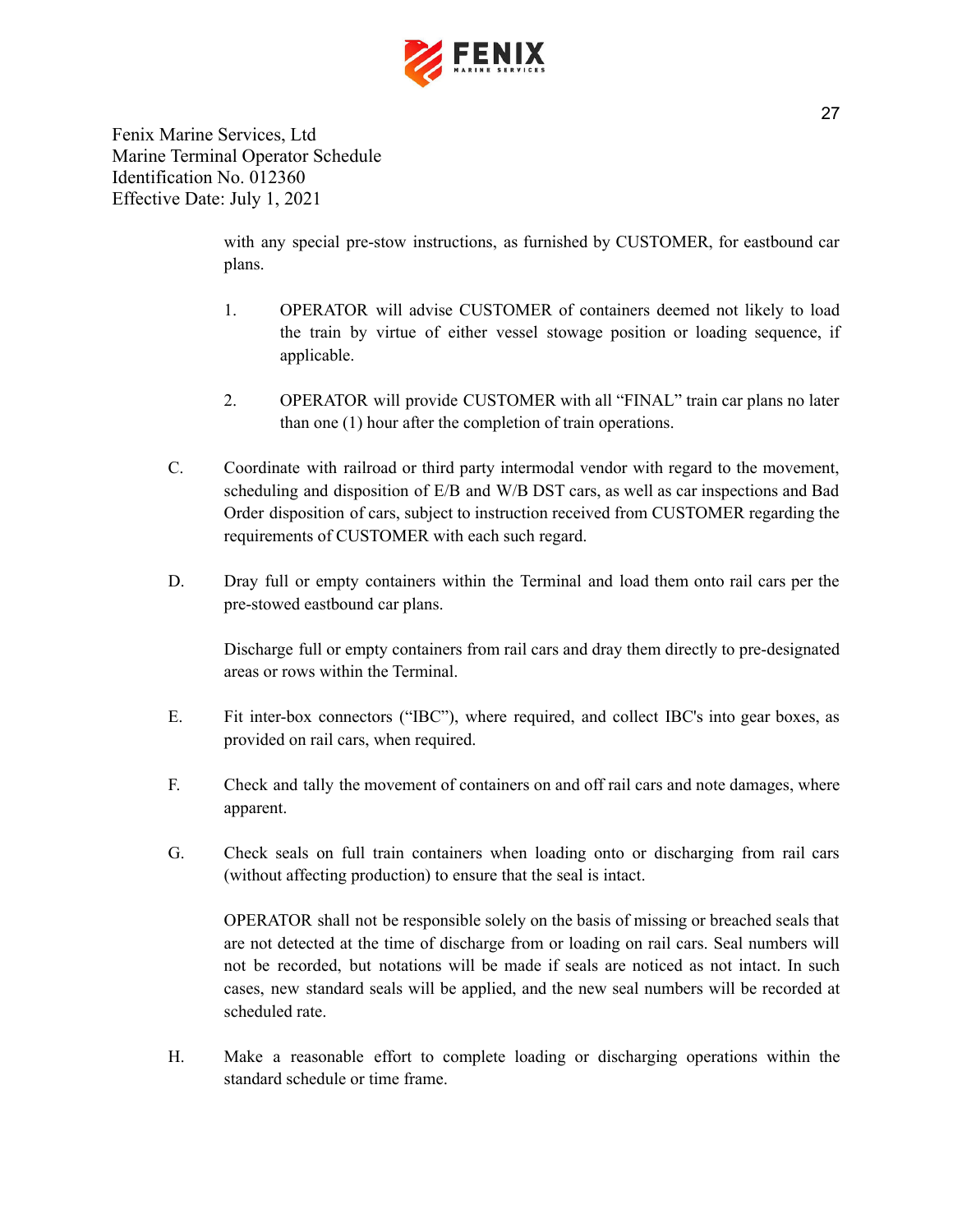

> I. Supply to CUSTOMER copies of the records of all rail cars handled, containers/chassis received or delivered, of cursory visual inspections for damages, and of "seal intact" status exceptions upon completion of each shift of train operations.

## 9.3 LABOR ASSIGNMENT

- A. OPERATOR shall decide the number of labor units or personnel to use in the most economical manner to meet CUSTOMER's train schedule, subject to and considerate of conditions set forth within Section 9.1 above.
- B. In accordance with Section 9.3.A. above, OPERATOR shall arrange labor for the next 1st or 2nd shift succeeding the train's ETA at Terminal. Any time lost by labor not working the train by reason of its failure to arrive at the ETA shall be for the account of CUSTOMER. Deadtime or guarantee time at the end of scheduled 1st or 2nd shifts shall be for account of CUSTOMER.
- C. CUSTOMER shall remove empty cars unloaded at the Terminal and full cars loaded at the Terminal, such that subsequent car movements for other trains may promptly occur, whether or not CUSTOMER's normally-contracted railroad is available for such movement.
- D. CUSTOMER shall have 12 hours to remove empty cars unloaded at the Terminal and full cars loaded at the Terminal. Should the time extend beyond 12 hours, CUSTOMER shall be responsible for a railcar storage fee, as set out in the Schedule of Rates.
- E. If requested by CUSTOMER, and if agreeable with OPERATOR, OPERATOR will order labor for the train pre-determined to arrive after the beginning of the applicable work shift, provided CUSTOMER is responsible for labor standby time and deadtime after completion of rail services, if completed either on the original working shift, on an extension of that shift or on a subsequent working shift.
- F. OPERATOR shall not be responsible for the shortage of, or delays caused by the shortage of, labor or the inability to obtain labor through reasonable efforts.

#### 9.4 RECEIVING AND RELEASE OF THE TRAIN

A. OPERATOR shall receive rail cars from CUSTOMER upon completion of the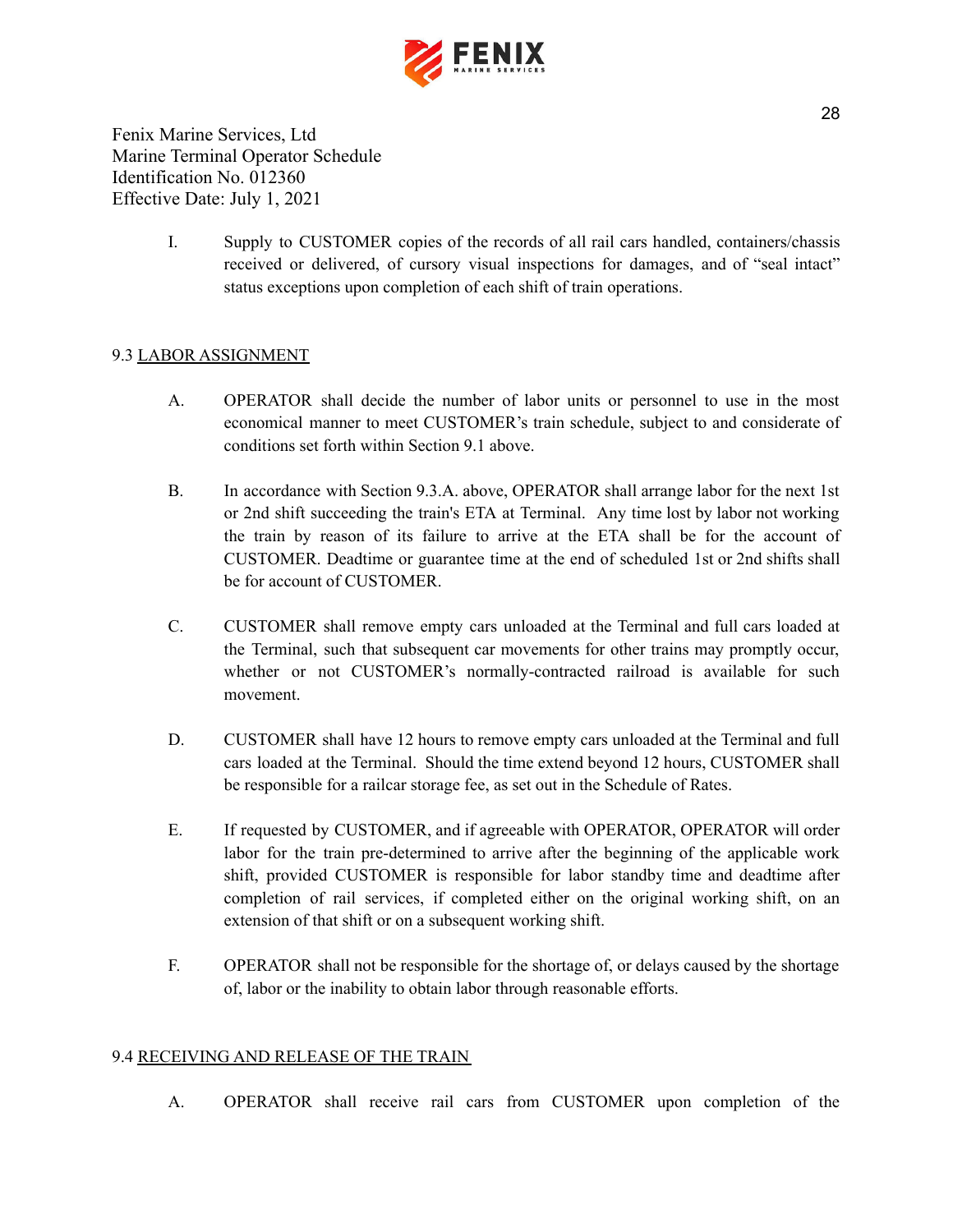

switching-in and spotting at Terminal by CUSTOMER's contracted railroad.

B. For export receiving via rail, all containers must arrive within OPERATOR's working yard either 24 hours prior to vessel arrival or by last 2nd shift worked prior to vessel arrival, whichever is earlier.

The initial switching-in of rail cars shall be made by CUSTOMER's contracted railroad and such rail cars shall be spotted per the requirements of OPERATOR. Operational delays resulting from failure of railroad to properly spot cars shall be for the account of CUSTOMER, provided the special conditions set forth within Section 9.3.B. and 9.3.C. are not achieved.

- 1. Additional switching and spotting within the Terminal, as required for setting-up proper hubbing orders for eastbound movements, shall be made by the OPERATOR at its operational convenience.
- 2. OPERATOR will separate known or identified bad order railcars from the hubbing arrangement for immediate removal from Terminal by CUSTOMER or its contracted railroad. Any Port Tariff demurrage shall be for account of CUSTOMER.
- C. Rail cars will be released to CUSTOMER as spotted at the Terminal, upon completion of loading or discharging, for the making-up of the train and switching-out by CUSTOMER's contracted railroad.
- D. CUSTOMER shall be responsible to coordinate all train communications and movements with its contracted railroad, the PHL and the OPERATOR. OPERATOR may assist with coordination of certain activities directly with the contracted railroad, given proper instruction and authorization to do so from CUSTOMER.
	- 1. Any rail car inspections or maintenance required by CUSTOMER or its contracted railroad shall be accomplished by CUSTOMER without affecting train operations or productivity of OPERATOR. Any operational delays of OPERATOR, as generated by rail car inspections or repairs, shall be for the account of CUSTOMER, again provided the special conditions set forth within Section 9.3.B. and 9.3.C. are not achieved.
	- 2. CUSTOMER shall arrange to remove any bad order cars not available for use during the immediate on-going train operation.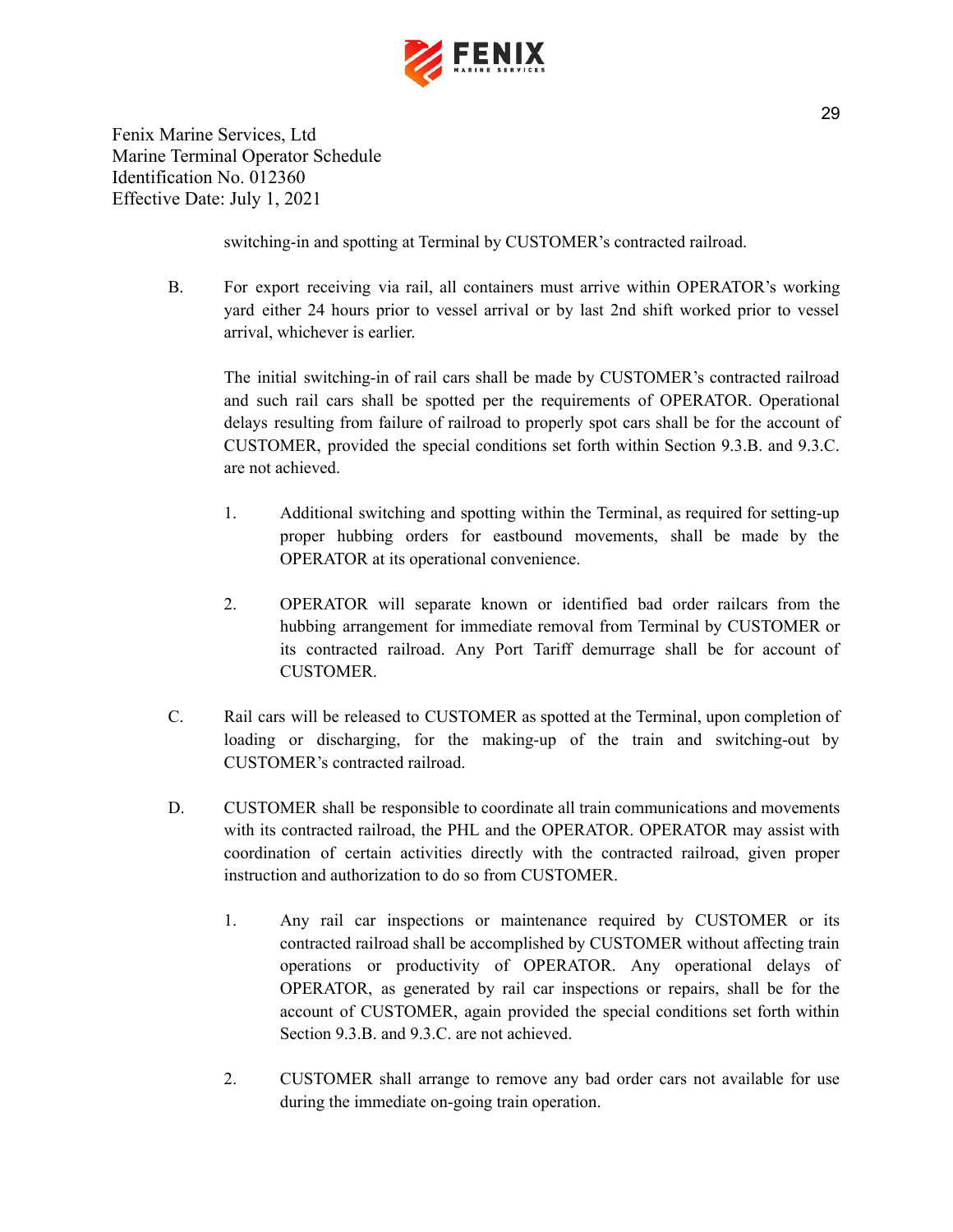

- 3. All costs resulting from any delays in the movement of CUSTOMER's trains, at the times specified and required by OPERATOR, by CUSTOMER's contracted railroad, causing labor standby at the Terminal or causing delays to other trains handled by OPERATOR at the Terminal, shall be for the account of **CUSTOMER**
- 4. Should railroad or third party vendor fail to pull train within 12 hours of scheduled release, railcar storage shall apply per the Schedule of Rates.
- E. OPERATOR shall not be responsible for delays in the completion of CUSTOMER's trains later than each train's mutually-agreed weekly completion schedule, if such delays were caused or contributed by late vessel arrival, delay in the departure of a preceding train, lack of availability of empty cars for CUSTOMER's train, late arrival of CUSTOMER's train or empty cars, late availability of containers for loading to CUSTOMER's train, compliance with governmental or regulatory inspections, late availability of labor, no labor available, health and safety of personnel at the Terminal, concerted labor efforts or activities, civil commotion, natural disasters or inclement weather.

## <span id="page-30-0"></span>**10. RAIL SERVICES - CUSTOMER'S OBLIGATIONS**

#### 10.1 GENERAL

CUSTOMER shall provide OPERATOR with all necessary information and instructions, in order to allow OPERATOR to provide efficient services, as set forth below.

## A. GENERAL:

1. CUSTOMER shall advise OPERATOR of its train schedules and ETA well in advance and notify OPERATOR of any changes as they occur in sufficient time in order that OPERATOR can properly plan yard and track assignments as well as labor arrangements.

CUSTOMER shall notify OPERATOR of each container candidate to be discharged from each applicable vessel, calling the Terminal at least 48 hours prior to commencement of vessel's discharge operations.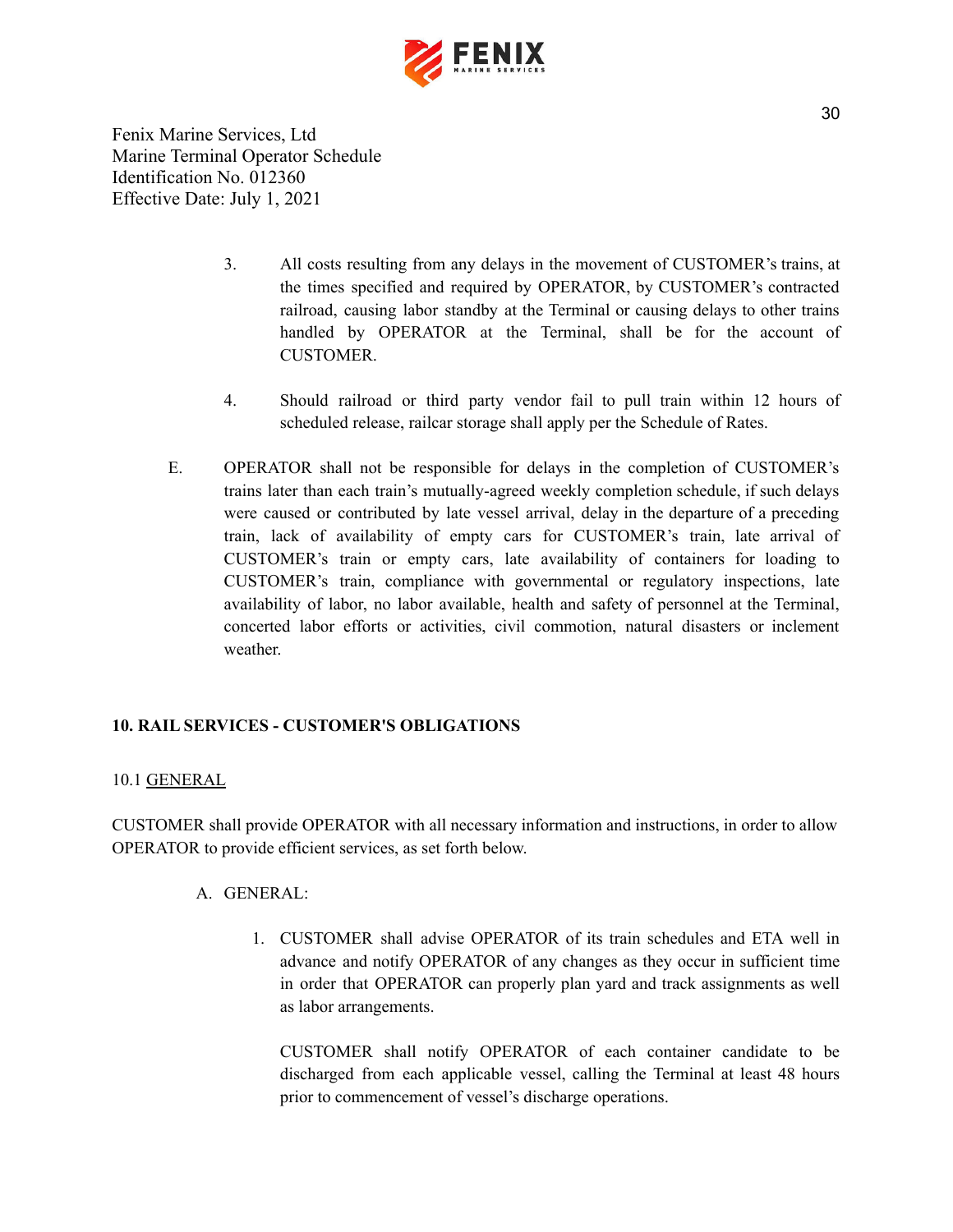

> Any containers on governmental hold or not released for loading to trains on-dock shall be pre-advised by CUSTOMER to OPERATOR, of which such containers may be separated upon discharge from the vessel into a pending DST decking bay or remain wheeled, at the sole discretion of the OPERATOR.

> CUSTOMER, and no other designated party, shall notify OPERATOR of the "released" status of any such containers originally discharged as "hold" or "not released" for loading.

> CUSTOMER shall have the responsibility of authorizing and authority to authorize OPERATOR to cut or eliminate containers from planned train loading operations at the Terminal at scheduled fee.

- 2. CUSTOMER shall notify OPERATOR in sufficient time, and in writing, whenever extra labor is required such that labor may be properly arranged per normal ILWU-PMA labor ordering windows.
- 3. CUSTOMER shall notify OPERATOR of CUSTOMER's policies on train car loading, hubbing or weight distributions, if different from standard handling practice or from registry information on car capacities and limitations.
- 4. CUSTOMER shall supply sufficient IBC's for the efficient operations of loading trains.

## B. WESTBOUND DATA

- 1. Railcar numbers and types.
- 2. Car plans for each train and hubbed order on arrival.
- 3. Container data by:
	- a. Number, size, type, height, seal number, and gross weight.
	- b. Export vessel and destination.
	- c. Hazardous information.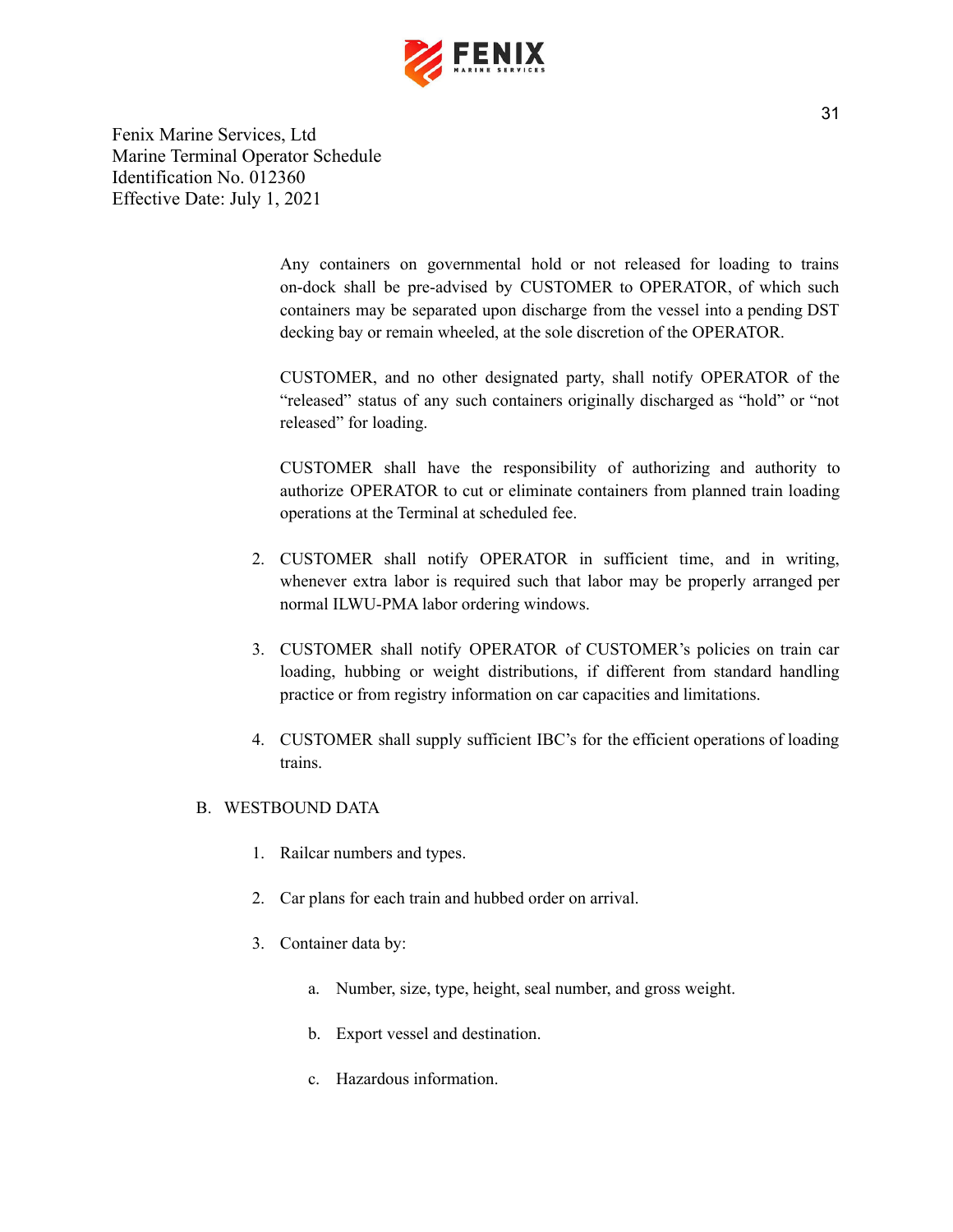

- d. Special handling instructions.
- e. Details of awkward containers.
- 4. Data contained within Items #1 through #3 above shall be EDI transmitted by CUSTOMER to OPERATOR no later than 24 hours prior to the applicable labor shift start time for each train operation.
- 5. CUSTOMER shall follow the International Convention for the Safety of Life at Sea ("SOLAS") Ch VI/2 VGM regulations that require shippers to provide via EDI a signed VGM document to the Terminal. OPERATOR shall assume that CUSTOMER and shipper have made arrangements for the shipper to provide a shipper-signed VGM for each container delivered to the Terminal facility for loading. In no event shall cargo arriving by rail without a SOLAS compliant VGM be received by the Terminal or loaded to a vessel by OPERATOR.

## C. EASTBOUND DATA

- 1. Container Data By:
	- a. Number, size, type, height, seal number and gross weight.
	- b. Train loading hub or destination per container.
	- c. Hazardous and reefer information.
	- d. Special handling instructions.
	- e. Details of awkward containers.
- 2. Data contained in Section 10.1.C.1 shall be EDI transmitted by CUSTOMER to OPERATOR no later than 24 hours prior to commencement of vessel operations.

#### 10.2 EXTRA WORK AND OVERTIME WORK

Additional expenses incurred for performing any extra work and overtime ordered by CUSTOMER shall be paid by CUSTOMER on the basis of extra labor rates, plus rental of equipment and cost of material used at applicable markup, unless otherwise stipulated in this Schedule including the Schedule of Rates.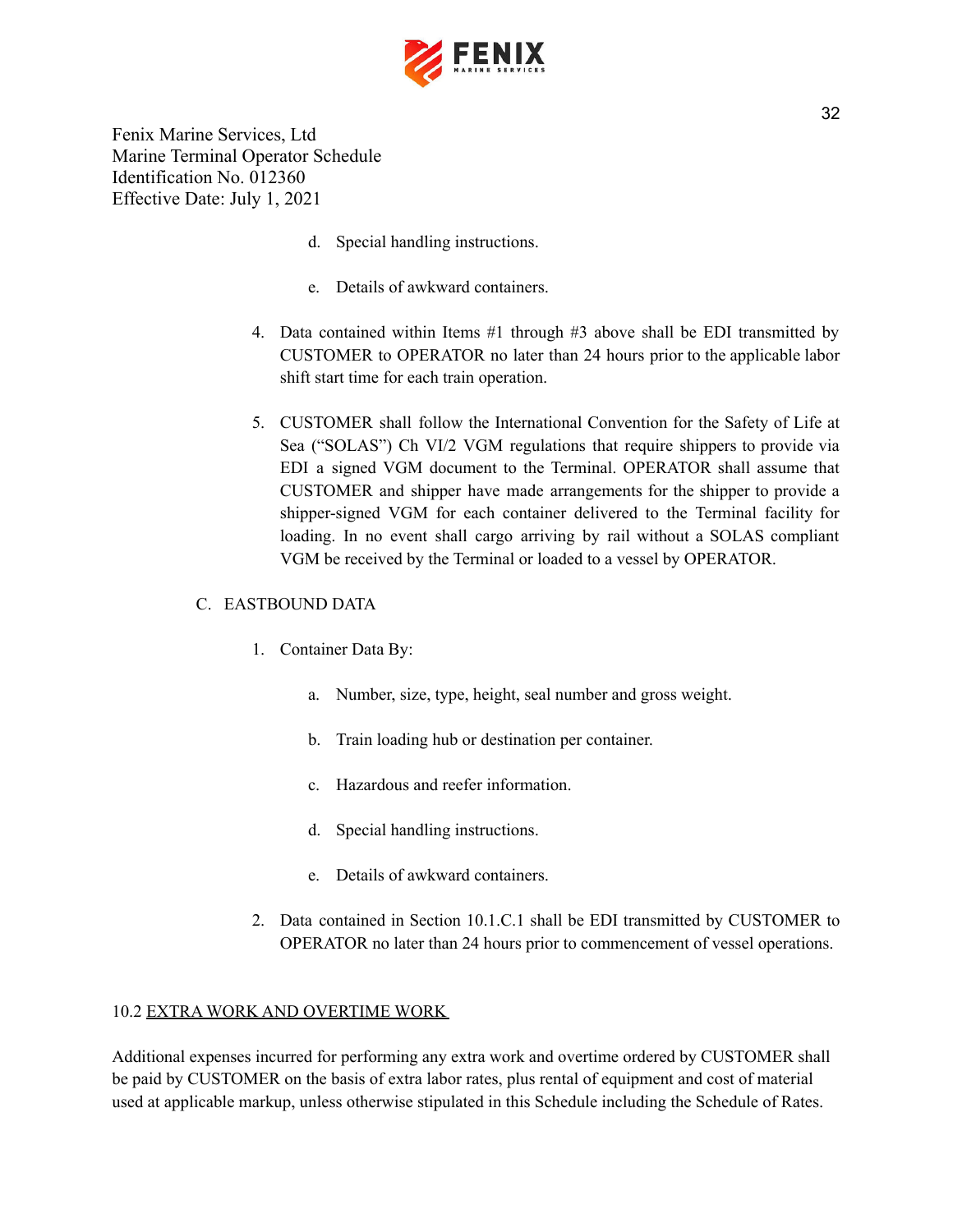

## <span id="page-33-0"></span>**11. SHORE POWER SERVICES - OPERATOR'S SERVICES AND OBLIGATIONS**

## 11.1 GENERAL

## OPERATOR shall:

- A. Provide and perform Shore Power Services, as described below in Section 35 ("SPS" for purposes of Section 11.1), and other related terminal services as needed, for vessels operated or controlled by CUSTOMER at Terminal.
- B. Provide access to Shore Power Outlets ("SPOs") and electrical power as made available and as supplied by the local utility provider, as mutually agreed between the parties hereto from time to time, for efficient terminal operations.
- C. Provide all necessary employees and/or labor, supervision and land-based equipment to the best of OPERATOR's ability to assist CUSTOMER in its use of land-based SPOs and Vessel Circuit Breakers ("VCBs").
- D. Be available to perform SPS 24 hours per day and 7 days per week in accordance with the ILWU/PMA Collective Bargaining Agreement within the customs and practices of the Port at rates set forth in the Schedule of Rates.
- E. If CUSTOMER requires and OPERATOR agrees in a separate writing, provide adequate space to store CUSTOMER's owned/leased mobile Shore Power container that houses the necessary CUSTOMER-owned and -maintained transformer and cable management system ("SPC") and the Carrier owned/dedicated SPC roadworthy chassis at rates set forth in the Schedule of Rates.
- F. Comply with vessel commissioning requirements as set forth and required from time to time by the Port, Air Quality Management District ("AQMD") and California Air Resources Board ("CARB") and any other authority having jurisdiction therefore as applicable.
- G. All AMP services will be charged at extra labor rate.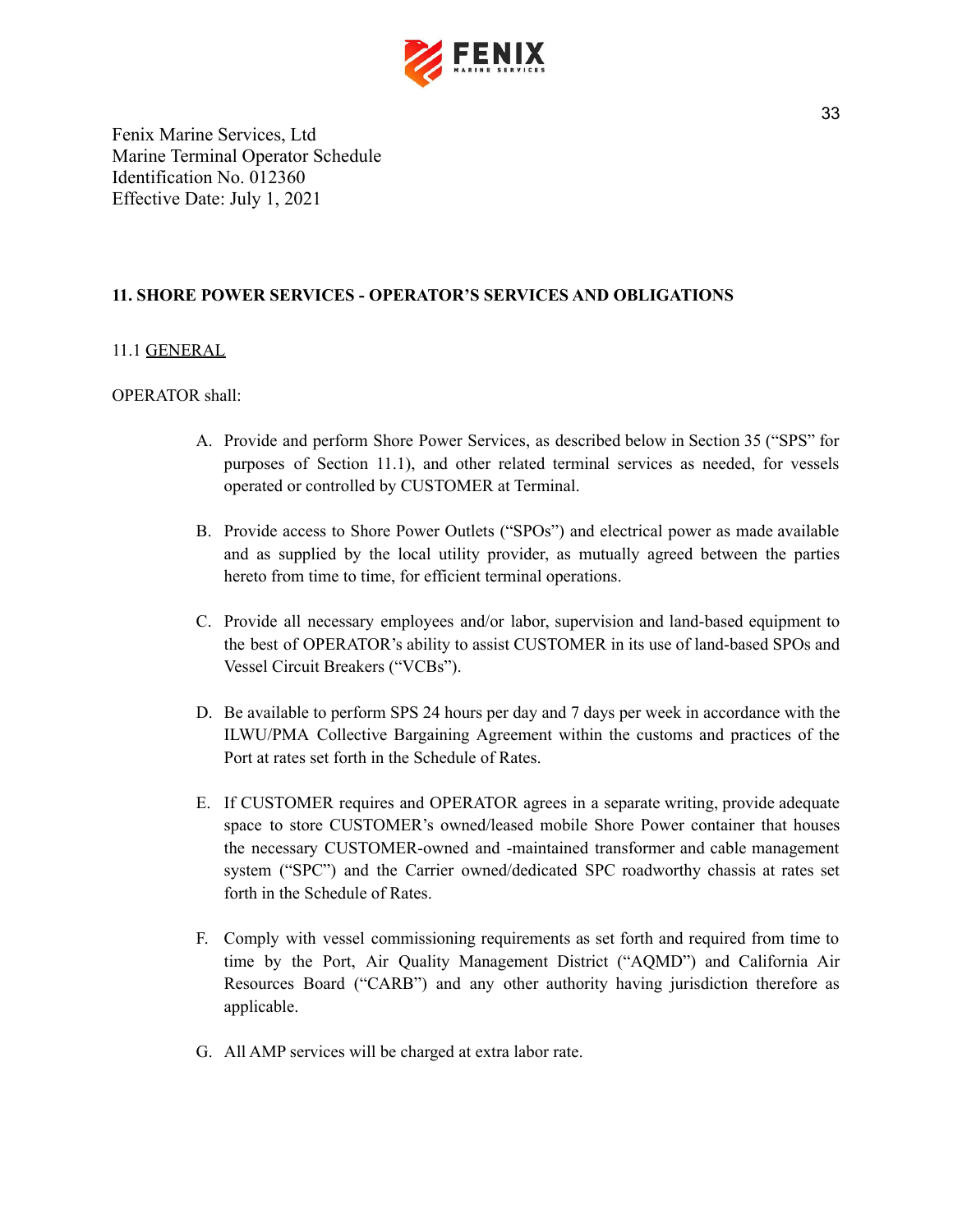

> H. Vessels which are supplied electrical current at the Port of Los Angeles through facilities of the Harbor department will be invoiced to the CUSTOMER by the OPERATOR, including a 25% service charge.

## 11.2 OBLIGATIONS

#### OPERATOR shall:

- A. Comply with CARB terminal requirements imposed upon terminal operators within the state regulations for "Airborne Toxic Control Measure for Auxiliary Diesel Engines Operated on Ocean-Going Vessels At-Berth in a California Port" pursuant to section 93118.3, title 17, chapter 1, subchapter 7.5, California Code of Regulations (CCR), as amended, or other regulations promulgated from time to time by CARB or any other governmental authority having jurisdiction over the subject matter hereof;
- B. Observe and record the date, time and reading of the Shore Power utility meter located within the substation at the Terminal;
- C. Notify CUSTOMER within a reasonable period of time when there is any apparent malfunction of the utility equipment which feeds the Shore Power infrastructure; and
- D. Have ultimate authority to initiate SPS upon vessel arrival.

#### 11.3 LABOR ASSIGNMENT

Unless otherwise agreed, OPERATOR shall decide the number of personnel to use in the most economical manner to meet CUSTOMER's Shore Power requirements.

#### 11.4 DOCUMENTATION

- A. OPERATOR shall prepare documents and reports associated with the regulations described within Section 11.1 above.
- B. OPERATOR shall provide necessary documentation as required by CUSTOMER to settle associated Shore Power expenses.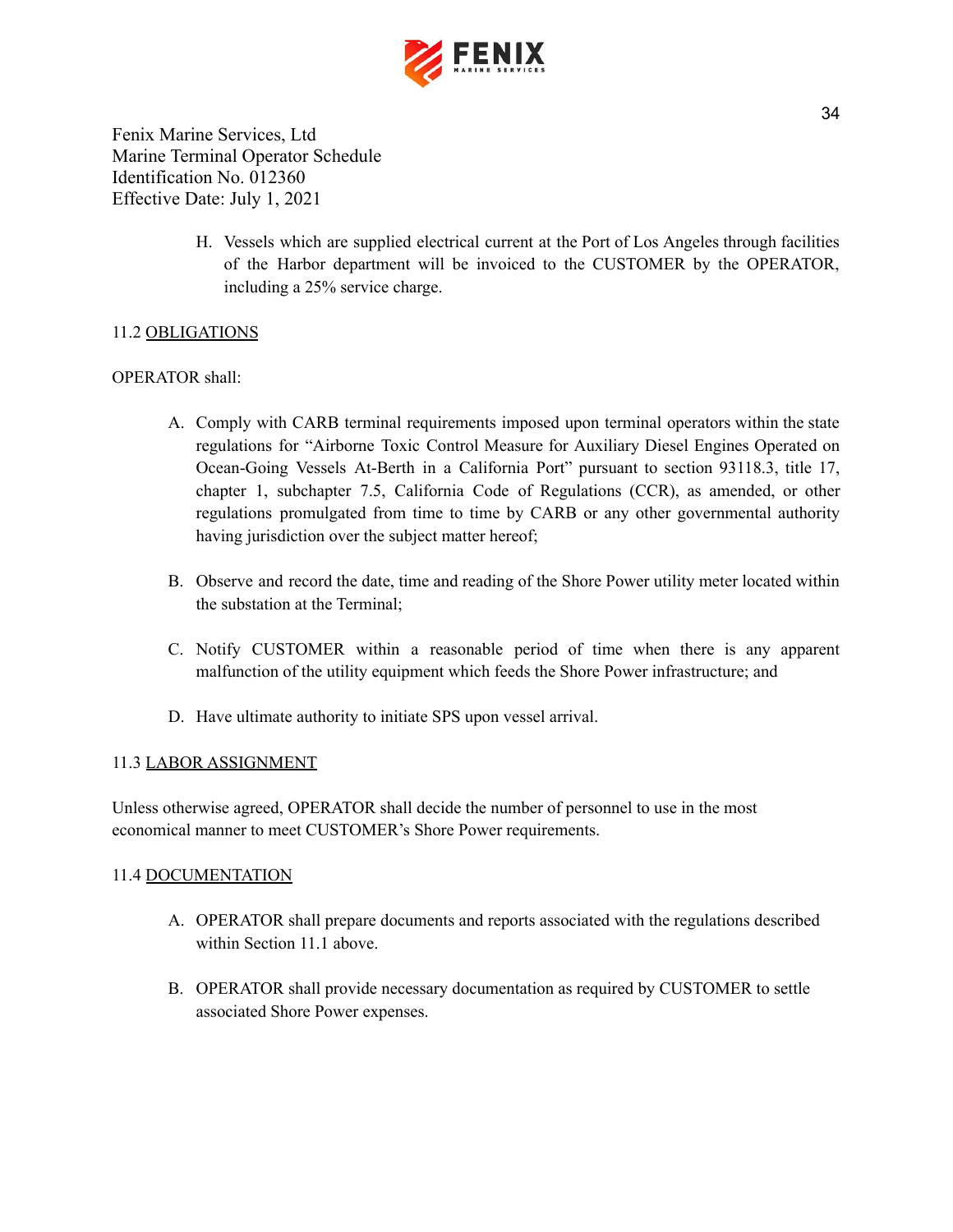

## <span id="page-35-0"></span>**12. SHORE POWER - CUSTOMER'S OBLIGATIONS**

#### 12.1. CUSTOMER shall:

- A. Comply with CARB vessel reporting requirements, schedules, targets, *etc*. as described within the state regulations "Airborne Toxic Control Measure for Auxiliary Diesel Engines Operated on Ocean-Going Vessels At-Berth in a California Port" pursuant to section 93118.3, title 17, chapter 1, subchapter 7.5, CCR, as amended, or other regulations promulgated from time to time by CARB or any other governmental authority having jurisdiction over the subject matter hereof .
- B. Make every effort to coordinate the necessary CUSTOMER employees, crew members, agents, vendors, *etc*. to comply with Section 12.1 herein.
- C. Be responsible for lining up vessel along berth and in line with the SPO marker. Any delays or costs associated with CUSTOMER's inability to properly line up vessel with the SPO shall be for the account of the CUSTOMER.
- D. Maintain a dedicated SPC position on vessel that must be void of any cargo or container prior to berth arrival.
- E. Regularly train ship's crew on CUSTOMER's Shore Power procedures and obligations.
- F. Provide SPC a dedicated roadworthy chassis. Both of which shall be stored on Terminal at OPERATOR's discretion and subject to the fees set forth in the Schedule of Rates.
- G. In the event the SPC requires power during storage, configure SPC plug to meet Terminal's refrigerated (reefer) outlet standards. CUSTOMER shall be responsible for daily fees.
- H. Upon loading of SPC:
	- 1. Provide to OPERATOR shore side personnel de-energized vessel Shore Power cables upon completion of vessel mooring.
	- 2. Supply sufficient cable length to allow vessel Shore Power cables to be safely connected by OPERATOR and remain connected to land-side SPO for the duration of the visit.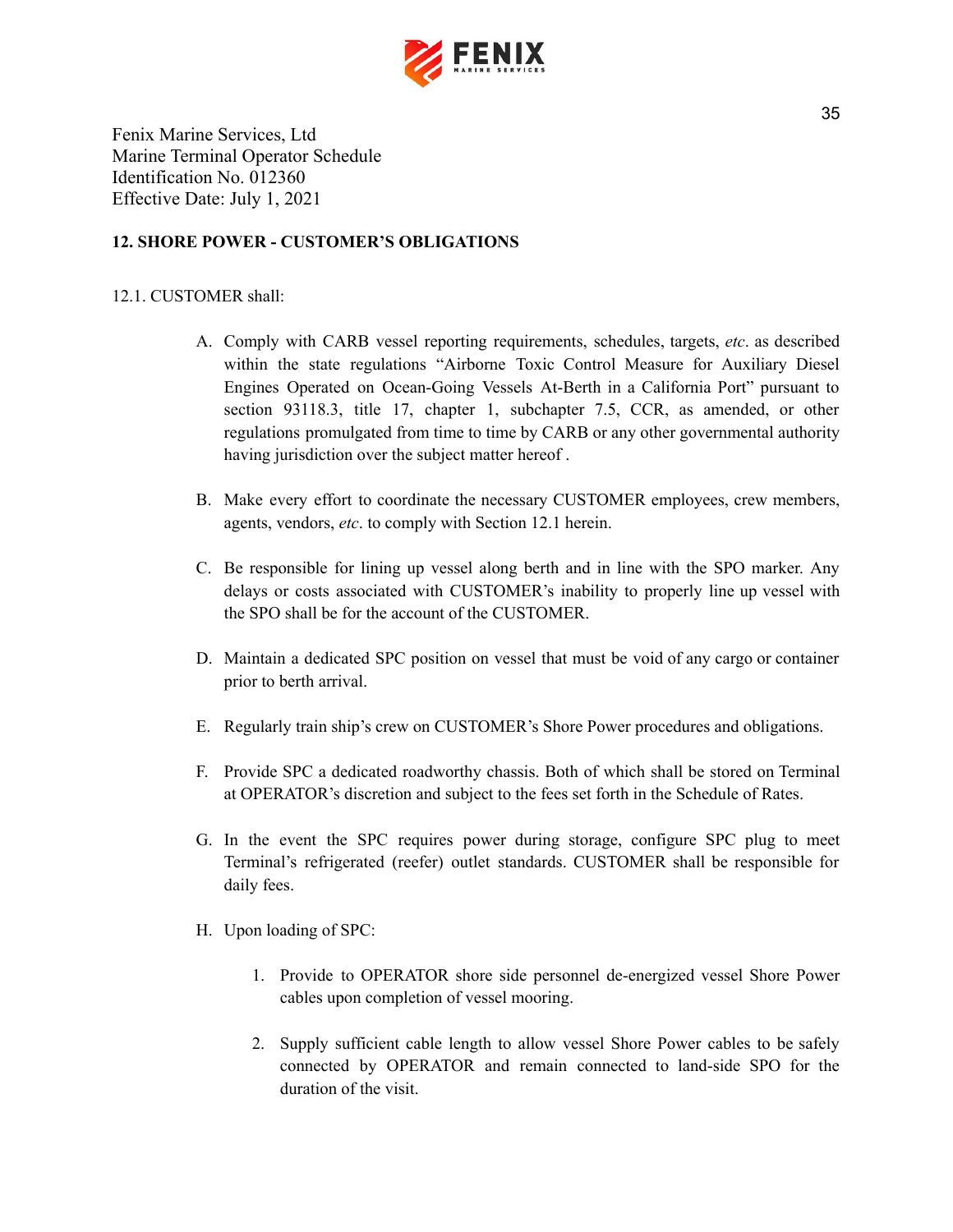

- 3. Allow OPERATOR to board each vessel in order to properly complete conditions set forth above.
- 4. Assure that energizing and/or de-energizing of Shore Power is coordinated with OPERATOR in order to maintain the safety of all persons and equipment involved.
- I. Assume financial responsibility for and reimburse OPERATOR on demand for any costs attributable to any operational delays resulting from failure of vessel personnel, employees, agents, vendors, subcontractors and/or vessel equipment to act or to provide service when required and any fines, penalties or assessments howsoever imposed upon OPERATOR for any such delays.
	- J. Comply with vessel commissioning requirements as set forth and required from time to time by the Port, AQMD and CARB and any other authority having jurisdiction therefore.
	- K. Advise OPERATOR of vessel ETA well in advance of vessel arrival and notify OPERATOR of any changes within sufficient time such that OPERATOR can properly arrange for labor and prepare wharf-side Shore Power equipment.
	- L. Notify OPERATOR of CUSTOMER's Shore Power procedures and requirements, if different from the standard handling practices described above.
	- M. Designate as an Emergency Event, as defined in subsection  $(c)(14)(B)$  or  $(c)(14)(C)$  of 93118.3, title 17, chapter 1, subchapter 7.5, CCR, as amended, within CUSTOMER's log book, any instance whereby SPS are not feasible due to inclement weather or the like. If CARB determines such event does not qualify as an "Emergency Event" as defined in the citation above, then any fines and/or penalties derived from such event will be for the account of CUSTOMER.
	- N. Have the ultimate authority to terminate SPS in order to secure the safety of the vessel crew and its assets.

#### 12.2. DOCUMENTATION

CUSTOMER will prepare documents and reports required by CARB as applicable to the regulation described within section 12.1.A herein above.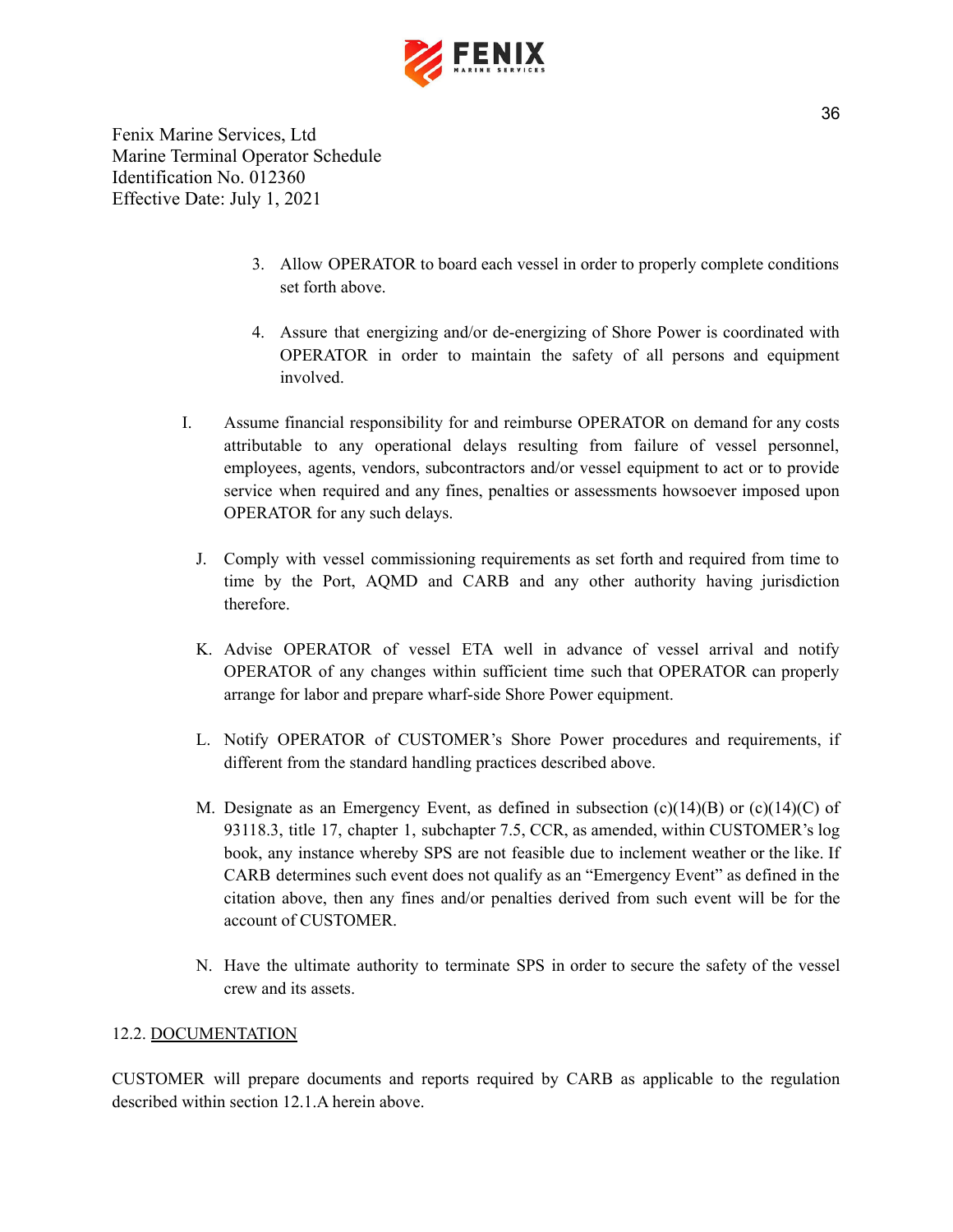

## 12.3. EXCEPTIONS

Any and all exceptions to limits on hours of operation shall apply and are incorporated herein to this Schedule as referenced in section 93118.3, title 17, chapter 1, subchapter 7.5., CCR, as amended, or other regulations promulgated from time to time by CARB or any other governmental authority having jurisdiction over the subject matter hereof, shall also apply and relieve OPERATOR from any obligation hereunder to connect such Shore Power.

## 12.4 MAINTENANCE AND REPAIR OF SHORE POWER CONTAINER

CUSTOMER shall be solely responsible for the maintenance and repair ("M&R") of the CUSTOMER SPC housed at Terminal. CUSTOMER shall dray the SPC off dock for all M&R related activities related thereto. OPERATOR assumes no responsibility for the condition, loss or damage of and safekeeping of the Shore Power container, chassis or SPC beyond providing storage space therefor. CUSTOMER shall be solely responsible for any action such as fines and/or penalties by the Port, CARB, AQMD, *etc*. imposed upon CUSTOMER or OPERATOR in the event that M&R work prevents CUSTOMER Shore Power-qualified ships from connecting to Shore Power at the Terminal and/or meeting any targets.

## 12.5 EXTRA WORK AND OVERTIME WORK

Additional expenses incurred for performing any extra work and overtime otherwise required or ordered by CUSTOMER shall be paid by CUSTOMER on the basis of extra labor rates, plus rental of equipment and cost of material used, plus 25% mark up, unless otherwise stipulated in this Schedule inclusive of its Schedule of Rates or unless mutually agreed to by OPERATOR and CUSTOMER.

Extra labor charges shall be determined by the applicable Man-Hour Billing Rates (as noted in the Schedule of Rates) per applicable working shift, plus cost of equipment rental, cost of materials, if applicable, and mark up.

## <span id="page-37-0"></span>**13. SAFETY - ALL OPERATIONS**

## 13.1 OPERATOR'S RIGHTS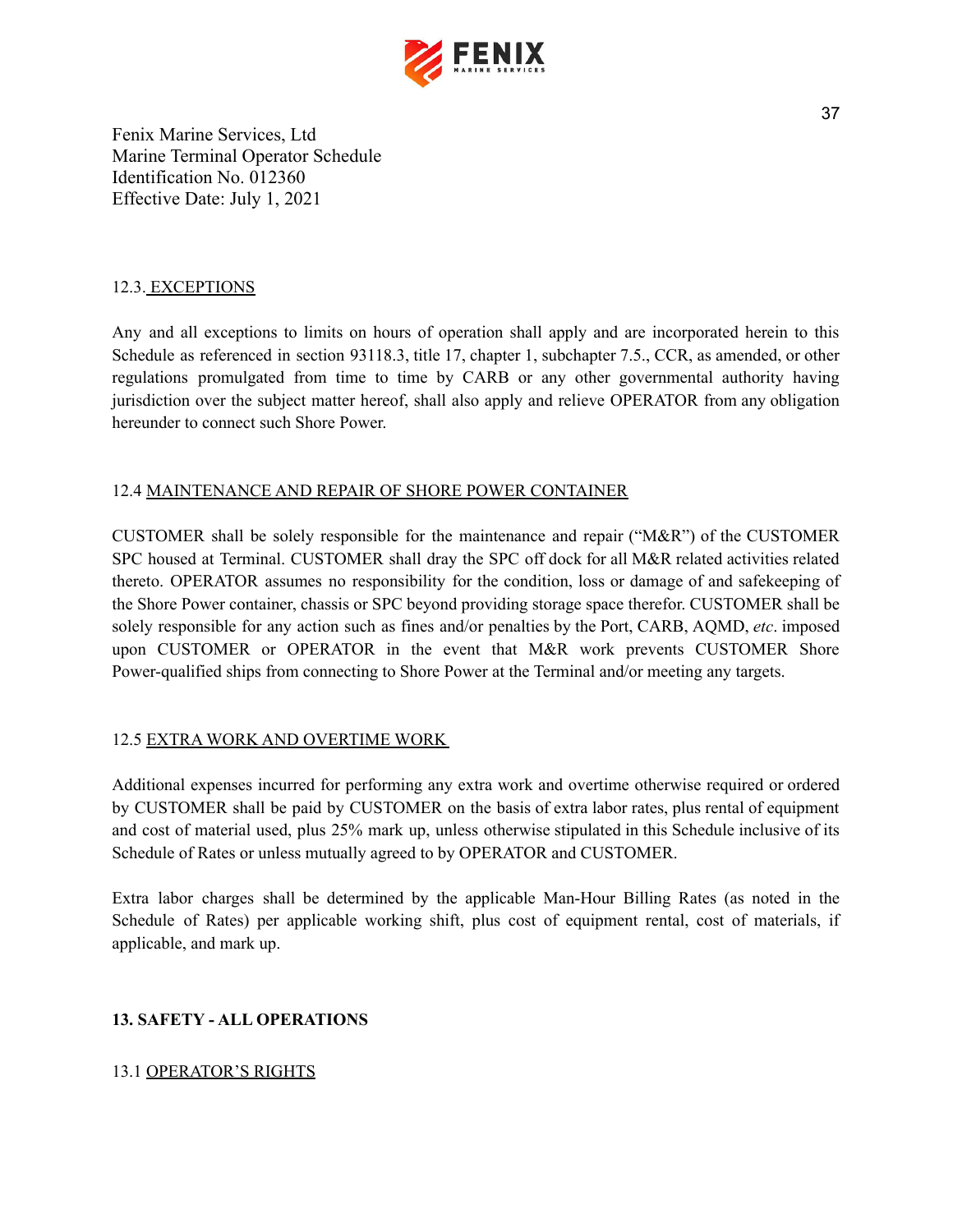

Prior to commencing, during and until the completion of its work, OPERATOR shall be allowed to inspect and determine the safety of all work areas and of all gear and equipment which will be utilized by OPERATOR.

## 13.2 CUSTOMER'S OBLIGATIONS

CUSTOMER shall immediately notify OPERATOR and OPERATOR shall immediately notify CUSTOMER of any property damaged and of any illness, injury or death of any person which occurs during OPERATOR's and/or CUSTOMER's operations. Each shall cooperate fully with the other in developing full and complete information about the facts and circumstances of the occurrence and the nature and extent of the damages or injuries which resulted therefrom.

## <span id="page-38-0"></span>**14. LIEN PROVISIONS AND SECURITY INTEREST**

#### 14.1 LIEN

CUSTOMER grants OPERATOR a lien on the Cargo while in the possession of OPERATOR and a lien against any vessel, container, chassis, Cargo, and any Equipment (individually and collectively, "Available Security" for purposes of Section 14.1) to provide security for the payment of amounts due OPERATOR hereunder. As additional security for said amounts due OPERATOR, CUSTOMER grants OPERATOR a consensual lien on all Available Security of CUSTOMER concurrently or subsequently in OPERATOR's possession. OPERATOR may assert its lien rights at any time, and in furtherance thereof may hold and/or store such Available Security until payment is received and/or sell such Available Security publicly or privately; in the event of sale, proceeds shall first be applied to sale costs, then to amounts due to OPERATOR, with the balance, if any, to be remitted to CUSTOMER.

#### 14.2 STORAGE AND WAREHOUSING

The following terms and conditions shall apply with respect to any storage or warehousing terminal services:

A. Access/Use. All CUSTOMER access to and/or use of OPERATOR's facility or services, for purposes of storage/warehousing or otherwise, shall be subject to the provisions of this Schedule: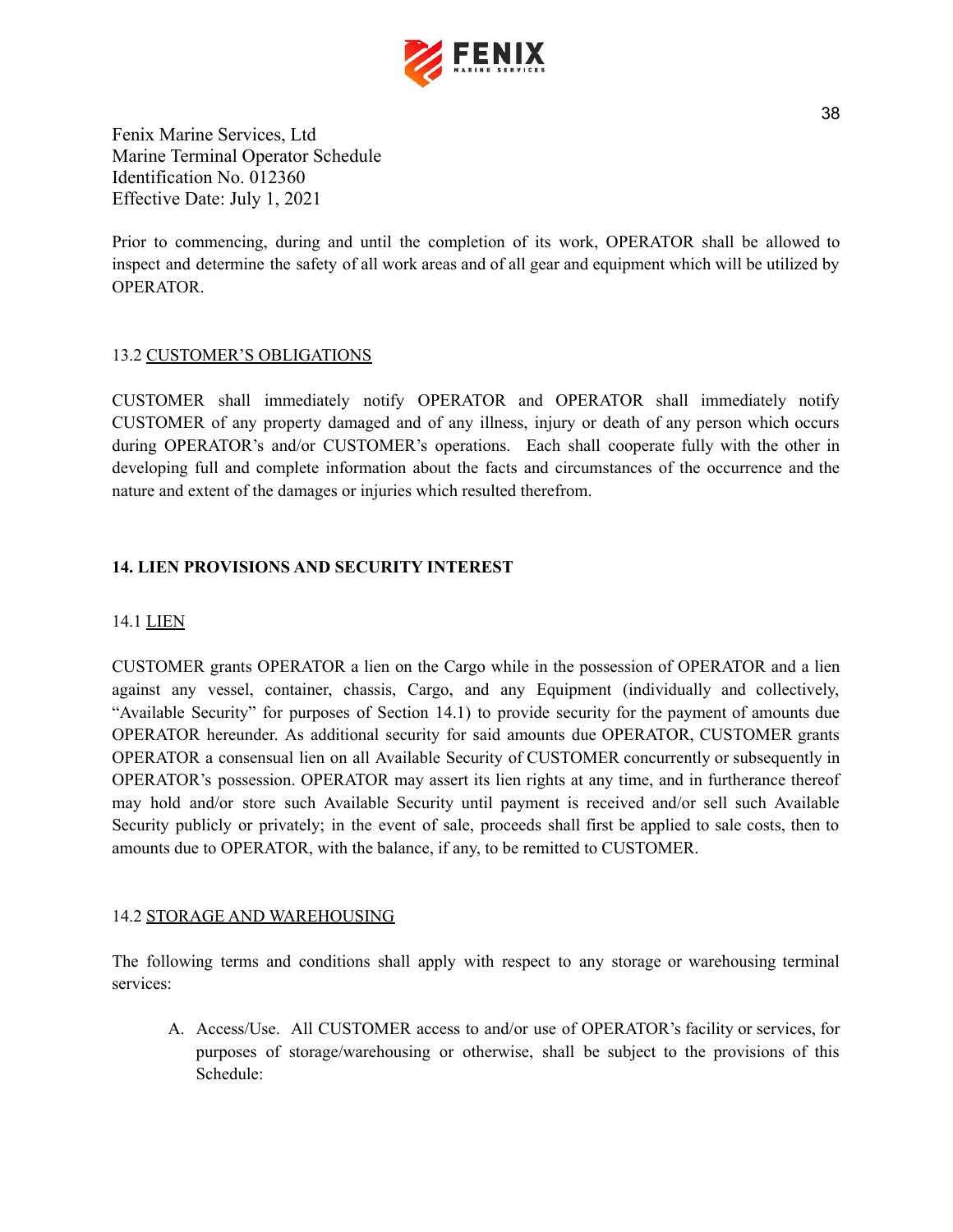

- B. Rates and Charges. CUSTOMER shall pay for storage and/or warehousing services upon the rates and charges on OPERATOR's written quotation, Schedule of Rates, or other document that is approved by OPERATOR's senior management in writing (collectively, "Applicable Rate" for purposes of Section 14.2), which Applicable Rate from OPERATOR shall be deemed accepted by CUSTOMER upon commencement of any performance by either party. Upon any such acceptance, OPERATOR's Applicable Rate shall be deemed fully incorporated herein and binding upon the parties. If no rate or charge was quoted or otherwise identified to OPERATOR for a particular terminal service, the rate/charge to be applied shall be OPERATOR's rates and charges specified herein.
- C. Warranties. CUSTOMER warrants that it is the owner and/or has lawful possession of the Cargo and that it has sole legal right to store and thereafter direct the release and/or delivery of the Cargo. CUSTOMER agrees to indemnify, defend, and hold harmless, including with respect to attorney's fees, OPERATOR of and from any claim by others relating to the ownership, storage and release of the Available Security, and/or any other services provided by OPERATOR.
- D. Lien. OPERATOR shall have a lien on all Available Security in its possession for any charges for services rendered, storage, demurrage and any other charges due, including but not limited to all costs and legal fees associated with collection of amounts due and enforcing this lien, or any other sums whatsoever payable by or chargeable to or for the account of Available Security under any bailment, receipt or other document issued by OPERATOR, and any contract preliminary hereto and any sums owed to OPERATOR by the person responsible for the account of Available Security or any affiliates thereof on prior accounts or shipments, and the cost and expenses of recovering the same (for purposes of this Section 14.2, all such charges, fees and costs, collectively, the "Charges and Costs"), and may hold any or all of the Available Security until all such Charges and Costs are fully settled.

If the Charges and Costs are not fully settled by the time of the Cargo release, or if the Available Security is otherwise unclaimed, after a reasonable time not to exceed thirty (30) days after arrival at the Terminal, or the time set forth in any Applicable Rate provision, OPERATOR may sell the Available Security privately or by public auction, or otherwise dispose of such Available Security, ten (10) days after sending the owner of record notice, via letter (U.S. Mail, postage prepaid, return receipt requested) or by actual notice by any appropriate means, of the amount of Charges and Costs owed, the date of sale and a statement informing the registered owner that if the Charges and Costs are not fully settled by the date of sale any or all of the Available Security will be sold and the proceeds of such sale will be used to settle the Charges and Costs owed, plus the costs of the sale. If the owner of record does not fully settle the outstanding Charges and Costs within ten (10) days of the mailing of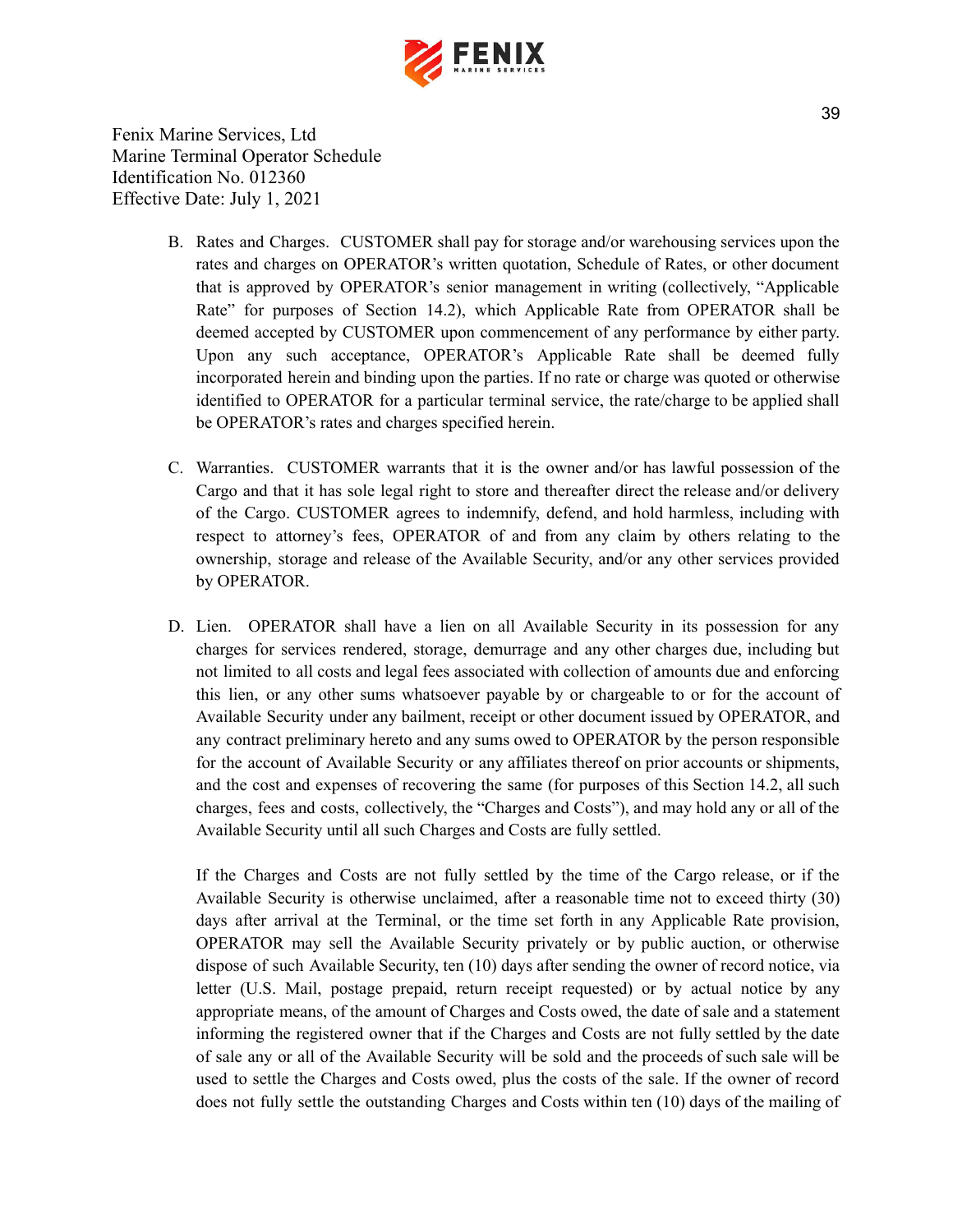

> the notice letter or giving actual notice, the sale will proceed as described in the notice. If the sale proceeds fail to cover the outstanding Charges and Costs, OPERATOR may recover the deficit from the party responsible for such Charges and Costs, or its affiliates owing any unsatisfied portion thereof. Sale proceeds beyond the Charges and Costs owed will be returned to the registered owner if claimed within one (1) year of the mailed notice.

- E. Security. CUSTOMER grants a security interest to OPERATOR in the Available Security and all proceeds derived from the Available Security for all charges and expenses, including money advanced and interest, whether incurred before or after delivery, and CUSTOMER agrees to execute and deliver all such documents as may be required to perfect such security interest. If Available Security is transferred from one party to another, and should the charges relating to such Available Security not be paid in full on the date of such transfer, the lien for such charges shall attach to the Available Security retained by the transferor and to Available Security transferred to the transferee. In the event a proceeding is brought by one party against the other to enforce any provisions herein, the prevailing party shall be entitled to legal fees and costs.
- F. Removal. OPERATOR may, upon thirty (30) days' notice to CUSTOMER, with or without cause, require removal of the Available Security or any portion thereof and payment of all charges, whether or not there has been default. If the Available Security is not removed, OPERATOR may sell the Available Security and exercise any other rights it may have by law. Without limiting the foregoing, OPERATOR may require the removal of the Available Security or any portion thereof upon ten (10) days' notice if, in its opinion, the Available Security has or may have deteriorated in value to less than the amount of OPERATOR's lien on such Available Security.
- G. Liability. Liability for loss or damage to Cargo resulting from our failure to exercise due and proper care in performing the services provided for herein, incurred during the handling, loading, unloading, receipt, delivery, or storage of such Cargo on the terminal at any time, including applicable free time, shall not exceed \$500.00 per package or customary freight unit, unless the value of the Cargo has been declared and other arrangements made with OPERATOR prior to its taking custody of, or assuming responsibility for, the Cargo.
- No provision contained in this schedule shall relieve OPERATOR from liability for its own negligence nor require any user to indemnify or hold harmless OPERATOR for liability for its own negligence.

OPERATOR shall be liable only for damage resulting from its failure to exercise due and proper care in performing the services provided for herein. In no case shall OPERATOR be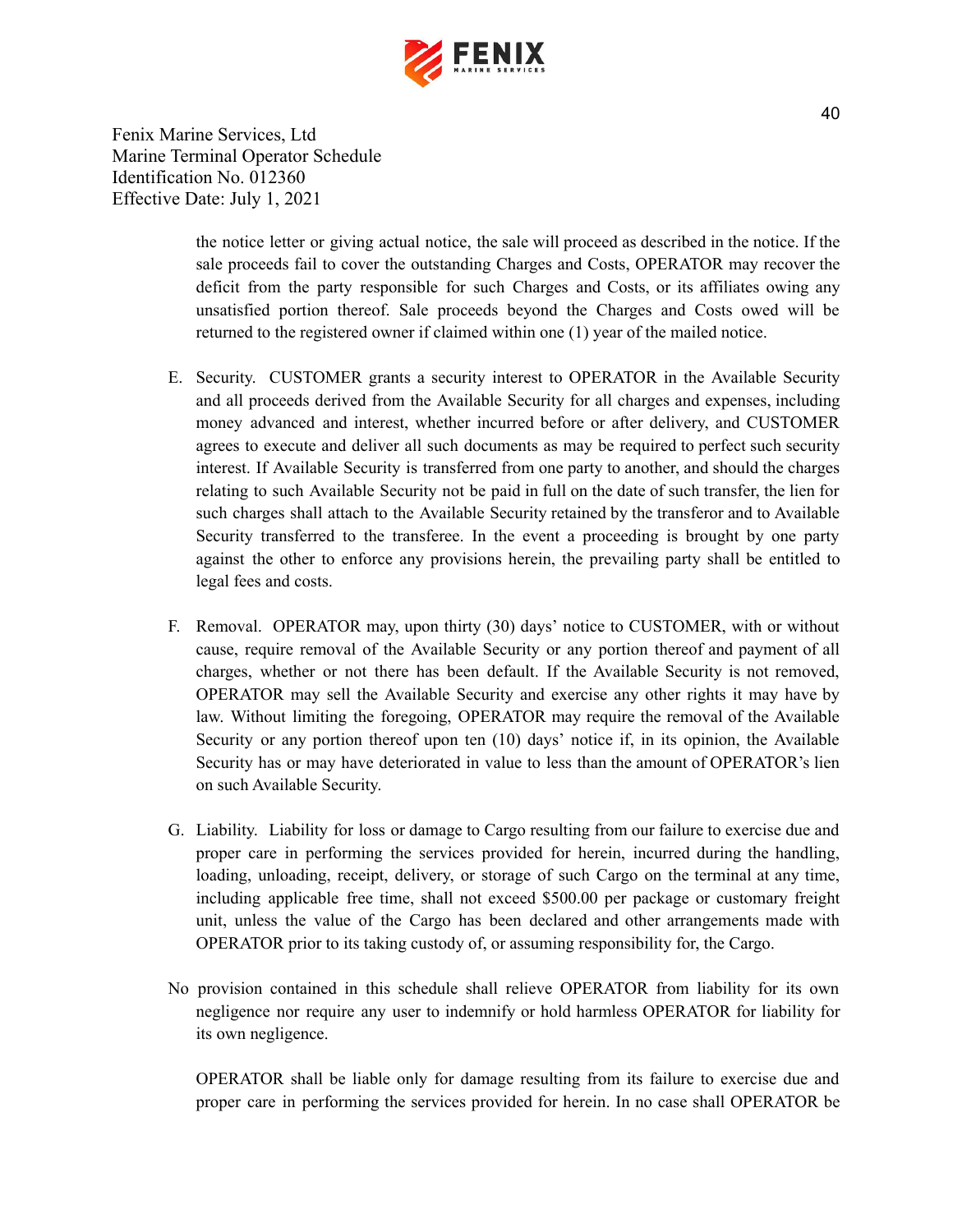

> liable for a sum in excess of \$500.00 per package or per customary freight unit unless the trucker, shipper, Cargo owner or consignee or their representatives, prior to the commencement of such services, declares in writing a higher value and OPERATOR has agreed to accept such increased limits prior to OPERATOR taking custody of, or assuming responsibility for, the Cargo, or other arrangements are made in writing with OPERATOR prior to its taking custody of or assuming responsibility for, the Cargo.

> In no event shall CUSTOMER be entitled to receive any special, incidental or consequential damages of any type or nature.

- H. Insurance. Stored Available Security is not and shall not at any time be insured by OPERATOR. Charges do not include any insurance coverage for Available Security stored or warehoused at the terminal facility.
- I. Application. In the event of any inconsistency between the foregoing provisions and any Applicable Rate provision, the foregoing provisions shall govern and apply in full.

## <span id="page-41-0"></span>**15. INDEMNITY**

#### 15.1 USE AT CUSTOMER'S RISK AND EXPENSE

CUSTOMER specifically understands, acknowledges and agrees that any and all providing of, access to and/or use of the Terminal and/or Services of OPERATOR by or on behalf of CUSTOMER shall be at CUSTOMER's sole risk and expense. Aside from loss and/or damage to the Cargo itself, as addressed in Section 23 and elsewhere herein, CUSTOMER assumes sole responsibility for, and agrees to indemnify, defend, and hold OPERATOR, and its respective successors, assigns, parent companies, members, managers, officials, directors, officers, employees, agents, representatives, and other persons or entities acting for or on behalf of OPERATOR, harmless from and against all other loss, damage, expense, claim, liability, suit, fine and/or penalty of any type or nature whatsoever which in any way arises out of and/or relates to any providing of, access to and/or use of the Services, including attorney's fees and legal costs of OPERATOR incurred by or on behalf of CUSTOMER, including, without limitation, those respecting any loss/damage to the property of OPERATOR, CUSTOMER or any other person or entity, including any other CUSTOMER of OPERATOR, as well as those respecting the personal injury, illness and/or death claims of any person, including without limitation of any agent, employee, representative, guest, invitee, vendor and/or subcontractor of OPERATOR, CUSTOMER or any other person, including any other CUSTOMER of OPERATOR, howsoever caused and even if resulting in whole or part from the negligence (active or passive) or fault of OPERATOR. The foregoing indemnification shall be deemed to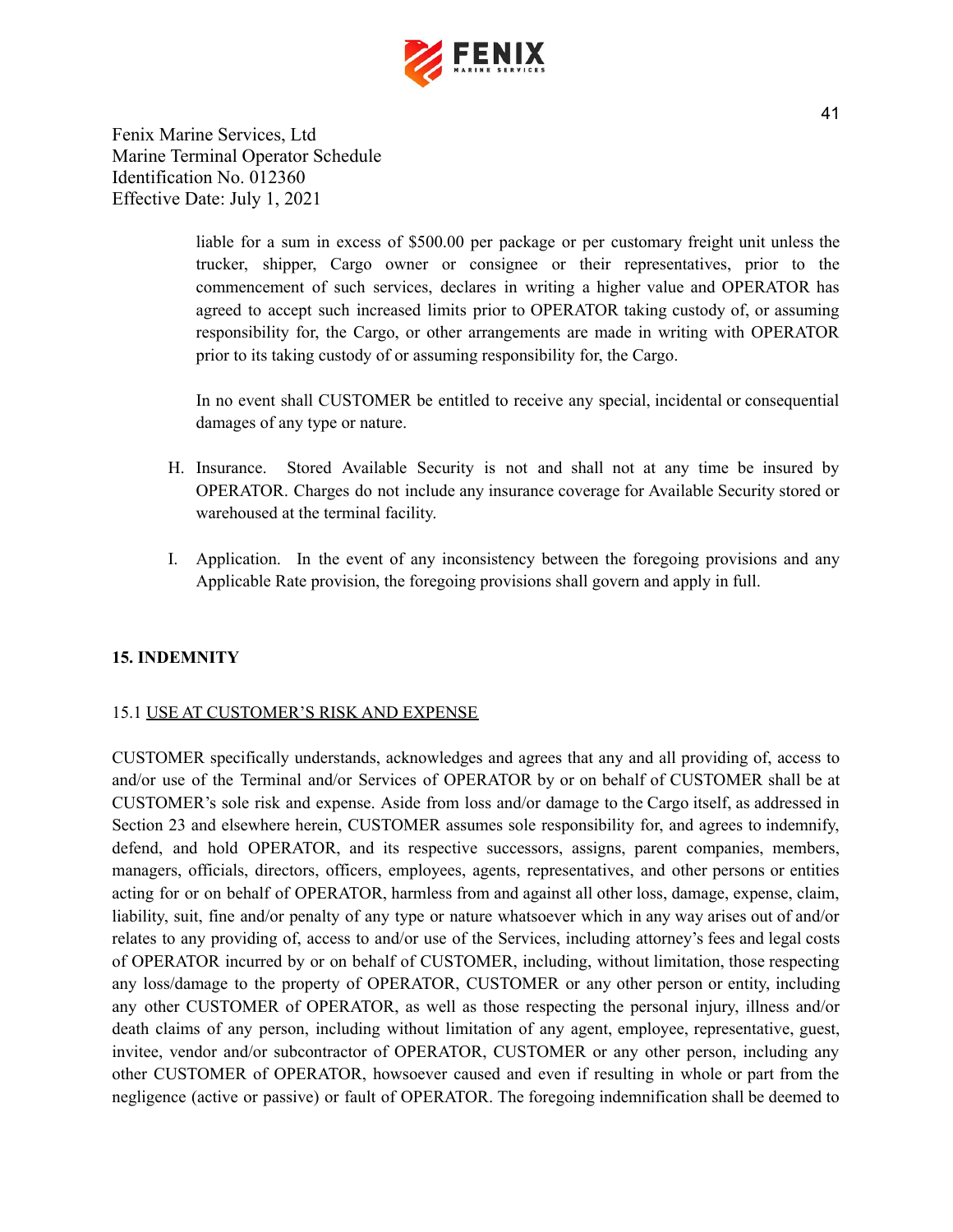

include any claim or suit by any employee (present or former) of CUSTOMER, and in furtherance of the foregoing, CUSTOMER shall waive any immunity from suit, exclusivity of remedy and limitation upon liability which would have otherwise been afforded pursuant to any workers compensation act or similar law.

## 15.2 NOTIFICATION OF INJURY AND/OR DAMAGE

CUSTOMER shall notify OPERATOR immediately of any bodily and/or personal injury, illness and/or death, or of any property damage, related in any way to its access to or use of the Services. CUSTOMER shall promptly provide OPERATOR with written accident reports and shall cooperate fully with OPERATOR with respect to any investigation, including allowing inspection of personal property and access to personnel.

## 15.3 LIMITATION OF LIABILITY

CUSTOMER shall incorporate in any agreements entered into for OPERATOR's provision of Services under this Schedule a provision extending to independent servants, agents and subcontractors of CUSTOMER (including OPERATOR and each of its subcontractors), the benefits and limitations upon liability of CUSTOMER thereunder. Any waiver by CUSTOMER of such limitation of liability provisions shall not be effective against OPERATOR.

For any Vessel Operating Common Carrier CUSTOMER ("VOCC CUSTOMER", for purpose of Section 15.3), this includes, but is not limited to, the provisions of the U. S. Carriage of Goods by Sea Act (COGSA), incorporated and extended to apply throughout the time during which OPERATOR performs Services under this Schedule. It is expressly agreed by the VOCC CUSTOMER that, should a bill of lading provision not extend the application of the COGSA defenses to the OPERATOR, VOCC CUSTOMER shall indemnify OPERATOR for those sums that it is liable for over and above the COGSA limitation of liability defenses. When VOCC CUSTOMER accepts Cargo on an *ad valorem* basis, OPERATOR shall not be responsible for increased liability unless VOCC CUSTOMER gives written notice in advance to the OPERATOR in sufficient time for the OPERATOR to provide special Handling and/or supervision; and extra charges therefore shall be agreed upon between OPERATOR and VOCC CUSTOMER at the time such notice is given. Such confidential notice shall include a description of the quantity, nature and location of the Goods.

## 15.4 CAUSES OF ACTION FOR LOSS/DAMAGE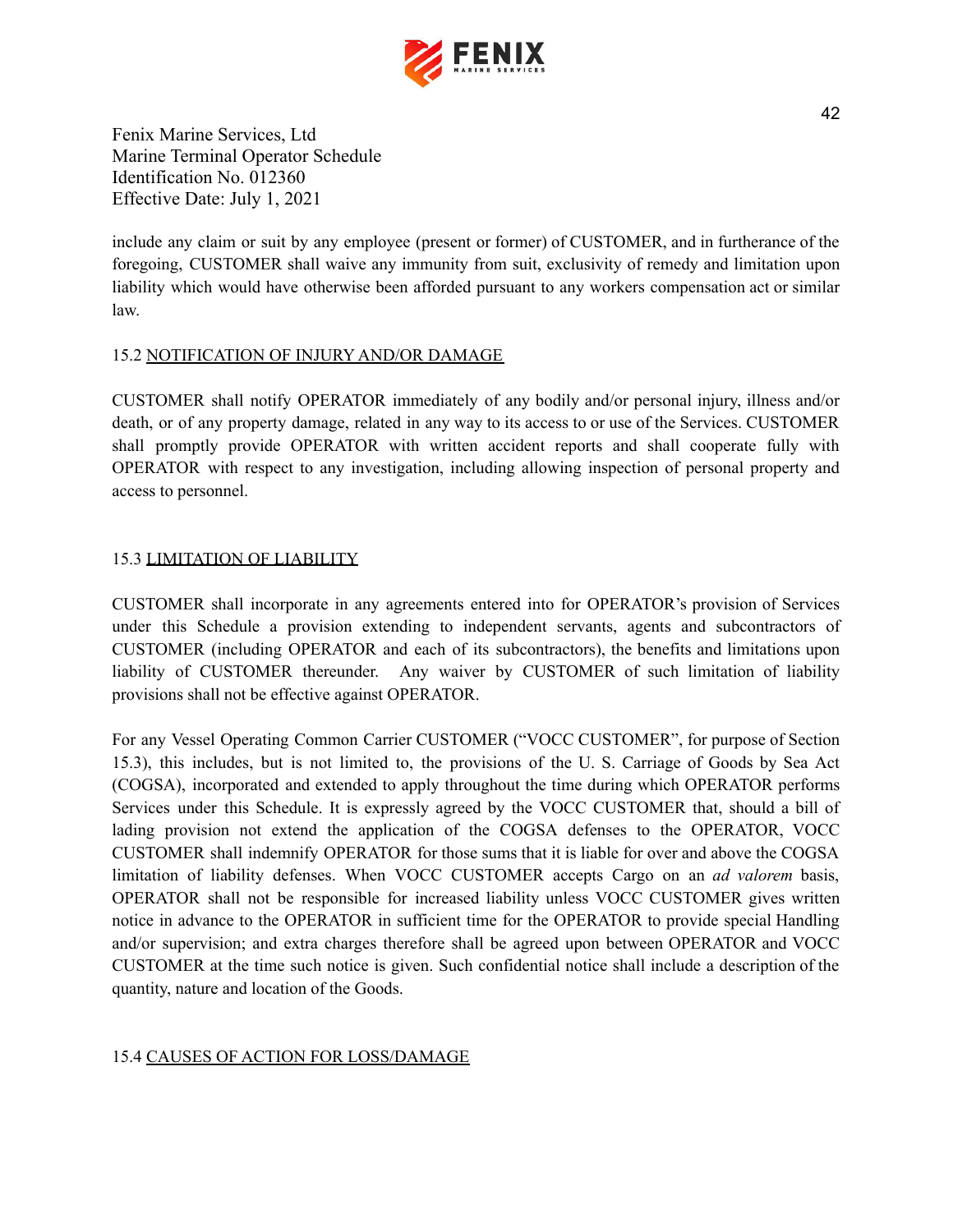

In order for CUSTOMER to bring a cause of action against OPERATOR arising out of Cargo loss/damage caused by OPERATOR, CUSTOMER must: (1) have given written notice to OPERATOR of any damage or loss within one year after the CUSTOMER first receives notice, written or otherwise, of the damage or loss; and (2) file suit within one year of the date of settlement by CUSTOMER of any claim for such Cargo loss or damage or the date a judgment is entered against CUSTOMER in any action for such Cargo loss or damage. Moreover, any unilateral waiver of rights or extension of obligations by CUSTOMER, including COGSA, shall result in the discharge of any obligation of OPERATOR to CUSTOMER to the extent of such waiver or extension.

## 15.5 CONCEALED DAMAGE/LOSS

OPERATOR will not accept any liability for concealed damage/loss or the condition of the contents of containers received in damaged condition from vessel or inland carrier.

#### <span id="page-43-0"></span>**16. INSURANCE**

16.1 OPERATOR does not provide any insurance whatsoever for the benefit of CUSTOMER, nor any insurance whatsoever covering CUSTOMER'S Cargo, property or personnel.

16.2 In addition to any legally mandated insurance, any Vessel Operating Common Carrier CUSTOMER ("VOCC CUSTOMER", for purposes of Section 16.2) shall carry the following minimum insurance:

- A. Comprehensive General Liability Insurance with limits of at least Ten Million USD (\$10,000,000) per accident, including contractual liability coverage for CUSTOMER's liabilities and obligations as set forth herein. Such insurance shall name OPERATOR, and its respective successors, assigns, parent companies, members, managers, officials, directors, officers, employees, agents, representatives, and other persons or entities acting for or on behalf of OPERATOR, as an additional insured; be endorsed to waive subrogation against OPERATOR; and be primary to any insurance of OPERATOR. CUSTOMER shall evidence this insurance by providing OPERATOR with a certificate of insurance prior to any access to or use of the Services. However, failure to provide the certificate of insurance will not waive the obligation of VOCC CUSTOMER to obtain the insurance; and
- B. Auto Liability Insurance with limits of at least Ten Million USD (\$10,000,000) per accident;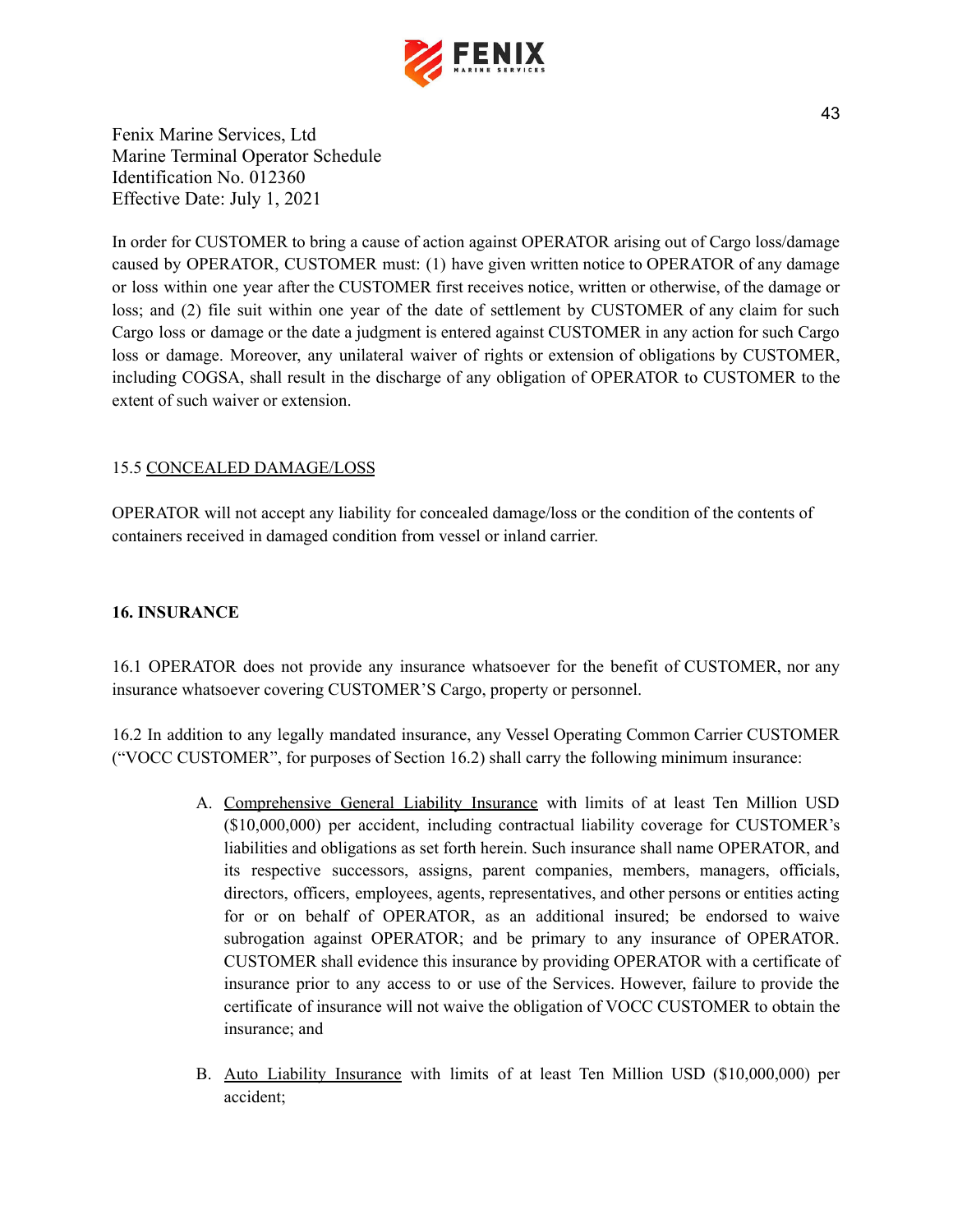

- C. Customary Marine Insurances in respect of its operations and vessels, including, without limitation, protection and indemnity placed with the International Group of P&I Clubs, hull and machinery, and wreck removal insurances, and such other insurances as may be reasonably required by OPERATOR from time to time, if any. In addition, to the extent that VOCC CUSTOMER maintains an office and/or personnel and/or shore-side operations at the Terminal, VOCC CUSTOMER shall further secure and maintain, while receiving services at the terminal facility workers' Compensation Insurance as required by applicable federal and state laws.
- D. Heavy Lift Insurance, if applicable, while such heavy lift services are being provided:
	- 1. First party property/cargo or cargo legal liability upon the item(s) being lifted to its/their full actual market value plus freight and insurance, with such policy to be specifically endorsed to provide a waiver of subrogation in favor of OPERATOR;
	- 2. Public liability/marine general liability insuring against bodily injury and property damage and including contractual liability coverage for VOCC CUSTOMER'S obligations hereunder, with minimum limits of \$10,000,000 and waiver of subrogation in favor of OPERATOR; and
	- 3. Workers compensation and employers liability insurance upon its employees and the employees of its subcontractors, if any.
- E. VOCC CUSTOMER shall further indemnify, defend and hold OPERATOR harmless (including legal fees and costs) from and against any loss, damage, expense, claim, liability and/or suit resulting from VOCC CUSTOMER's failure to provide any insurance as required and/or resulting from the failure of any such insurance, including without limitation exposure to loss, damage, expense, claim, liability and/or suit which would have been covered had insurances been procured and maintained as required.

16.3. In addition to any legally mandated insurance, any other CUSTOMER not subject to Section 16.2 above shall carry the following minimum insurance:

> A. Comprehensive General Liability Insurance with limits of at least Five Million USD (\$5,000,000) per accident, including contractual liability coverage for CUSTOMER's liabilities and obligations as set forth herein. Such insurance shall name OPERATOR, and its respective successors, assigns, parent companies, members, managers, officials, directors, officers, employees, agents, representatives, and other persons or entities acting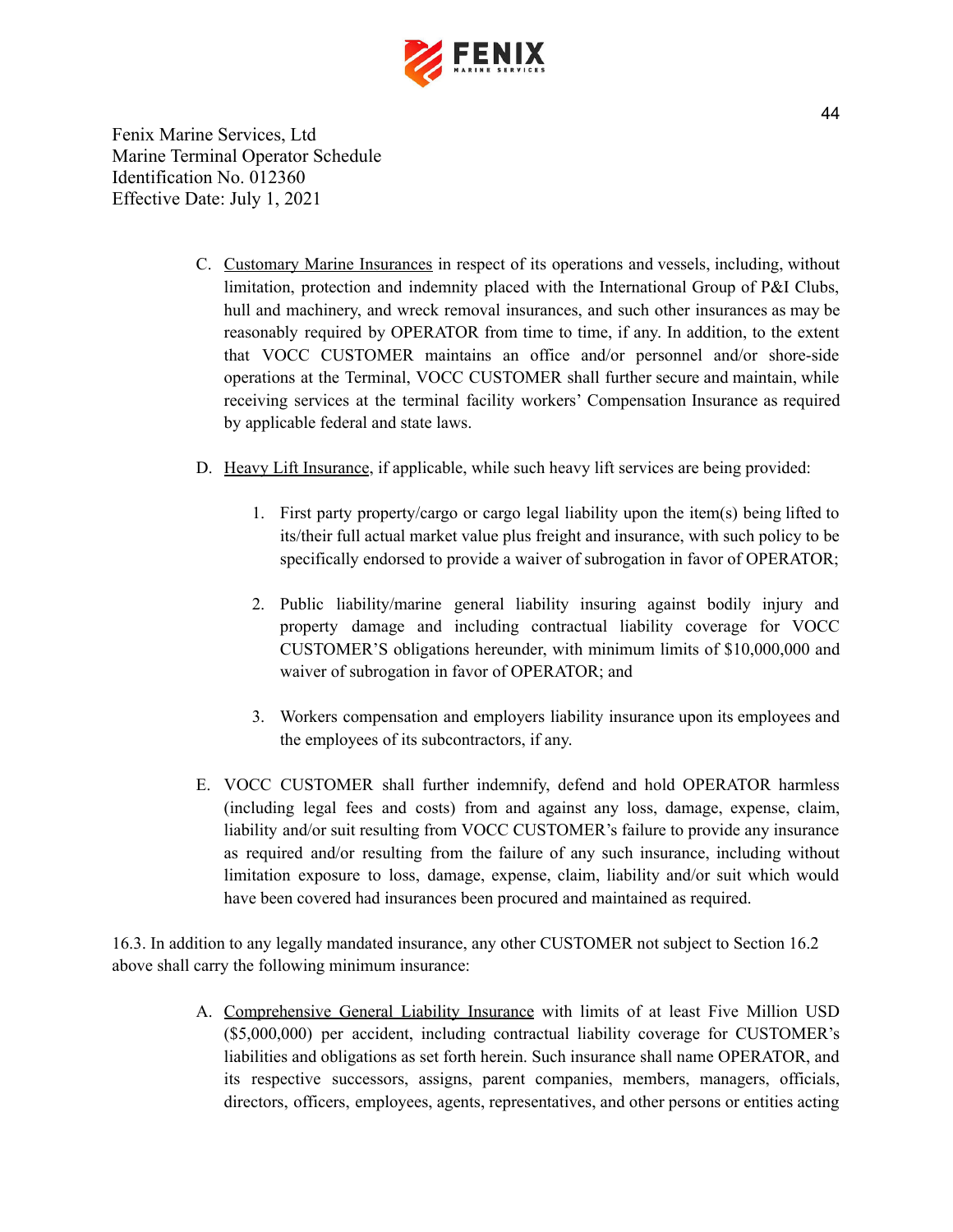

> for or on behalf of OPERATOR, as an additional insured; be endorsed to waive subrogation against OPERATOR; and be primary to any insurance of OPERATOR. CUSTOMER shall evidence this insurance by providing OPERATOR with a certificate of insurance prior to any access to or use of the Services. However, failure to provide the certificate of insurance will not waive the obligation of CUSTOMER to obtain the insurance; and

- B. Auto Liability Insurance with limits of at least Five Million USD (\$5,000,000) per accident;
- C. CUSTOMER shall further indemnify, defend and hold OPERATOR harmless (including legal fees and costs) from and against any loss, damage, expense, claim, liability and/or suit resulting from CUSTOMER's failure to provide an insurance as required and/or resulting from the failure of any such insurance, including without limitation exposure to loss, damage, expense, claim, liability and/or suit which would have been covered had insurances been procured and maintained as required.

## <span id="page-45-0"></span>**17. INDEPENDENT CONTRACTOR**

It is hereby understood that OPERATOR shall be an independent contractor and not an agent or employee of the CUSTOMER and all employees or laborers employed in the performance of Services under this Schedule shall be employees of the OPERATOR, or its subcontractors, at all times and not of CUSTOMER.

#### <span id="page-45-1"></span>**18. APPLICABLE LAW**

It is agreed by OPERATOR and CUSTOMER that this Schedule shall be governed by the federal laws and regulations of the United States, or in the event no federal laws or regulations apply, governed by the laws of the State of California as applied to contracts that are executed and performed entirely in California, and that, to the extent that the laws of the State of California are applicable, the Federal and State Courts located in the State of California shall have jurisdiction over all claims, disputes and actions arising under this Schedule, notwithstanding any conflicts of law principles under the laws of the State of California or any other state. Nothing herein contained shall be construed to deprive either OPERATOR or CUSTOMER of any rights which each party may have against the other or its property in law, in admiralty or in equity as a result of any breach of the respective obligations set forth in this Schedule.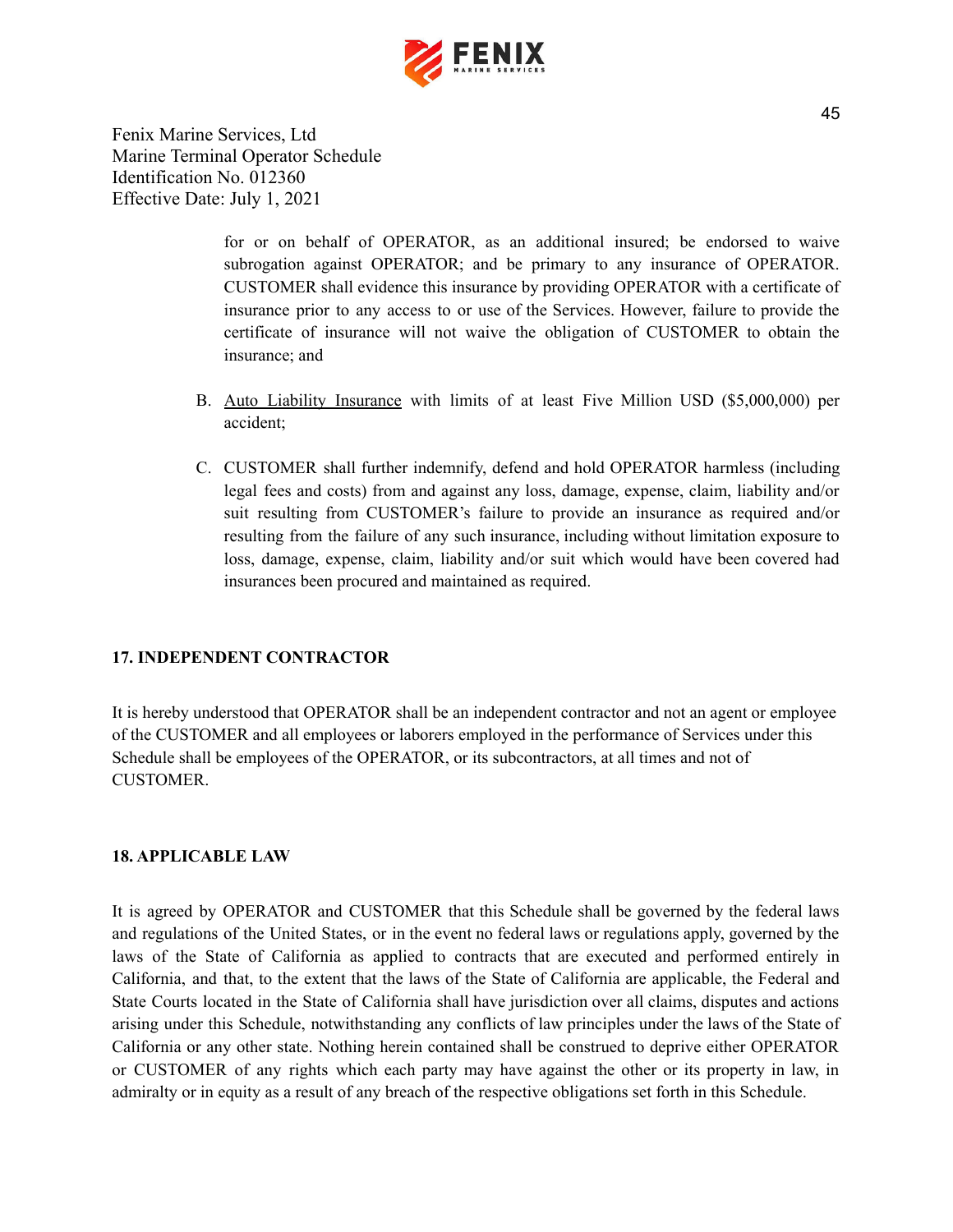

#### <span id="page-46-0"></span>**19. FORCE MAJEURE**

Should unusual conditions occur, including without limitation, damage or destruction to premises or facilities (including vessels or containers) by fire, flood, riot, earthquakes, tidal wave, heavy rains, high wind or windstorm, severe storm or other weather conditions or circumstances creating unsafe work conditions, explosion, force majeure, acts of God, the public enemy or other casualty, or should the operation by OPERATOR be suspended, abated, prevented or impaired by reason of war, war-like operations, seizure, marine casualty, governmental decree or regulation, stoppage of public power supply, curtailment of fuel supply, strikes, picketing, slow-downs or other labor disputes or negotiations, lockout or other work stoppage, or by reasons of any other conditions or occurrences beyond the control of the OPERATOR (such condition being a "Force Majeure Event" for purposes of Section 19), including any such condition that may render the Terminal wholly or partially untenable, unsafe, or unfit for use, or so as to make it impractical for OPERATOR to make reasonable or full use thereof, then OPERATOR may be excused for its obligations without responsibility for any claim by another party to this Schedule arising out of such excused obligation, to the extent and duration of such Force Majeure Event.

#### <span id="page-46-1"></span>**20. ATTORNEY'S FEES AND COSTS**

If any action at law or in equity is necessary to enforce or interpret the terms of this Schedule, OPERATOR shall be entitled to reasonable attorney's fees, costs and necessary disbursements in addition to any other relief to which it may be entitled.

## <span id="page-46-2"></span>**21. PARTIAL INVALIDITY; SEVERABILITY**

If any provision of this Schedule is held by a court of competent jurisdiction to be invalid, void, or unenforceable, the remaining provisions shall nevertheless continue in force without being impaired or invalidated in any way.

#### <span id="page-46-3"></span>**22. LOSS/DAMAGE TO GOODS (CLAUSE PARAMOUNT)**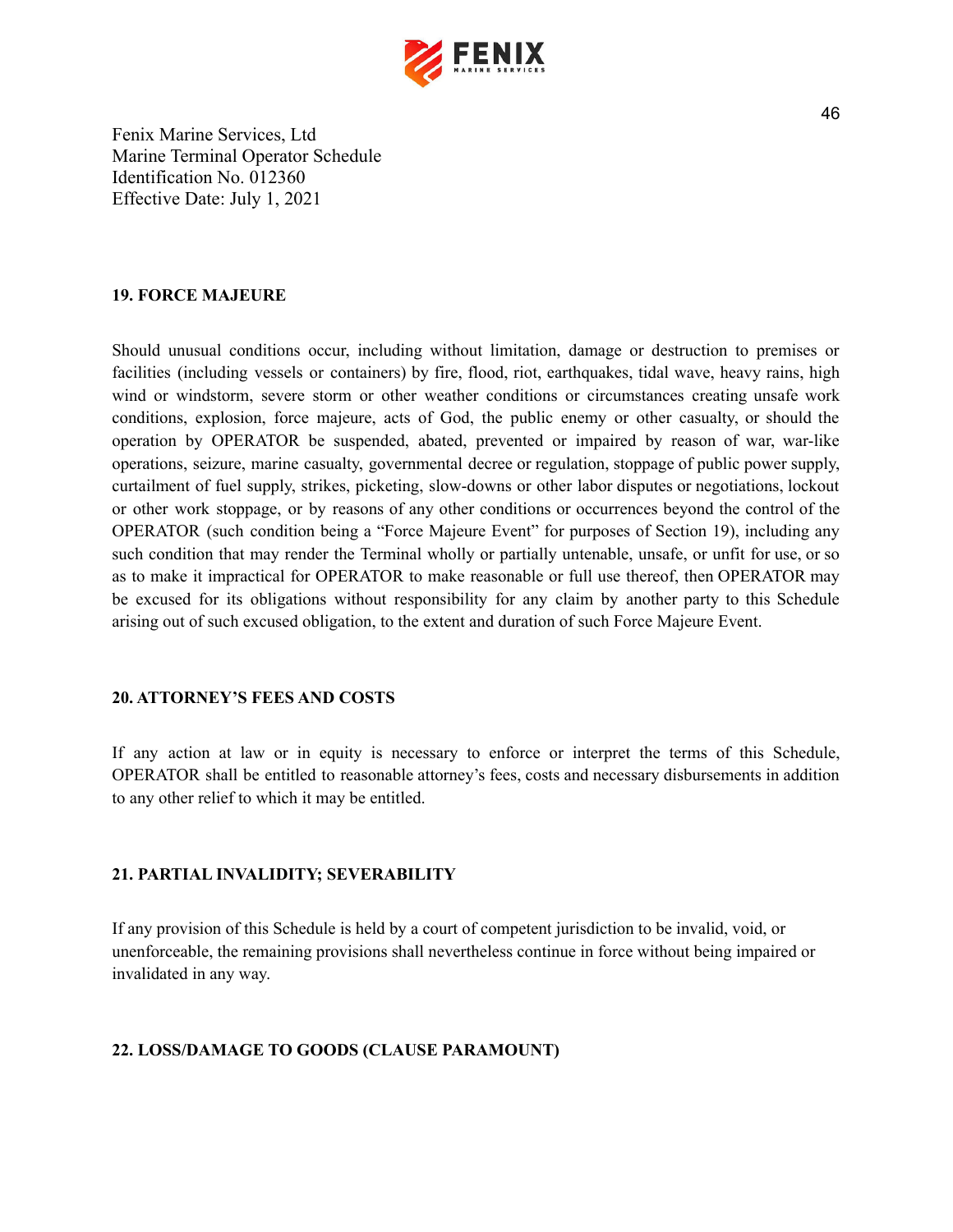

The Carriage of Goods At Sea (COGSA) (46 U.S.C. §1300 *et seq*.) is fully incorporated into this Schedule and shall be applicable at all times the Goods are, or are deemed, in the care, custody and/or control of OPERATOR. OPERATOR shall not be liable for any loss and/or damage to or in connection with the Goods in an amount exceeding \$500 U.S. per package, or in the event of Goods not in such packages per customary freight unit, unless a higher value for the Goods has been declared in writing to OPERATOR prior to the commencement of any Services whatsoever and CUSTOMER has paid the increased Rates and/or charges resulting from such declaration of higher value. OPERATOR shall not be responsible in any event for any loss/damage to or in connection with the Goods if the nature or value thereof has been misstated. OPERATOR shall not be liable to CUSTOMER or any other respecting the Goods except as set forth in this Section 22, whether for loss, damage, delay, shortage, misdelivery, failure to deliver or otherwise, and/or in tort, contract or any other theory.

In the event any damage/loss could have occurred during some other mode of transportation or while in the care, custody, or control of any other provider, including CUSTOMER, such loss or damage shall be deemed to have occurred while in the care, custody, or control of CUSTOMER.

#### <span id="page-47-0"></span>**23. UNCONTROLLABLE CAUSES OF LOSS/DAMAGE**

OPERATOR shall not be liable for any loss/damage to or in connection with the Goods which arises and/or results from any of the following: unseaworthiness, unless caused by want of due diligence; act, neglect or default of master, mariner or pilot in the navigation or management of a vessel; fire, unless caused by the actual fault and privity of OPERATOR; perils, dangers and accidents of the sea or other navigable waters; act of God; act of war; act of public enemies (including terrorism); arrest or restraint of princes, rulers or people, or seizure under legal process; quarantine restrictions; act or omission of CUSTOMER, its agent or representative; strikes or lockouts or stoppage or restraint of labor from whatever cause, whether partial or general; riots and civil commotions; saving or attempting to save life or property at sea; wastage in bulk or weight or any other loss or damage arising from inherent defect, quality or vice of the Goods; insufficiency of packing; insufficiency or inadequacy of marks; latent defects not discoverable by due diligence; and any other cause arising without the actual fault and privity of OPERATOR.

#### <span id="page-47-1"></span>**24. NO CONSEQUENTIAL DAMAGES**

OPERATOR shall not under any circumstances be liable to CUSTOMER or any other for any indirect, consequential, exemplary, or special damages of any type or nature whatsoever, including, without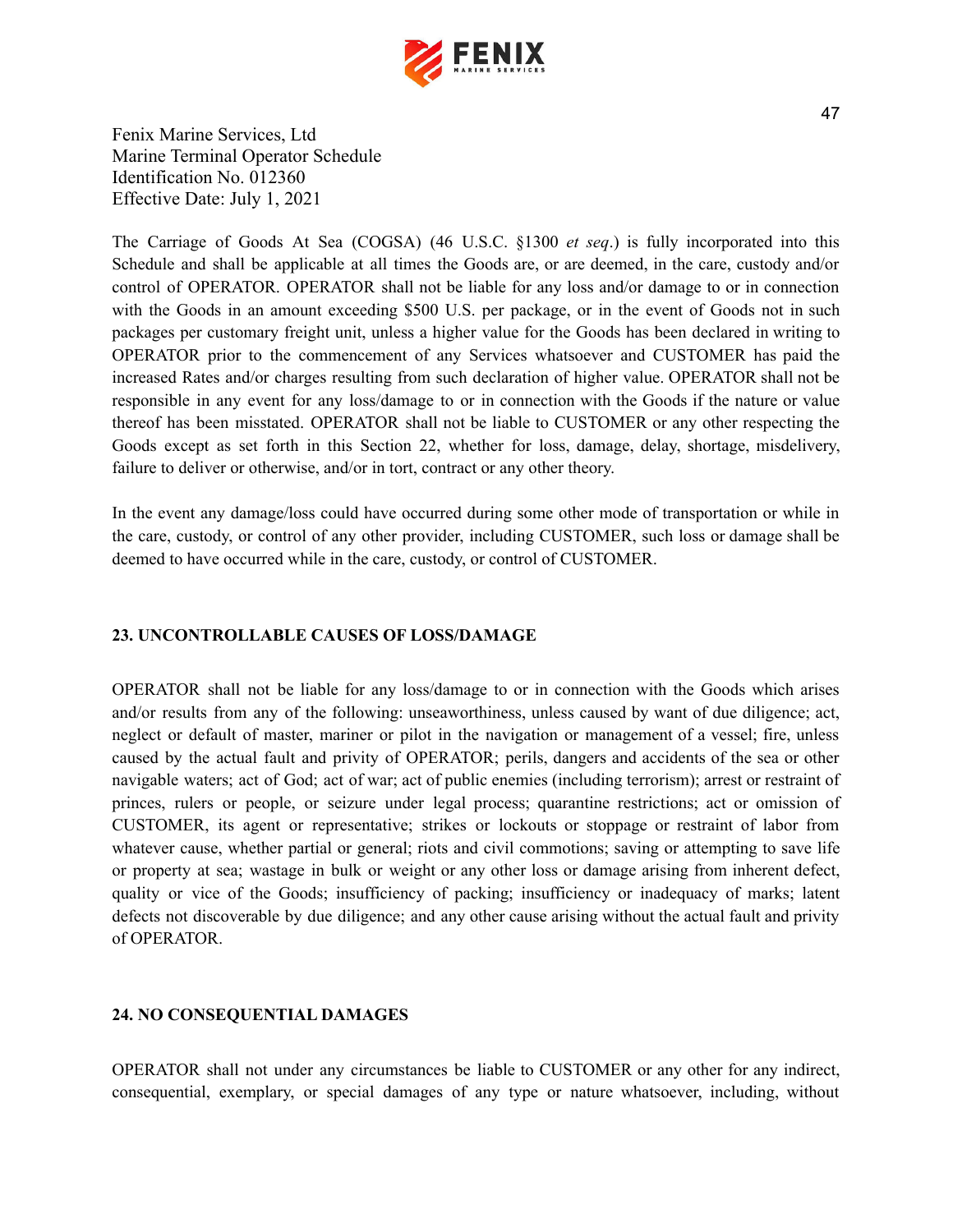

limitation, any damages consisting of lost profits, lost income, lost business, lost business opportunity, interruption of business, loss or use and/or loss of ability to use undamaged component or system parts, regardless of whether such damages may have been foreseeable.

## <span id="page-48-0"></span>**25. LOSS/DAMAGE CLAIMS**

The following are agreed to by OPERATOR and CUSTOMER to be conditions precedent to any recovery from CUSTOMER for loss/damage to or in connection with the Goods.

- A. There shall be no right to recover until all amounts due OPERATOR have been paid in full.
- B. The Goods must be carefully inspected by CUSTOMER immediately upon completion of the Services and delivery from OPERATOR, and any loss/damage evident at such time must be identified to OPERATOR in writing and with particularity, including photographs of the damages.
- C. Unless written notice of loss/damage and the general nature thereof is given to OPERATOR upon completion of the Services and delivery of the Goods from OPERATOR, or within three (3) days thereafter if the loss/damage is not apparent at such time, delivery of Goods from OPERATOR shall be prima facie evidence of delivery from OPERATOR in good order, count and condition.
- D. In the event of Goods which have been delayed, lost or otherwise not delivered by OPERATOR as contemplated, OPERATOR must be given written notice of such delay, loss or non-delivery within fifteen (15) days from the date upon which the Goods should have been so delivered.
- E. OPERATOR shall have a reasonable opportunity to inspect the Goods, including their packing, packaging, *etc*., in the same condition as upon completion of the Services and before any repair, alteration, salvage, or destruction.

In any event, OPERATOR shall be forever discharged from liability for any loss/damage to or in connection with the Goods, unless suit is filed within one (1) year after the date of delivery from OPERATOR or the date on which the Goods should have been so delivered.

OPERATOR shall be entitled to set-off any amounts owed or due by CUSTOMER or Goods against any claim.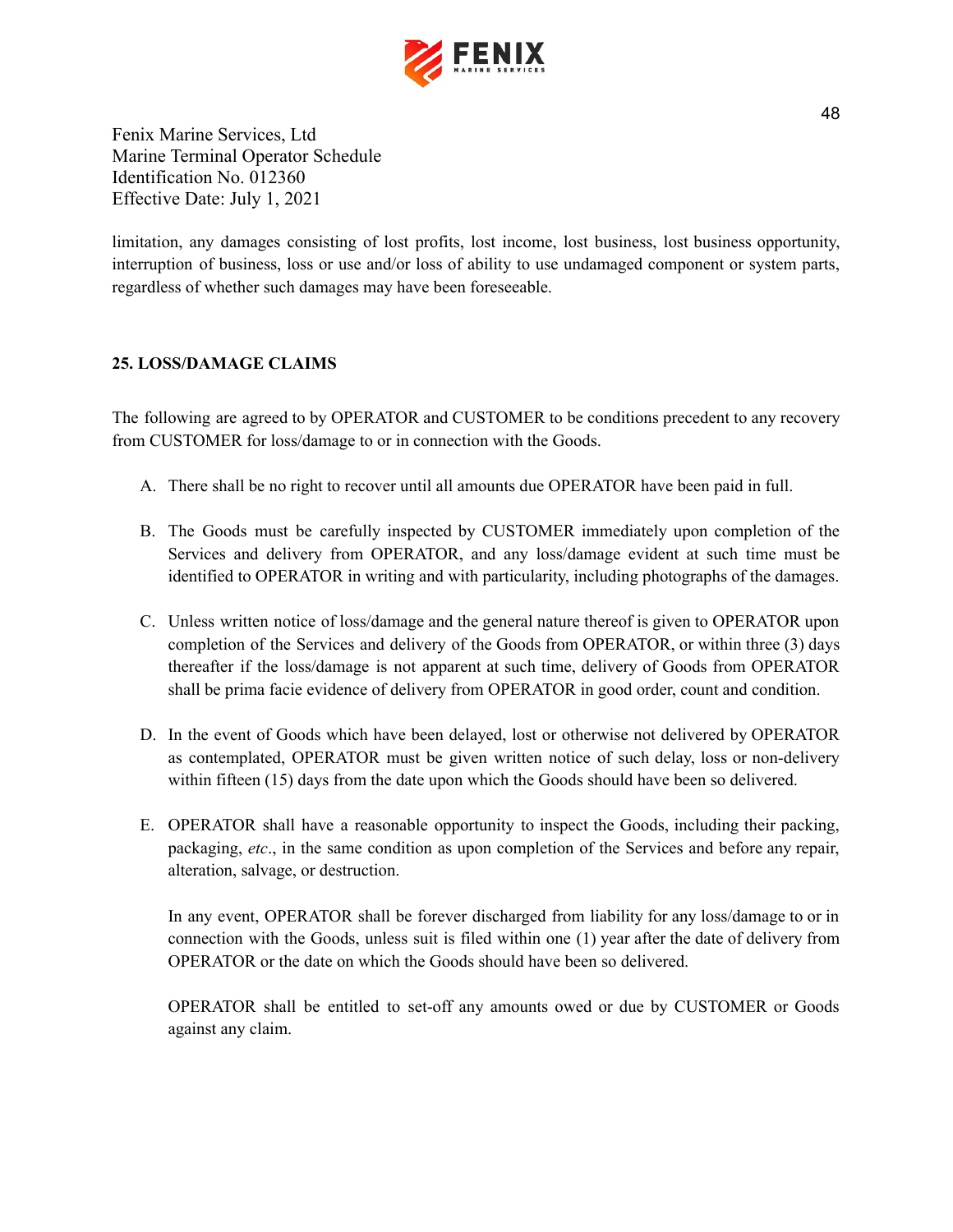

#### <span id="page-49-0"></span>**26. CLAIM DOCUMENTATION**

CUSTOMER's written notice of loss/damage to or in connection with the Goods must include and attach copies of the following, as applicable: all bill(s) of lading, transportation agreement(s), receipt(s) and other document(s) identifying the Goods, consignor, consignee, vessel, voyage, shipping date, *etc*.; all manifests, packing lists, stow plans, loading/discharge reports, tally/count sheets, Cargo receipts, *etc*.; all agreements, invoices and receipts respecting any sale of the Goods; all correspondence respecting the Goods and/or their transportation; all inspections, surveys, photographs, claim bills, invoices and statement of losses respecting the Goods and/or the loss/damage being claimed, including documents supportive of any mitigation, salvage, market analysis and disposition efforts; and all other documents, instruments, records, data, drawings, photographs and information of any kind or nature whatsoever which may be pertinent or helpful to an understanding of the nature of the Goods, the particulars of their transportation and/or the loss/damage being claimed.

## <span id="page-49-1"></span>**27. DUTY TO ACCEPT GOODS**

CUSTOMER shall be responsible for accepting the Goods, or having the Goods accepted, from OPERATOR upon completion of Services and any inspection thereof requested by OPERATOR, even if such Goods are claimed to have suffered loss/damage. CUSTOMER shall not abandon any Goods at the Terminal or otherwise with OPERATOR for any purpose or under any circumstances whatsoever.

#### <span id="page-49-2"></span>**28. REFUSED OR ABANDONED GOODS**

OPERATOR reserves the right to hold, lien, store, warehouse, sell (publicly or privately) and/or dispose of any Goods which are abandoned and/or refused by CUSTOMER, or by any shippers, carriers, consignees, *etc*. relevant to the abandoned and/or refused Goods, after due notice has been sent to relevant persons known to OPERATOR and time for pick-up has passed, without further notice, at OPERATOR's discretion and CUSTOMER's sole risk and expense.

#### <span id="page-49-3"></span>**29. ACCESS AND USE**

Any access to and/or use of the Terminal and/or the Services of OPERATOR whatsoever by or on behalf of CUSTOMER shall be deemed CUSTOMER's express agreement with the provisions set forth in this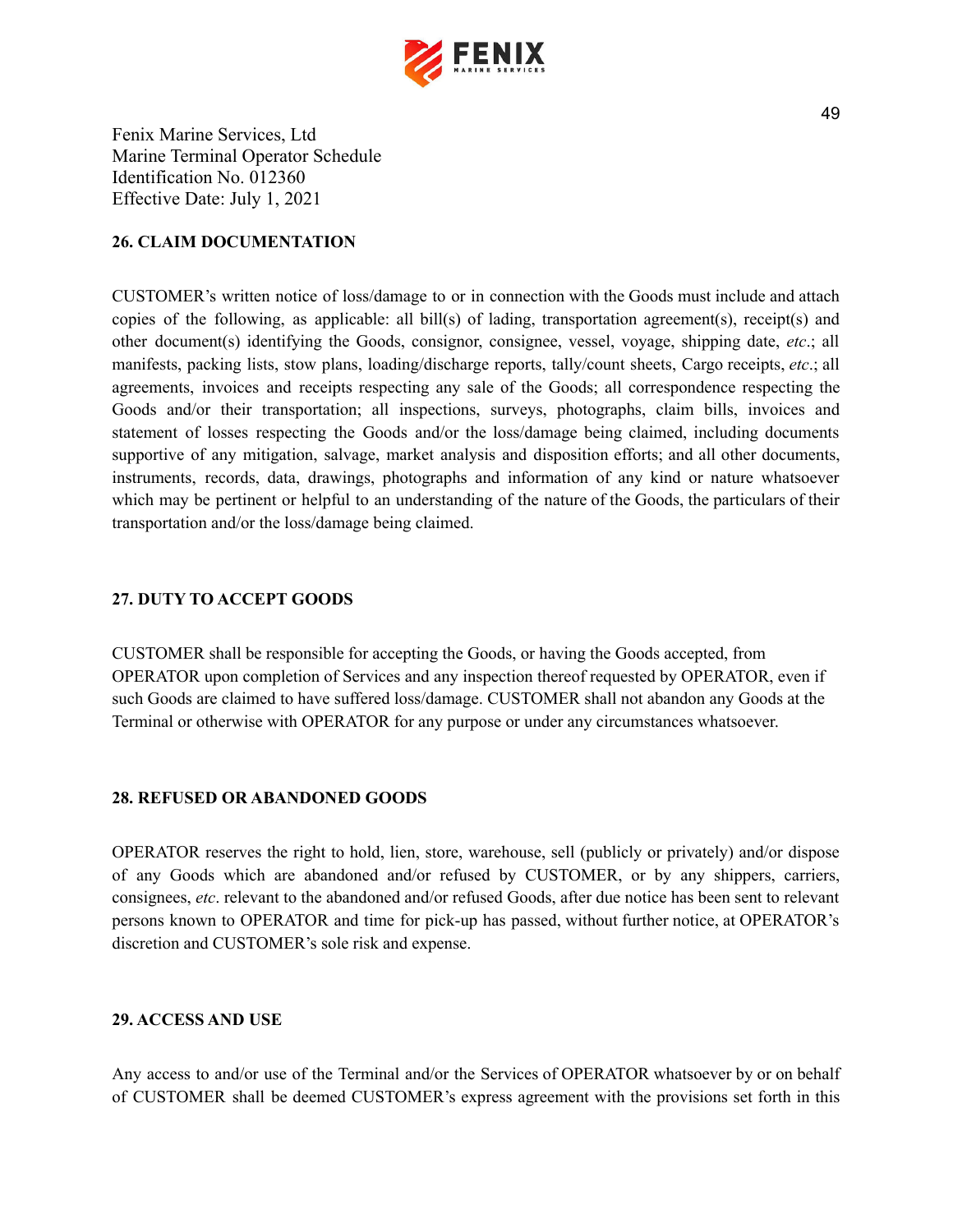

Schedule, including without limitation the security provisions contained herein, and the access and use provisions of this Section. OPERATOR may request that CUSTOMER sign a separate, written Access Agreement, prior to such access/use or otherwise, in which event the signed, written agreement shall be deemed incorporated herein and applicable concurrently with this Schedule, with the provisions of the signed, written agreement to supersede the provisions of this Schedule to the extent of any direct conflict but no further.

- A. Non-Exclusive. All access to and/or use of the Terminal and/or the Services of OPERATOR by or on behalf of CUSTOMER is agreed to be non-exclusive and for the limited purpose requested by CUSTOMER and agreed to by OPERATOR. CUSTOMER understands and acknowledges that activities by OPERATOR and others will be on-going at the Terminal, and that such activities may be dangerous to those participating and others. CUSTOMER, including its employees, subcontractors, agents and invitees, agrees to not interfere with any operations being conducted at the Terminal and to not create any danger or safety hazard whatsoever at the Terminal. Unless otherwise specifically agreed by OPERATOR in advance, all access and use of the Terminal shall be restricted to normal working hours.
- B. Inspection. OPERATOR makes no warranties whatsoever with respect to the Terminal or CUSTOMER's access or use thereof. Prior to access, on at least a daily basis, CUSTOMER shall conduct a thorough inspection of the Terminal and the areas which it intends to access or use, including areas adjacent thereto, for the purpose of determining their safety and suitability for CUSTOMER's intended access and use. If CUSTOMER believes there is any problem as to safety or suitability, and/or if any such problem develops during CUSTOMER's access or use, CUSTOMER shall immediately cease all of its operations and notify OPERATOR. If the condition cannot be changed by mutual agreement so as to assure safety and suitability to CUSTOMER's satisfaction, CUSTOMER shall promptly withdraw its materials, supplies, tools, equipment, personal property, employees and subcontractors and its requested access/use shall be deemed voluntarily terminated. Once CUSTOMER begins any access or use of the Terminal whatsoever, or continues to conduct operations at the Terminal, it shall be irrevocably presumed that the Terminal was inspected and accepted by CUSTOMER as both safe and suitable for its operations.
- C. Compliance. CUSTOMER, including its employees, subcontractors and invitees, shall conform with all local, port, municipal, county, state and federal laws and regulations applicable to CUSTOMER's operations, including without limitation those promulgated by the EPA, OSHA, WISHA, DOT, FMCSA, DHS and/or USCG, and shall be responsible for any violation of the same.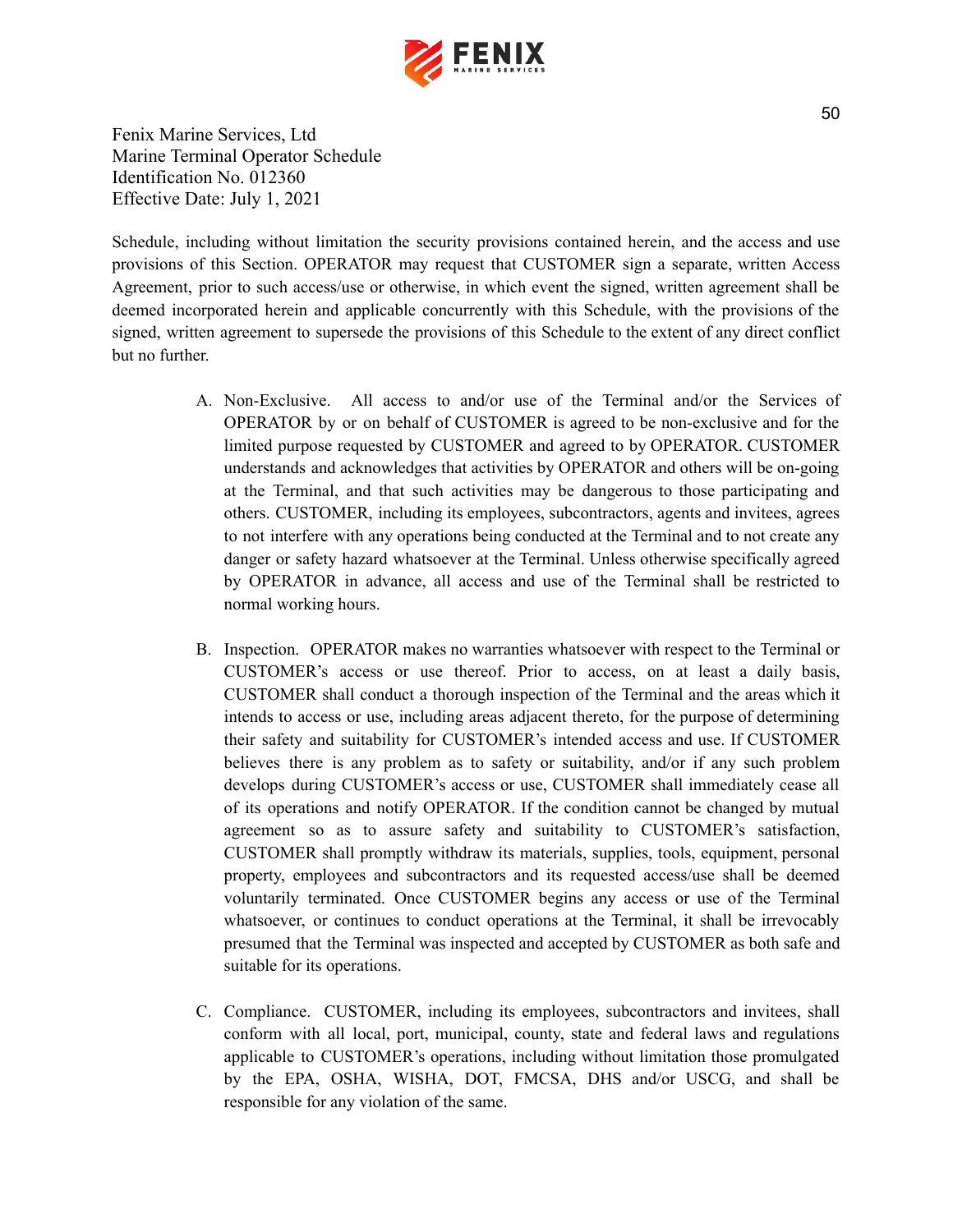

- D. Safety and Other Rules. CUSTOMER shall be responsible for assuring that all of its employees, subcontractors and invitees learn and obey OPERATOR's safety and other rules, whether posted, given in writing, set forth herein and/or advised verbally, and that all such persons otherwise wear hard hats, safety vests and other personal protective equipment as required by OPERATOR.
- E. Clean-up. CUSTOMER shall remove all of its materials, supplies, tools, equipment, personal property, employees and subcontractors from the Terminal daily, and shall otherwise keep all areas used by CUSTOMER clean and free of debris.
- F. No Security. OPERATOR does not provide any security for the materials, supplies, tools, equipment or personal property of CUSTOMER or any others at the Terminal. CUSTOMER shall be solely responsible for the security of all such items, including those of its employees, subcontractors, agents and invitees, and is cautioned to watch the same carefully and remove all such items on at least a daily basis and store them safely elsewhere.
- G. Damage to Property. CUSTOMER shall be responsible for, and shall indemnify and hold OPERATOR harmless (including legal fees and costs) from and against, all loss/damage to CUSTOMER's owned/leased equipment and personal property, including but not limited to all of its owned/leased materials, supplies, tools, equipment, tractors, trucks, motor vehicles, trailers, containers, chassis, flatbeds and other equipment and/or personal property (but not the "Goods" the loss/damage of which Goods is addressed herein), howsoever caused and even if resulting in whole or part from the negligence (active or passive) or other fault of OPERATOR. In addition, CUSTOMER shall be responsible for, and shall indemnify and hold OPERATOR harmless (including legal fees and costs) from and against, any loss/damage to the personal property of others at the Terminal, including but not limited to the personal property of OPERATOR, which in any way arises out of and/or relates to CUSTOMER's access and/or use of the Terminal or Terminal Services. CUSTOMER agrees that, in the event such loss/damage to the property of OPERATOR or others occurs, it shall immediately notify OPERATOR and, after obtaining OPERATOR's consent to proceed, repair/restore the damaged property to its pre-existing condition with no reduction for depreciation. If CUSTOMER fails to do so, OPERATOR may do so, in which event CUSTOMER shall pay and/or reimburse actual costs to accomplish this, plus fifteen percent (15%).
- H. Personal Injury. CUSTOMER assumes responsibility for any bodily/personal injury, illness and/or death of its employees (including those of its subcontractors), and agrees to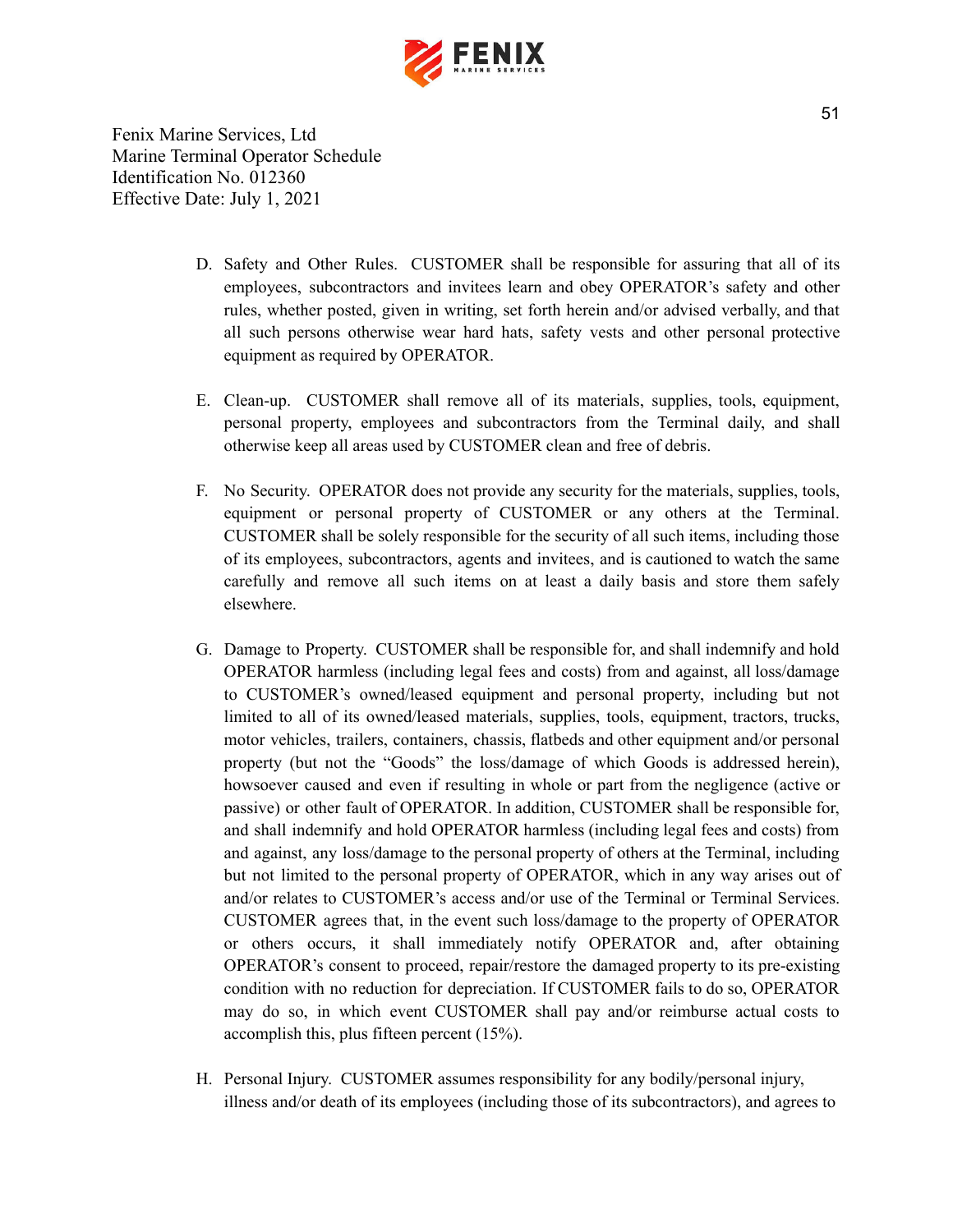

> indemnify and hold OPERATOR harmless (including legal fees and costs) of and from the same. In addition, CUSTOMER assumes responsibility for, and agrees to indemnify and hold OPERATOR harmless (including legal fees and costs) of and from, any bodily/personal injury, illness and/or death of any other person at the facility which arises out of or is in any way connected with CUSTOMER's access and/or use of the Terminal or the Services. The foregoing indemnification shall be deemed to include any claim or suit by any employee (present or former) of CUSTOMER, and in furtherance thereof CUSTOMER waives any immunity from suit, exclusivity of remedy and limitation of liability under any workers compensation act or similar law.

- I. Notification. CUSTOMER shall notify OPERATOR immediately of any bodily and/or personal injury, illness and/or death, or of any property damage, related in any way to its access to or use of the Terminal or the Services. CUSTOMER shall promptly provide OPERATOR with written accident reports and shall cooperate fully with OPERATOR with respect to any investigation, including allowing inspection of personal property and access to personnel.
- J. Workers Compensation Insurance. CUSTOMER shall be responsible for maintaining workers compensation insurance, including coverage under the Longshore Act, on all of its employees (including those of its subcontractors and upon himself or herself if CUSTOMER is an individual), but neither CUSTOMER nor its workers compensation insurer shall have any right of action against OPERATOR for subrogation or reimbursement of any payments made pursuant to that policy (including within any policy deductible).
- K. Public Liability Insurance. CUSTOMER shall also be responsible for procuring and maintaining public liability insurance for personal injuries and property damage with respect to CUSTOMER's access to or use of the Terminal and/or the Services, including contractual liability coverage for CUSTOMER's liabilities and obligations as set forth above. Such insurance must have limits of at least \$10,000,000 per occurrence, shall name OPERATOR and each of its respective successors, assigns, parent companies, members, managers, officials, directors, officers, employees, agents, representatives, commissioners and other persons or entities acting for or on behalf of OPERATOR as an additional insured, and be endorsed to waive subrogation against OPERATOR and be primary to any insurance of OPERATOR. CUSTOMER shall evidence this insurance by providing OPERATOR with a certificate of insurance prior to any access to or use of the Terminal and/or the Services.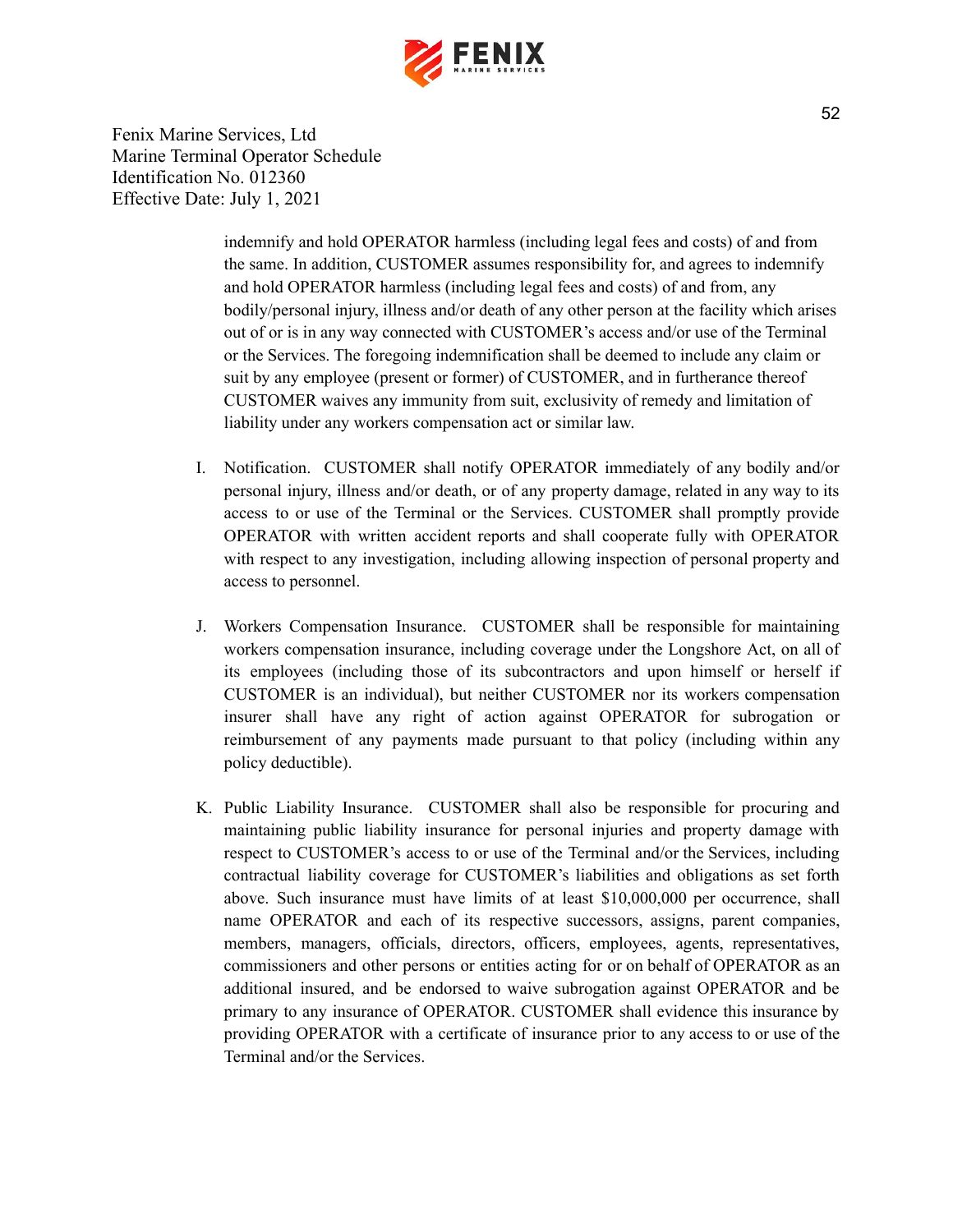

> L. Waiver of Sovereign Immunity. CUSTOMER, in partial consideration for the Services being performed, agrees to waive any right to claim and/or defense of sovereign immunity with respect to any monetary amount, loss, damage, expense, claim, liability, suit, fine and/or penalty due from CUSTOMER to OPERATOR hereunder.

## <span id="page-53-0"></span>**30. EOC COMPLIANCE AND NON-DISCRIMINATION**

OPERATOR does not discriminate based upon race, color, religion, sex, age, national origin or any sensory, mental or physical disability, or upon any other basis prohibited by applicable law.

## <span id="page-53-1"></span>**31. ELECTRONIC DATA INTERCHANGE**

OPERATOR and CUSTOMER agree to cooperate and use their reasonable commercial efforts to utilize electronic data, documentation and interchange to the extent feasible and allowable under law.

#### <span id="page-53-2"></span>**32. CONSTRUCTION AND INTEGRATION**

This Schedule shall be construed neutrally, and for the mutual benefit of OPERATOR and CUSTOMER, rather than for or against a party. If any provision of this Schedule is found to be legally unenforceable, it is agreed that such provision shall be deemed deleted from this Schedule as if never made a part hereof, with the remaining provisions of this Schedule to not be affected thereby and to remain in full force and effect.

Any failure of OPERATOR to enforce a provision of this Schedule shall not be deemed to waive such provision or any other provision in this Schedule.

OPERATOR may request that CUSTOMER sign a separate, written agreement for any one or more Services, in which event the signed, written agreement shall be deemed incorporated herein and applicable concurrently with this Schedule, with the provisions of the signed, written agreement to supersede the provisions of this Schedule to the extent of any direct conflict but no further.

This Schedule, together with OPERATOR's written quotation and any separate, written agreements between OPERATOR and CUSTOMER as identified directly above, represents the entire agreement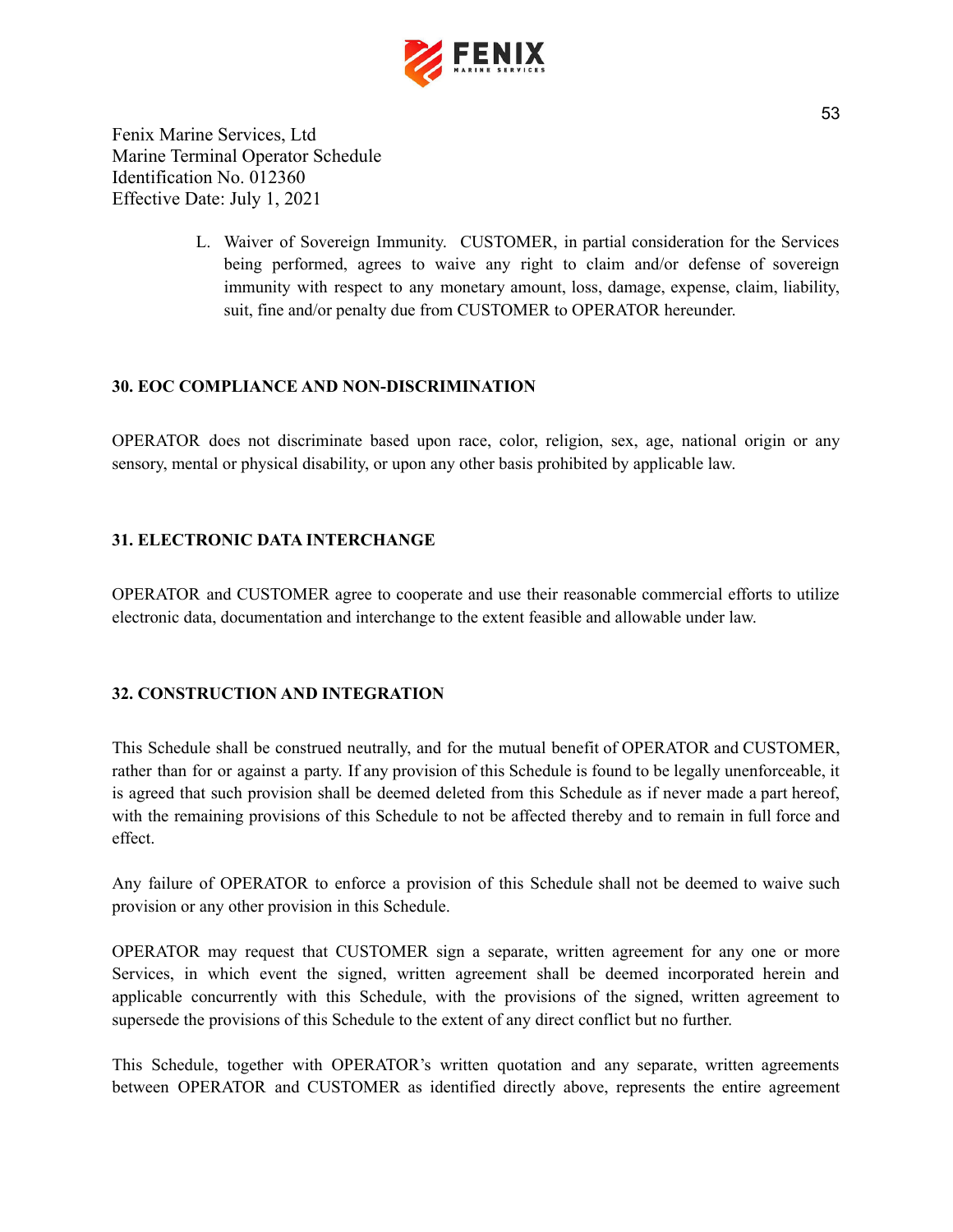

between OPERATOR and CUSTOMER and supersedes all prior and contemporaneous agreements, written or oral.

## <span id="page-54-0"></span>**33. (RESERVED FOR FUTURE USE)**

#### <span id="page-54-1"></span>**34. COMPENSATION**

CUSTOMER shall compensate OPERATOR for the performance of the Services described herein in accordance with this Schedule and the Schedule of Rates attached hereto and will reimburse OPERATOR for documented charges paid on its behalf.

Payments shall be made in U.S. funds via wire transfer with advance notice of invoice details, not later than thirty (30) days after receiving the undisputed invoice. Invoices shall be forwarded to CUSTOMER via electronic mail. If CUSTOMER disputes any invoices, then CUSTOMER shall notify, in writing, OPERATOR within 15 days after receiving such invoices. While the disputed item is under review, CUSTOMER shall continue to pay the undisputed balance within the 30-day terms. In the event that payment against any undisputed invoice occurs after 30 days, CUSTOMER agrees to pay interest of 2% per month on any outstanding sums. Port of Los Angeles Tariff items, such as Wharf Storage and demurrage, are to be settled per Port of Los Angeles Tariff rules and regulations.

OPERATOR at its discretion, may temporarily discontinue or cut-off certain services, including withholding demurrage refunds or collections to the CUSTOMER, based on the age of unpaid invoices. In addition, OPERATOR at its discretion may require advance payment for all future services. OPERATOR may exercise these options if OPERATOR has forwarded multiple invoice copies to the appropriate CUSTOMER personnel with no progress made toward payment, if CUSTOMER has not disputed invoices in writing with specific details or if a balance remains over 30 days for two (2) consecutive months. Further, OPERATOR shall have the right to take or set-off any or all sums held on CUSTOMER's behalf for direct, indirect and acquired obligations, including debts that CUSTOMER owes to OPERATOR, regardless of the source of funds held by OPERATOR on CUSTOMER's behalf. OPERATOR shall not be required to provide CUSTOMER with any prior notice to exercise this right of set-off.

#### <span id="page-54-2"></span>**35. RATES**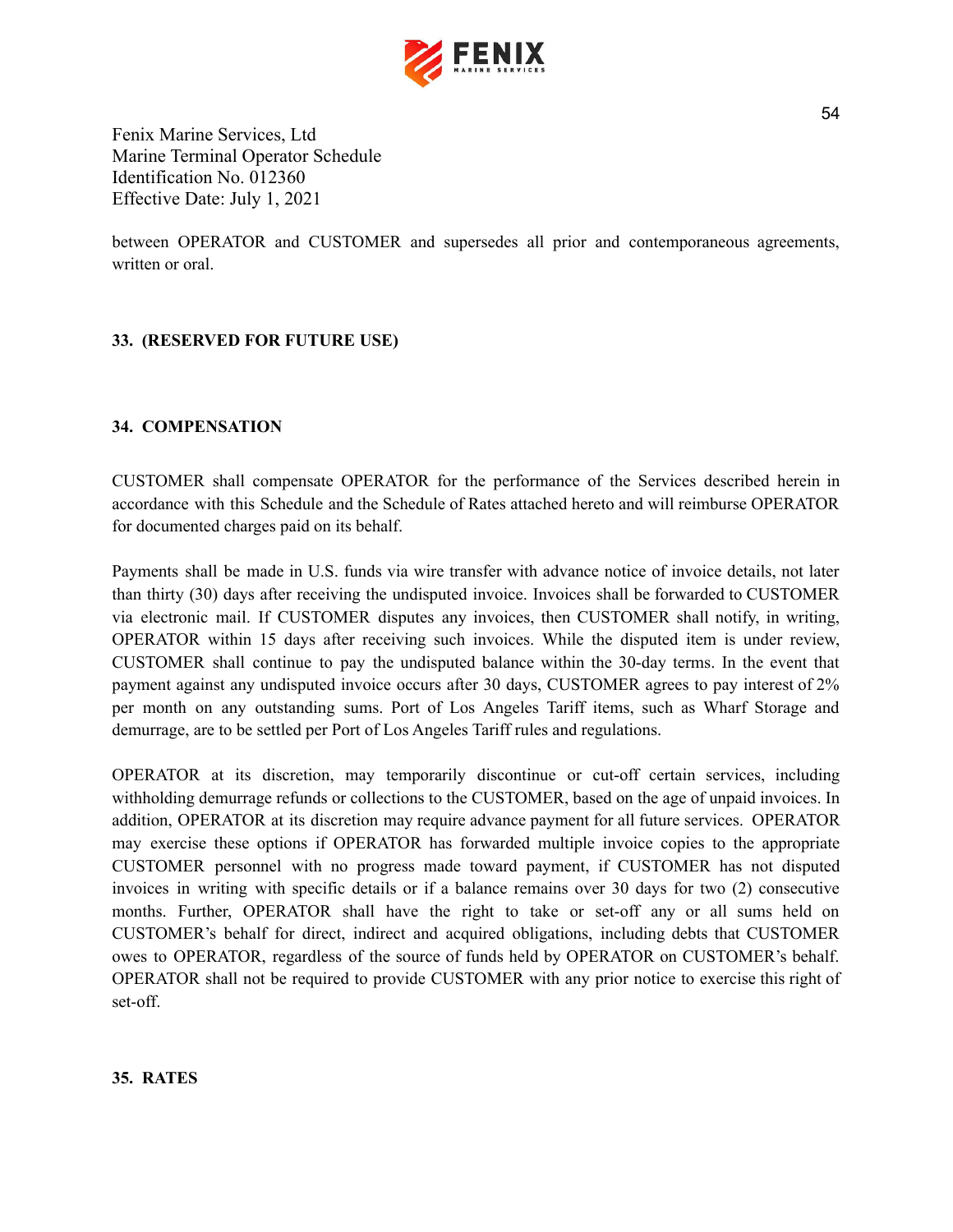

#### 35.1 STEVEDORE RATES

- A. The Rates specified in the Schedule of Rates shall, unless otherwise provided, cover all costs of the following items:
	- 1. Shoreside container gantry cranes for Handling of containers within capacity of cranes, as well as other equipment required for normal vessel's operation and terminal work for Handling of containers.
	- 2. The cost of longshore, clerk, mechanic labor, and supervision in the yard and at the gate (except for maintenance and repair of CUSTOMER's equipment). Such cost shall include Worker's Compensation, insurance and taxes, all Pacific Maritime Association ("PMA") man-hour assessments, car fares, as well as time contractually or customarily guaranteed to personnel on a normal shift. Any Services outside of the regular working hours on day shifts (Mondays through Fridays, exclusive of holidays), upon request of CUSTOMER and acceptance of OPERATOR, shall be performed subject to shift differentials in the Schedule of Rates.
	- 3. All Services performed for containers in connection with a normal vessel's operation during the first, second and third shifts, including Saturday, Sunday and holidays. Such costs to include Worker's Compensation, insurance and taxes, all PMA man-hour assessments, car fares, as well as time contractually or customarily guaranteed to personnel on a normal shift.
	- 4. All chargeable stevedoring labor delays, deadtime, extra labor, and Services.
- B. The following items are expressly understood to be EXCLUDED from the Rate listed in the Schedule of Rates:
	- 1. Wharf Storage and demurrage charges to be billed to CUSTOMER according to the Port of Los Angeles Tariff.
	- 2. Dockage.
	- 3. PMA tonnage assessments, for which CUSTOMER shall be fully responsible and pay assessments directly to the PMA.
	- 4. OPERATOR's computer services beyond normal terminal functions.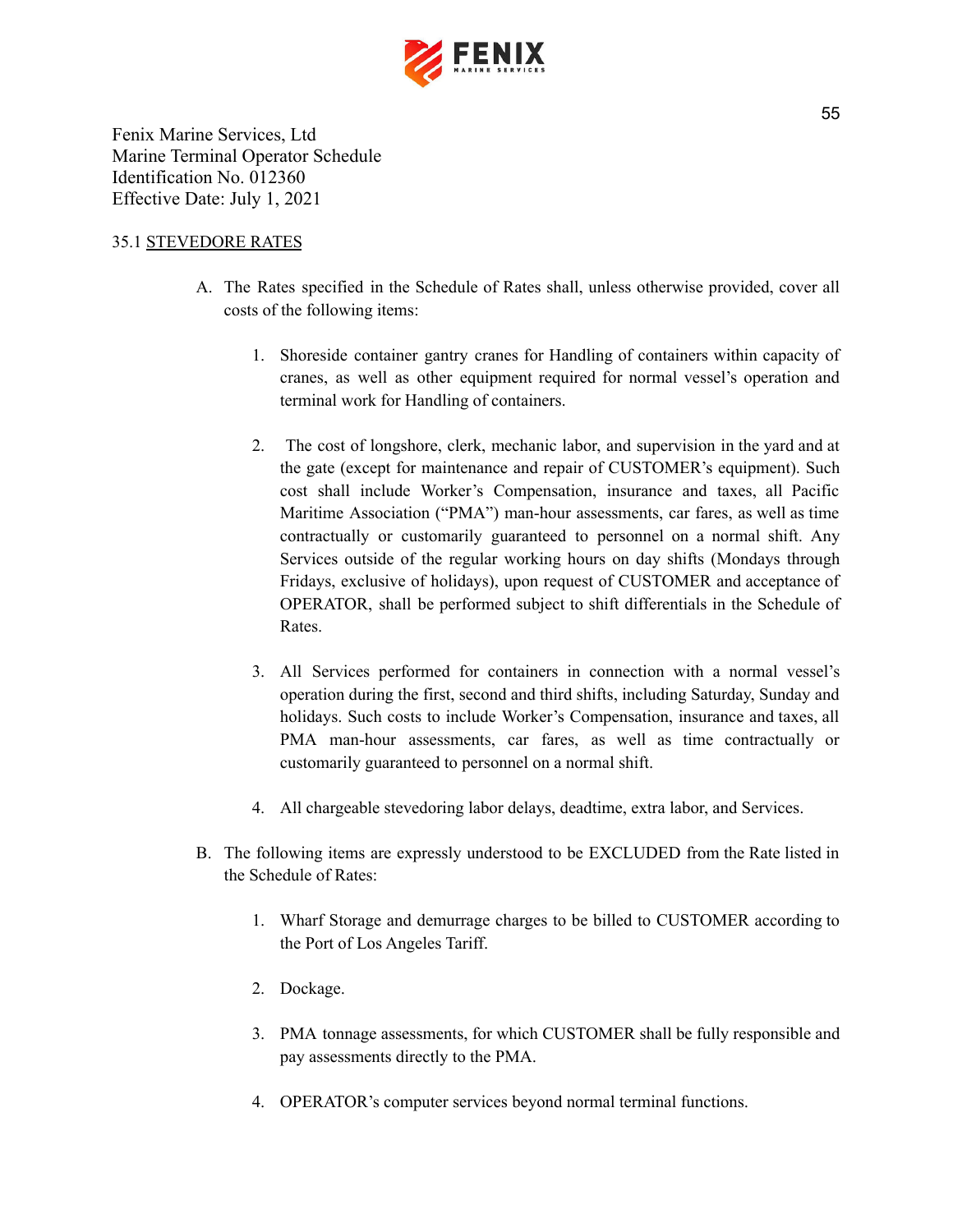

- 5. Cargo penalties and fees as assessed.
- B. All charges contained herein shall be invoiced only to CUSTOMER, unless otherwise stated, shall be the sole responsibility of CUSTOMER and shall not be subject to pro ration or assignment, either all or in part, to any other party. Invoices shall be paid in full under the conditions set forth herein under Section 34 only by CUSTOMER.

## 35.2 RAIL

- A. The lift charges specified in the Schedule of Rates shall, unless otherwise provided, cover:
	- 1. The cost of labor, supervision, and equipment for normal rail services during 1st, 2nd, and 1st/2nd OT shifts, seven days (7) days a week (exclusive of overtime, holidays and weekends) in accordance with the ILWU/PMA collective bargaining agreement.
	- 2. Detentions caused by specific actions or fault of OPERATOR.
- B. The following items are not included within the Lift Charges in the Schedule of Rates:
	- 1. Any delays to OPERATOR's operations generated by late vessel arrivals, late spotting of empty railcars, late train arrivals or late train departures, failure of CUSTOMER to advise OPERATOR for timely labor cancellation of labor ordered, unavailability of containers for loading to the train, compliance with governmental or regulatory inspections, concerted labor efforts or inclement weather are subject to standby and/or overtime charges and are for CUSTOMER's account.
	- 2. Train services performed on 3rd shifts.
	- 3. Handling damaged containers requiring jury rigging, as well as non-containerized cargo to be billed as per Section 31, Article 3.0.
	- 4. Rehandling of containers due to CUSTOMER's change of instruction: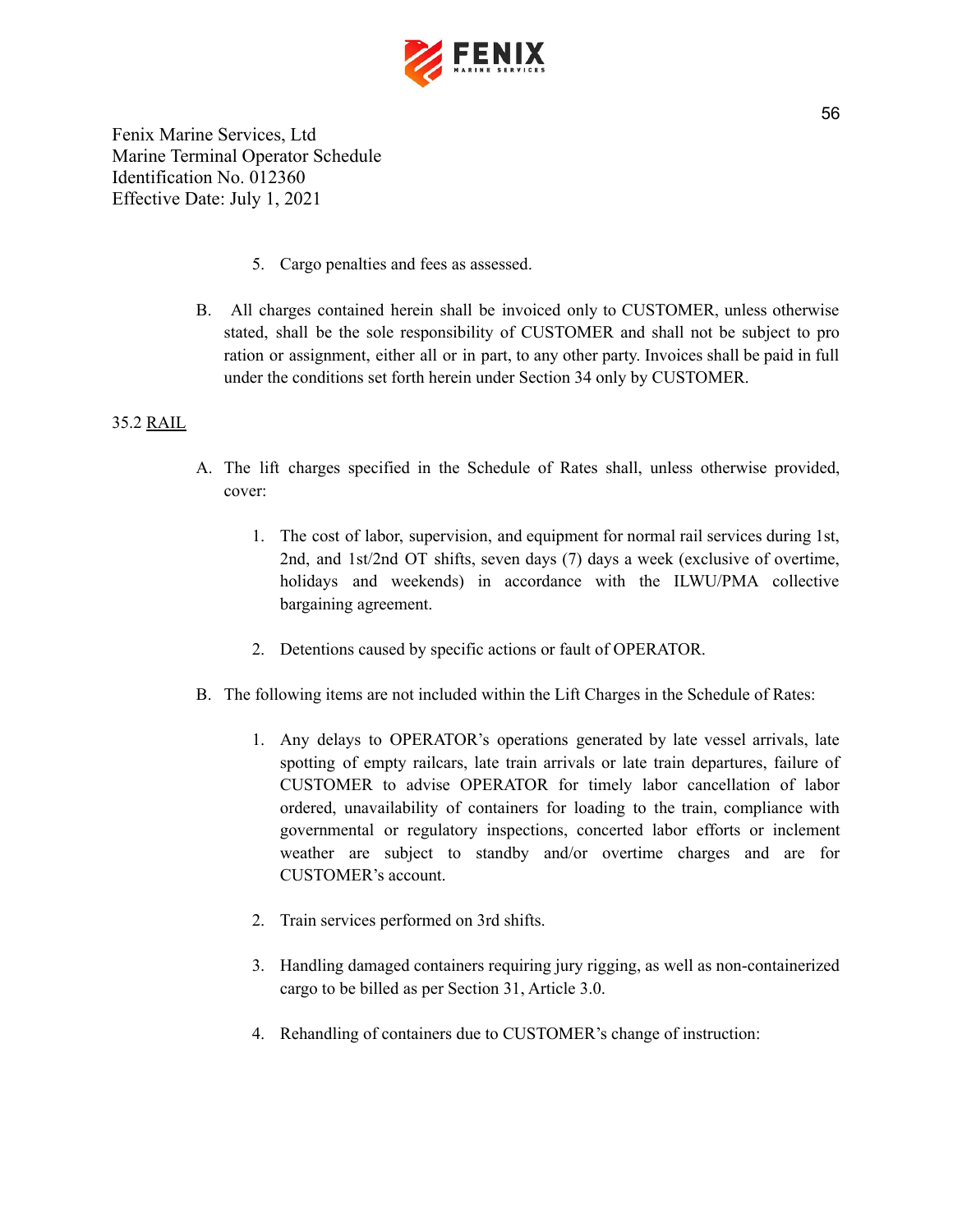

- A. Containers once loaded, but discharged for rolling over to the next train, to another railcar on the same train, or for local delivery, *etc*. to count as two (2) moves.
- B. Containers once loaded, but shifted to another spot on the same rail car to count as two (2) moves.
- 5. Any additional charges assessed as cargo penalties to be billed at actual cost.
- 6. Extra work, not otherwise mentioned herein, to be billed to CUSTOMER in accordance with Section 10.2.
- 7. Labor standby and deadtime or guarantee time, if caused through no specific action or fault of OPERATOR, as reasonably determined by OPERATOR.
- 8. Materials, if furnished, such as lumber, shoring materials, IBC's, *etc*. for rail services, to be invoiced to the CUSTOMER's account at actual cost.

#### 35.3 SHORE POWER SERVICES

- A. Shore Power Services will be billed at the Extra Labor rates specified in the Schedule of **Rates**.
- B. The following items are not included within the Extra Labor Rates for Shore Power Services:
	- a. The cost of supplying electrical power to CUSTOMER's vessels, including but not limited to delivery charges, generation charges, city and state taxes, and added facility fees as invoiced to OPERATOR by the local utility company, the Port of Los Angeles, City of Los Angeles or other municipal entity or its vendor(s), shall be for the account of CUSTOMER as applicable, as reasonably determined by OPERATOR.

The total monthly cost of electricity and all associated fees, taxes and charges of any kind as invoiced to OPERATOR by the local utility company shall be for the account of CUSTOMER as applicable, as reasonably determined by OPERATOR, plus 25% markup on said costs.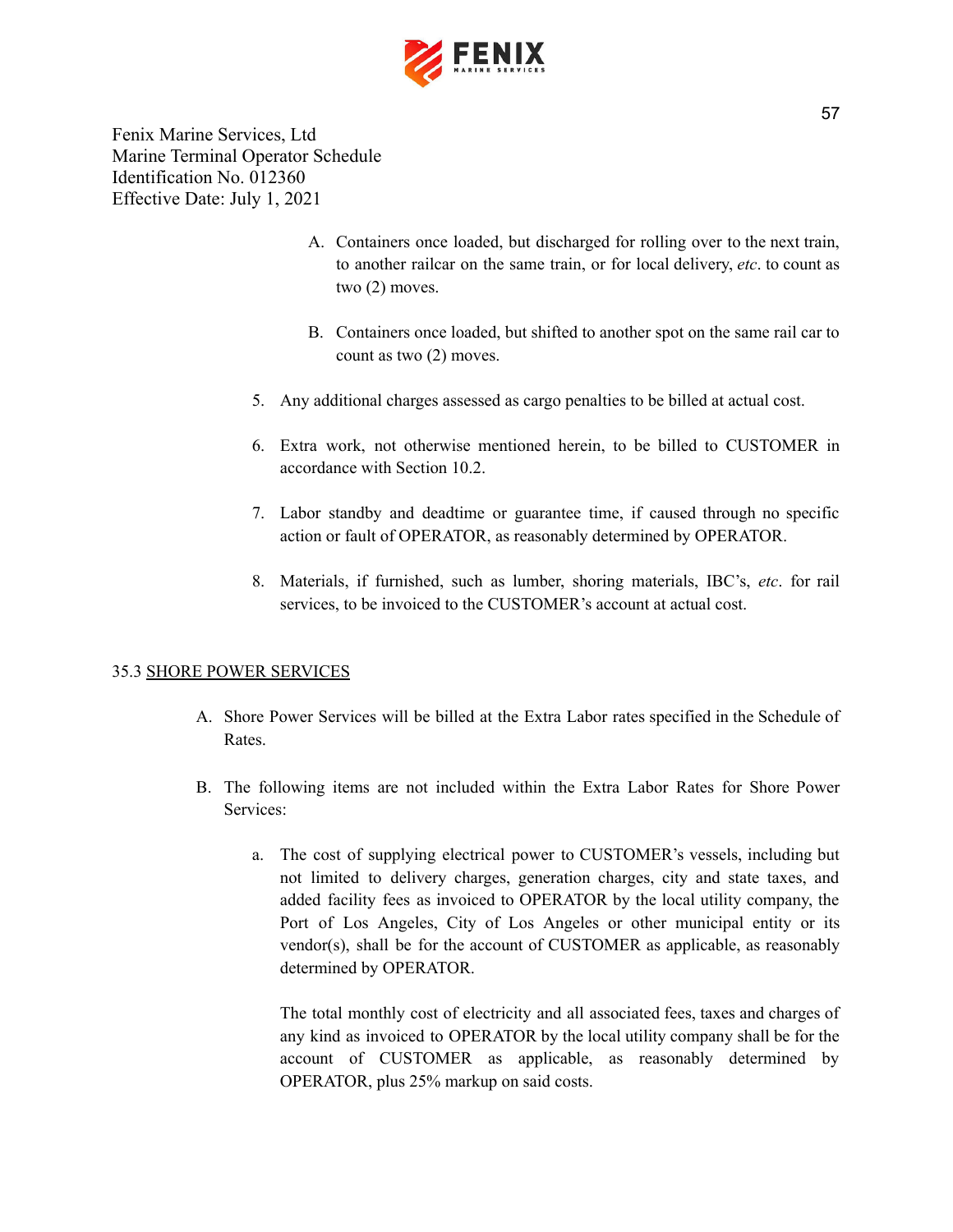

- b. Any delays to OPERATOR's operations generated by late vessel arrivals, delays caused by the CUSTOMER's SPC/cable management system or vessel's inability to line up to the SPO marker, failure of CUSTOMER to advise OPERATOR for timely cancellation of labor ordered, and CUSTOMER's compliance with governmental or regulatory inspections are for the account of CUSTOMER as applicable, as reasonably determined by OPERATOR. Labor disputes caused through the actions or fault of CUSTOMER are subject to Extra Labor charges and are for CUSTOMER's account as applicable, as reasonably determined by OPERATOR.
- c. Extra work, not otherwise mentioned herein, to be billed to CUSTOMER, as applicable, as reasonably determined by OPERATOR, as per the Schedule of Rates.
- d. Materials, if furnished, such as lumber, shoring materials, *etc*. for SPS to be invoiced to the CUSTOMER or CUSTOMERS as applicable, as reasonably determined by OPERATOR, at actual cost.

#### <span id="page-58-0"></span>**36. DOCKAGE**

- A. Definition of "Dockage" shall be defined as the charge, calculated in accordance with the dockage rates named in the Schedule of Rates, assessed against a vessel for berthing at or making fast to a municipal wharf, pier, bulkhead structure, or bank (inside berth), or for mooring to another vessel so berthed (outside berth).
- B. Basis for Computing Dockage Charges. The rates for Dockage shall apply according to the overall length of the vessel, except as otherwise specifically provided in this . United States Custom House, Lloyd's Register, or American Bureau of Shipping measurements, when available, will be used in determining the size of vessels, but OPERATOR reserves the right to measure vessels when necessary to obtain measurements for use as the basis for its charge.
- C. Dockage To Be Paid by Vessels. Dockage, at the rates named in the Schedule of Rates, shall be assessed against all vessels subject to the payment of Dockage under these rules, and shall be paid by the vessel so assessed, through its master, owner, agent or other person duly authorized so to do, per terms outlined in Section 34.
- D. Time Period for Assessment of Dockage. The period of time for which Dockage shall be assessed against a vessel shall commence when such vessel is made fast to a wharf, pier, bulkhead,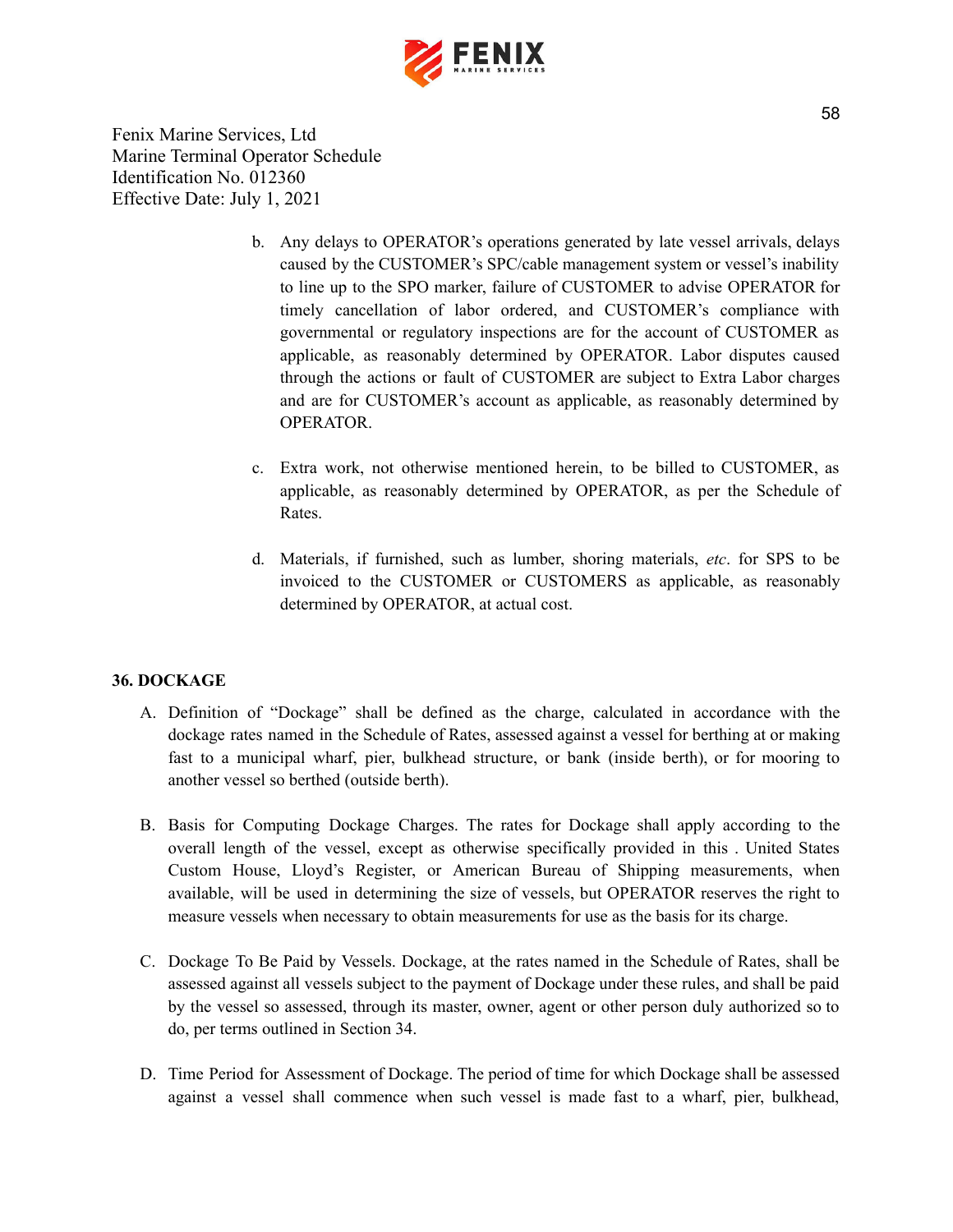

> structure, or bank or to another vessel so berthed, and shall continue until such vessel is completely freed from and has vacated such berth.

E. Penalty for Failure to Pay When Due. Refusal or failure to pay dockage in accordance, or otherwise upon presentation of bill therefore, shall subject the vessel to any and all penalties provided by law and this Tariff. No vessel, which has refused or failed to pay demurrage, shall be permitted to Pier 300 without first paying double the dockage incurred and not paid, and \$100.00 in addition thereto.

## **37. SCHEDULE OF RATES (starts on next page)**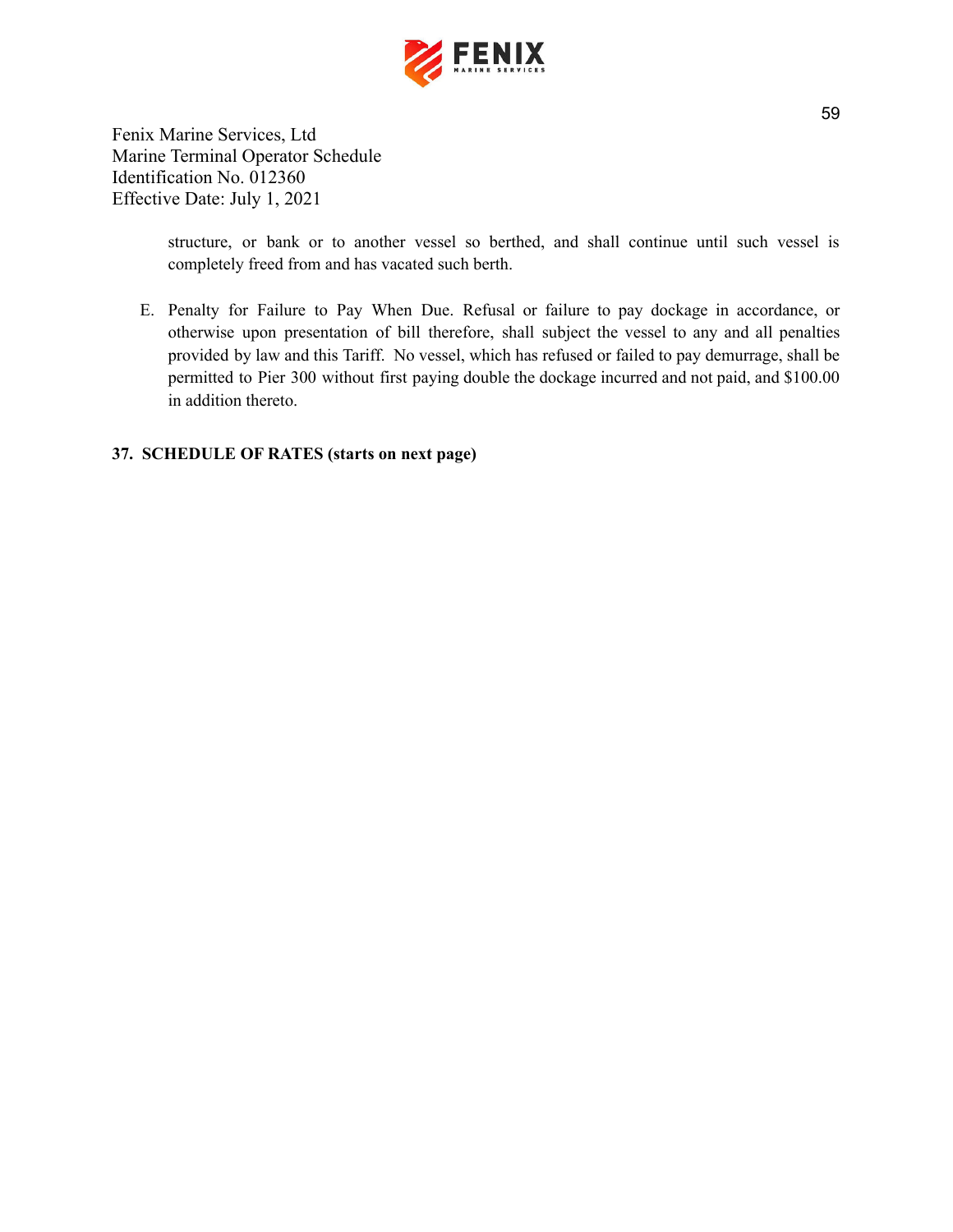

DOCKAGE CHARGES

Dockage Charges shall be assessed against all vessels at the full dockage rates provided in this item , except as otherwise provided in this Tariff

Full dockage rates shall be as follows:

| OVERALL LENGTH OF VESSEL IN<br><b>METERS</b> |                     | CHARGE PER 24-HOUR DAY OR<br>FRACTION THEREOF                  |
|----------------------------------------------|---------------------|----------------------------------------------------------------|
|                                              |                     |                                                                |
| <b>OVER</b>                                  | <b>BUT NOT OVER</b> |                                                                |
| 0                                            | 30                  | \$82.48                                                        |
| 30                                           | 45                  | \$120.63                                                       |
| 45                                           | 60                  | \$165.99                                                       |
| 60                                           | 75                  | \$231.98                                                       |
| 75                                           | 90                  | \$344.35                                                       |
| 90                                           | 105                 | \$541.28                                                       |
| 105                                          | 120                 | \$775.31                                                       |
| 120                                          | 135                 | \$1,048.53                                                     |
| 135                                          | 150                 | \$1,362.98                                                     |
| 150                                          | 165                 | \$1,716.62                                                     |
| 165                                          | 180                 | \$2,109.43                                                     |
| 180                                          | 195                 | \$2,541.42                                                     |
| 195                                          | 210                 | \$3,013.61                                                     |
| 210                                          | 225                 | \$3,524.99                                                     |
| 225                                          | 240                 | \$4,074.51                                                     |
| 240                                          | 255                 | \$4,664.24                                                     |
| 255                                          | 270                 | \$5,296.25                                                     |
| 270                                          | 285                 | \$5,963.30                                                     |
| 285                                          | 300                 | \$6,672.63                                                     |
| 300                                          | 315                 | \$7,421.14                                                     |
| 315                                          | 330                 | \$8,208.82                                                     |
| 330                                          | 345                 | \$9,034.65                                                     |
| 345                                          | 360                 | \$9,901.72                                                     |
| 360                                          | 375                 | \$10,805.91                                                    |
| 375                                          | 390                 | \$11,753.40                                                    |
| 390                                          | Over                | 11,753.40 plus \$32.99 per linear meter or<br>fraction thereof |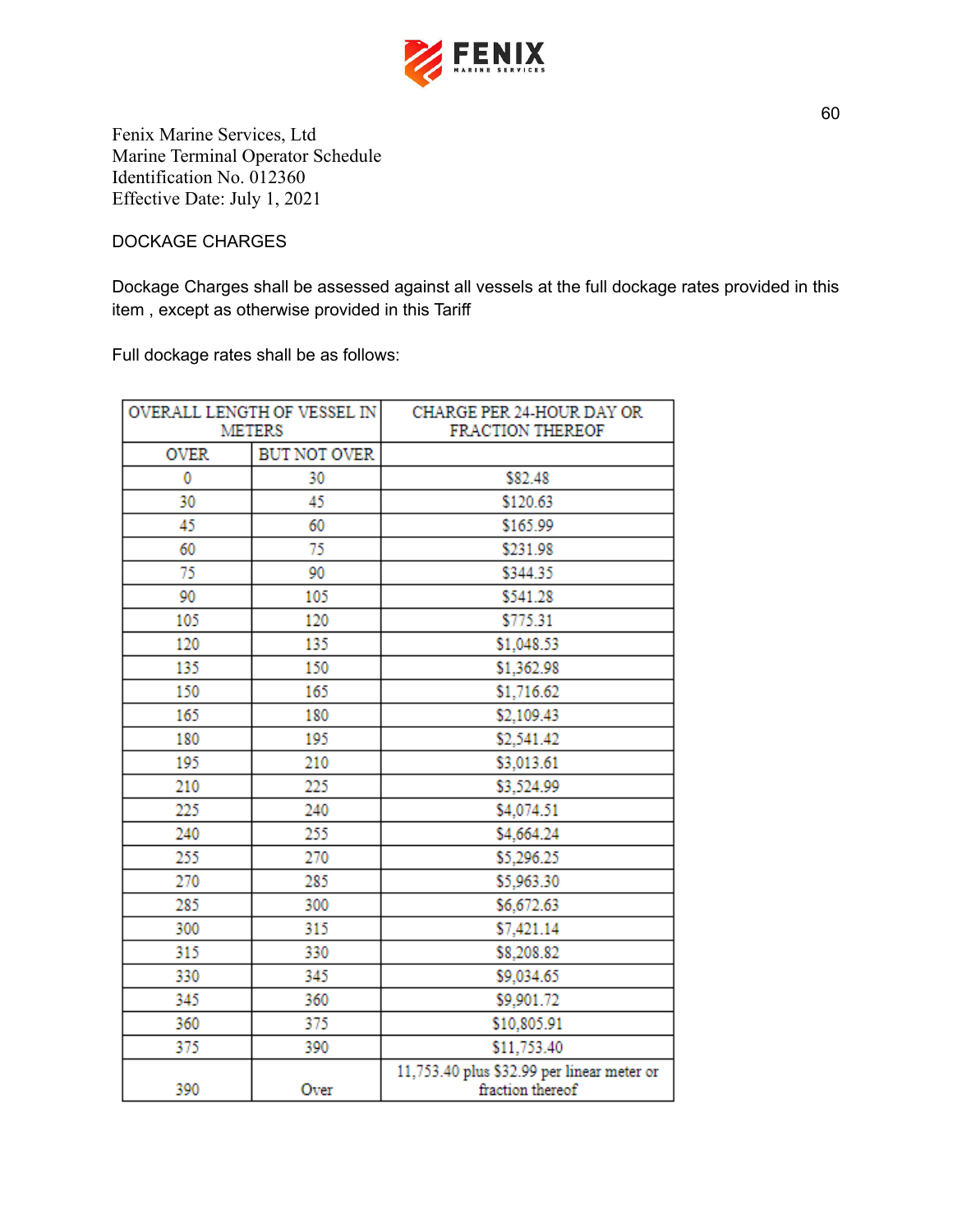

| <b>A. STEVEDORE OPERATIONS</b>                                     |                                                                                             | Rate                     | <b>Measure</b>               |
|--------------------------------------------------------------------|---------------------------------------------------------------------------------------------|--------------------------|------------------------------|
| Throughput Lift - LADEN & EMPTY                                    |                                                                                             |                          |                              |
|                                                                    | Mon-Fri 1st and 2nd shift                                                                   |                          | \$458.80 per move            |
|                                                                    | Mon-Fri 3rd shift                                                                           |                          | \$567.05 per move            |
|                                                                    | Sat/Sun - 1st and 2nd shift (OT)                                                            |                          | \$515.50 per move            |
|                                                                    | Sat/Sun - 1st and 2nd shift (OT)                                                            |                          | \$613.45 per move            |
| Transshipment (includes 1 disc & 1 load event)                     |                                                                                             |                          | \$824.80 per move            |
| Out of Gauge Cargo (additional to lift rate)                       |                                                                                             |                          |                              |
|                                                                    | With regular spreader and attachment                                                        |                          | \$618.60 per move            |
|                                                                    | E-gear (Over Height spreader attachment)                                                    | <b>Extra Labor Rates</b> |                              |
|                                                                    | Wires (marine extra labor rate)                                                             | <b>Extra Labor Rates</b> |                              |
|                                                                    | Breakbulk (quoted separately / extra & equip labor rates)                                   | <b>Extra Labor Rates</b> |                              |
|                                                                    |                                                                                             |                          |                              |
|                                                                    | Shifting Containers per request of the Line or Required for Safe Operations (full or empty) |                          |                              |
|                                                                    | Ship/Ship (Cell/Cell)                                                                       |                          | $$180.43$ per move           |
|                                                                    | Ship/Quay/Ship (Cell/Dock/Cell)                                                             |                          | \$335.08 per move            |
| Handling of Hatch Lids (each lid)                                  |                                                                                             |                          | \$618.60 per hatch           |
| Marine Detention and stand-by (per gang hour)                      |                                                                                             |                          |                              |
|                                                                    | 1st Shift (M-F)                                                                             |                          | \$4,639.50 Per gang hour     |
|                                                                    | 2nd Shift (M-F)                                                                             |                          | \$4,897.25 Per gang hour     |
|                                                                    | Weekend,3rd shift, Overtime, Holiday                                                        |                          | \$6,186.00 Per gang hour     |
| Marine Extra Labor (per gang hour)                                 |                                                                                             |                          |                              |
|                                                                    | 1st Shift (M-F)                                                                             |                          | \$4,845.70 per gang hour     |
|                                                                    | 2nd Shift (M-F)                                                                             |                          | $$5,412.75$ per gang hour    |
|                                                                    | Weekend, 3rd shift (M-F), Overtime, Holiday                                                 |                          | \$6,186.00 per gang hour     |
|                                                                    |                                                                                             |                          |                              |
| <b>B. YARD, GATE, AND RAIL SERVICES</b><br>On Dock Rail Lift       |                                                                                             |                          |                              |
|                                                                    | Weekday (Mon-Fri, 1st & 2nd shift)                                                          |                          | \$206.20 per move            |
|                                                                    | Weekday (Mon-Fri, 3rd shift)                                                                |                          | \$309.30 per move            |
|                                                                    | Weekend (Sat - Sun)                                                                         |                          | \$360.85 per move            |
|                                                                    | Use of over-height gear (add on to lift rate)                                               |                          | \$257.75 Add on to Lift rate |
|                                                                    |                                                                                             |                          |                              |
| Rail Diversion (local to on-dock/on-dock to local after discharge) |                                                                                             |                          | \$257.75 per move            |
| Gate Moves above 1.0 to vessels throughput ratio                   |                                                                                             |                          | \$154.65 per gate move       |
| Extra Gate Move (i.e. redelivery export/non-throughput gate move)  |                                                                                             |                          | \$412.40 per container       |
| Slot Shifting (per event)                                          |                                                                                             |                          | $$103.10$ per event          |
|                                                                    |                                                                                             |                          |                              |
| Extra Chassis Mounts/Dismounts (per event)                         |                                                                                             |                          | $$103.10$ per event          |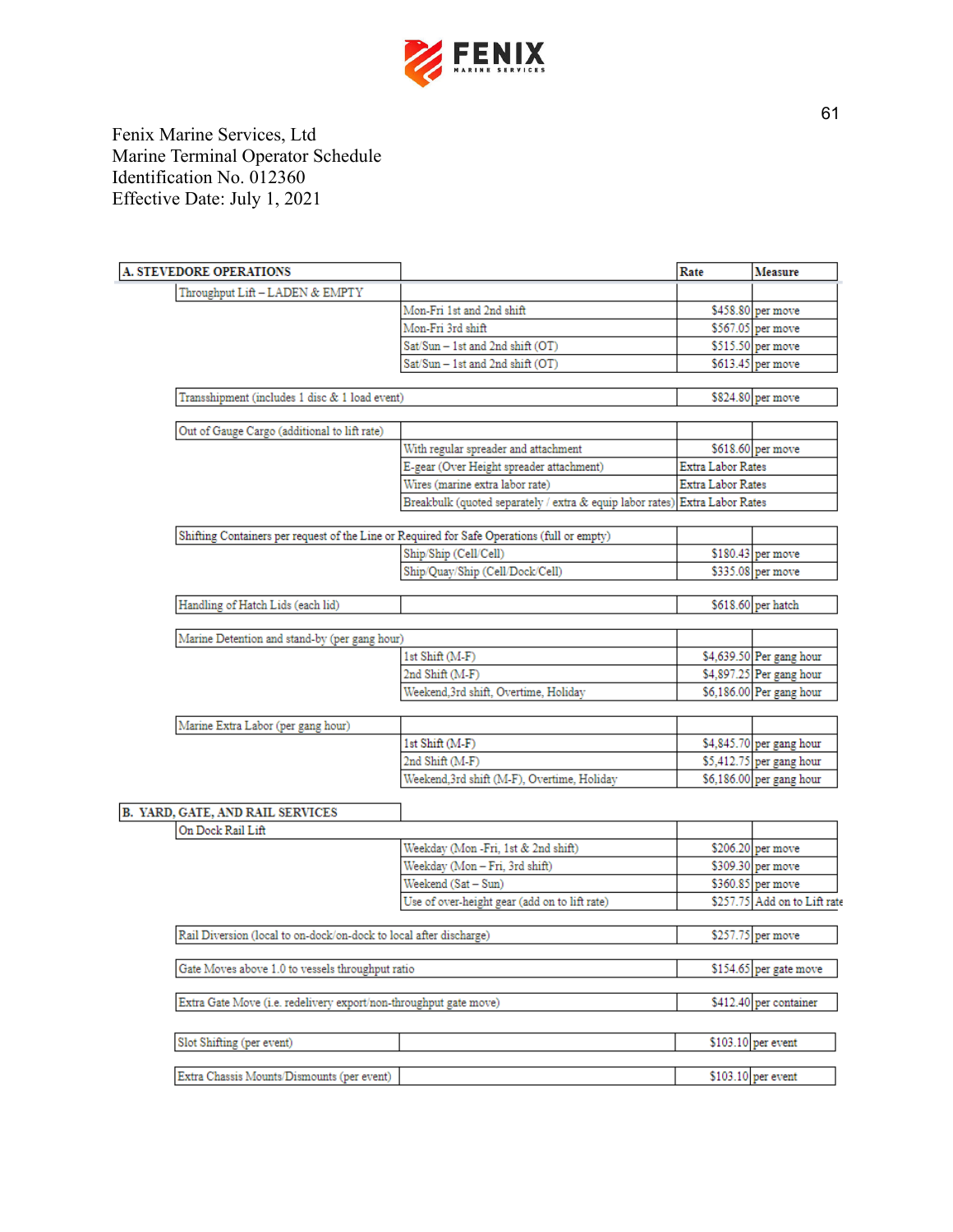

| Chassis Flips for Reefer, OOG and                                   |                                              |                  |                     |
|---------------------------------------------------------------------|----------------------------------------------|------------------|---------------------|
| Hazardous, Other (This applied to Reefer                            |                                              |                  |                     |
| cargo, HAZ or Over-dimensional cargo                                |                                              |                  |                     |
| where Motor Carrier chooses to use their own                        |                                              |                  |                     |
| chassis, or upon request from ocean carrier)                        |                                              |                  | $$113.41$ per event |
|                                                                     |                                              |                  |                     |
| Empty Equip Storage in excess of allowance.                         |                                              |                  |                     |
| Daily allowance is 1.0 x the FULL discharge/load per previous month |                                              |                  | $$5.16$ per teu     |
|                                                                     |                                              |                  |                     |
|                                                                     |                                              |                  |                     |
| Manual change of information / system                               |                                              |                  |                     |
| updates (Customer Service Charge)                                   |                                              |                  |                     |
| (uponrequest-perBooking/BL/Equipment                                |                                              |                  |                     |
| Mastering/hazardousDG/status/holds)                                 |                                              |                  | \$154.65 per event  |
|                                                                     |                                              |                  |                     |
| Inspection/Survey (per container as requested                       |                                              |                  |                     |
| by Line/cargo owner outside of equipment                            |                                              |                  |                     |
| repair estimates), verify Containers -                              |                                              |                  |                     |
| load/empty, damage, photograph                                      |                                              |                  | \$154.65 per event  |
|                                                                     |                                              |                  |                     |
| Government Inspection (DRY)                                         |                                              |                  | $$412.40$ per event |
|                                                                     |                                              |                  |                     |
|                                                                     |                                              |                  |                     |
| Government Inspection (Live Reefer)                                 |                                              |                  | $$515.50$ per event |
|                                                                     |                                              |                  |                     |
| Placard Removal/Application:                                        |                                              |                  |                     |
|                                                                     | One Placard                                  |                  | \$82.48 1 placard   |
|                                                                     | Full placarding of container                 |                  | \$154.65 2 placard  |
|                                                                     | Inspection of containers for proper placards |                  | \$87.64 per event   |
|                                                                     |                                              |                  |                     |
| Seal Changes                                                        |                                              |                  | $$154.65$ per event |
|                                                                     |                                              |                  |                     |
|                                                                     |                                              |                  |                     |
| Seal Verification                                                   |                                              |                  | $$87.64$ per event  |
|                                                                     |                                              |                  |                     |
| Weighing of Container                                               |                                              |                  |                     |
| (This is to cover the handling to mount, dray                       |                                              |                  |                     |
| and restow of a container to get a weight on a                      |                                              |                  |                     |
| scale at FMS. This is not to be intended nor                        |                                              |                  |                     |
| does it qualify as a certified weight, and                          |                                              |                  |                     |
| therefore cannot be used to meet                                    |                                              |                  |                     |
| SOLAS/VGM requirement)                                              |                                              |                  | \$309.30 Per event  |
|                                                                     |                                              |                  |                     |
| Discharge to Wheels (at Direction of Line)                          |                                              |                  | \$335.08 per event  |
|                                                                     |                                              |                  |                     |
|                                                                     |                                              |                  |                     |
| Premount                                                            |                                              |                  | $$309.30$ per event |
|                                                                     |                                              |                  |                     |
| 53' Handling Fee (Surcharge to throughput rate)                     |                                              |                  |                     |
|                                                                     |                                              |                  |                     |
|                                                                     |                                              | \$257.75 per '53 |                     |
|                                                                     |                                              |                  |                     |
| Unbundle Flat Racks / Tarp Open Tops                                |                                              |                  | \$386.63 per event  |
|                                                                     |                                              |                  |                     |
| Chassis left at terminal by Trucker (per day)                       |                                              |                  | \$46.40 per day     |
|                                                                     |                                              |                  |                     |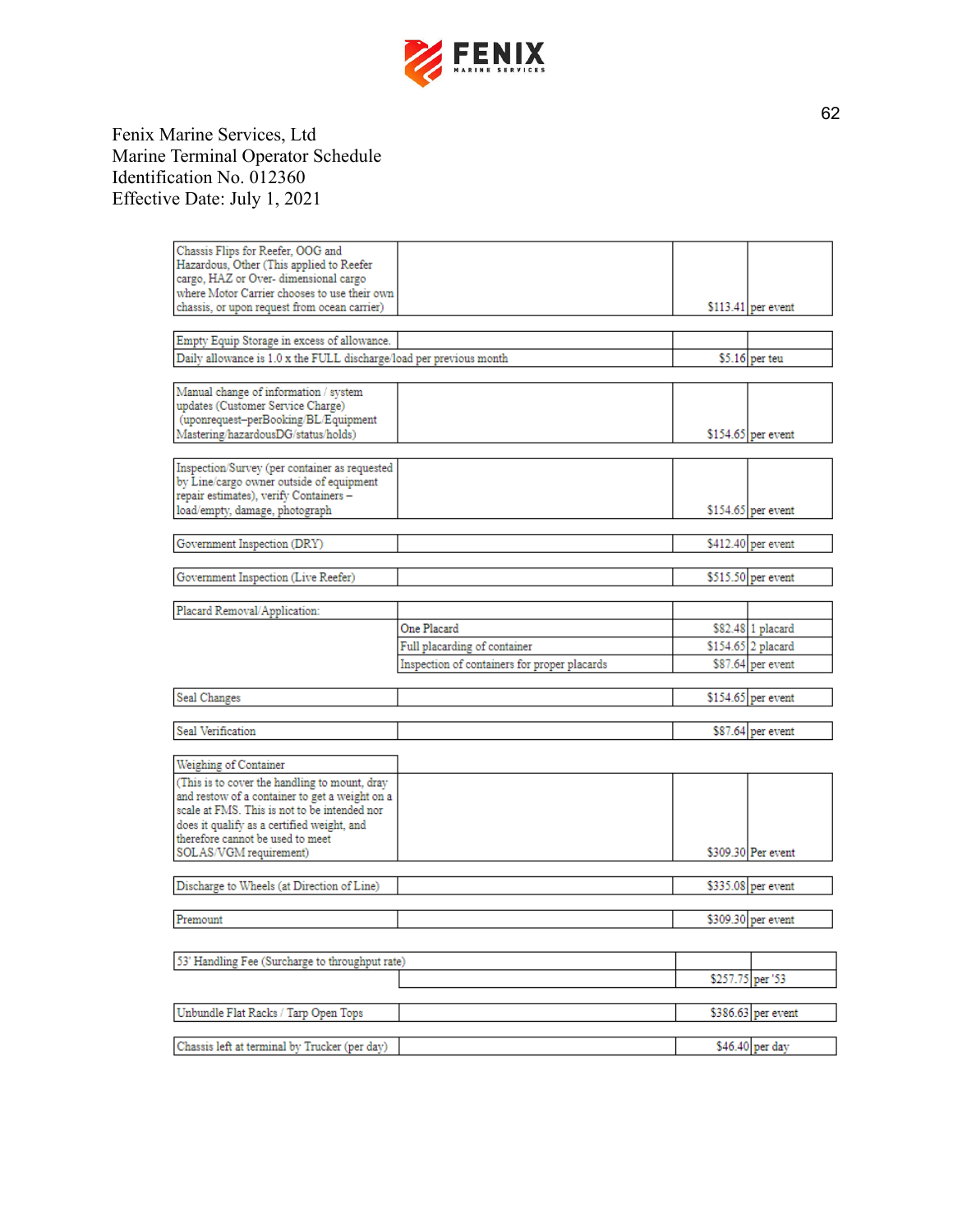

| Bundled Chassis storage (per day)                                                            |                                                                                          |              | \$46.40 per day        |
|----------------------------------------------------------------------------------------------|------------------------------------------------------------------------------------------|--------------|------------------------|
|                                                                                              |                                                                                          |              |                        |
| Damaged empty equipment storage (per unit /<br>day after 10 working days notification and/or |                                                                                          |              |                        |
| repair estimate)                                                                             |                                                                                          |              | \$46.40 per day        |
|                                                                                              | Change vessel/booking roll 2 x container slot shift plus target container (3 yard moves) |              | \$309.30 per event     |
| Late delivery of export containers (must be approved by FMS in advance)                      |                                                                                          |              | \$77.33 per gate move  |
| Misdeclared Hazardous Charge                                                                 |                                                                                          |              | \$206.20 per container |
|                                                                                              |                                                                                          |              |                        |
| Storage of Operational Equipment (SPC, Other) on wheels                                      |                                                                                          |              | \$25.78 per day        |
| <b>C. REEFER RATES</b>                                                                       |                                                                                          |              |                        |
| Genset Storage (per unit / over 10 units per day)                                            |                                                                                          |              | \$77.33 per day        |
| Reefer Monitoring and electricity as per standard practice (per unit/day)                    |                                                                                          |              | \$103.10 per day       |
| Reefer Plug in/Unplug in yard or vessel (per event)                                          |                                                                                          |              | $$77.33$ per event     |
| Genset Mount/Dismount ST labor (per event at .5hrs)                                          |                                                                                          |              | $$77.33$ per event     |
|                                                                                              |                                                                                          |              |                        |
| Genset Delivery ST labor (per genset)                                                        | *full cycle for load to/from flatbed                                                     |              | \$103.10 per genset    |
| Genset M & R (per event)                                                                     |                                                                                          |              |                        |
|                                                                                              | Intensive Genset Pre-Trip ST labor +Materials                                            |              | $$231.98$ per event    |
|                                                                                              | Non - Intensive Genset Pre-Trip ST labor + Materials                                     |              | $$180.43$ per event    |
| Genset Diesel Fueling Labor (per event)                                                      |                                                                                          |              | $$77.33$ per event     |
| Genset Diesel Fuel (per gallon)                                                              |                                                                                          | $cost + 35%$ |                        |
| Halide Flame Testing (VT Reefer Test) PASS                                                   |                                                                                          |              | \$309.30 per event     |
| Halide Flame Testing (VT Reefer Test) FAILED                                                 |                                                                                          |              | $$824.80$ per event    |
|                                                                                              |                                                                                          |              |                        |
| Repair Estimates -.5 hrs                                                                     |                                                                                          |              | \$87.64 per event      |
| Reefer PTI                                                                                   |                                                                                          |              |                        |
|                                                                                              | 1.0Hrs for Standard PTI                                                                  |              | \$231.98 per hour      |
|                                                                                              | 0.75Hrs for Short PTI                                                                    |              | \$175.27 per .75 hour  |
| Reefer Wash                                                                                  |                                                                                          |              | $$180.43$ per event    |
|                                                                                              |                                                                                          |              |                        |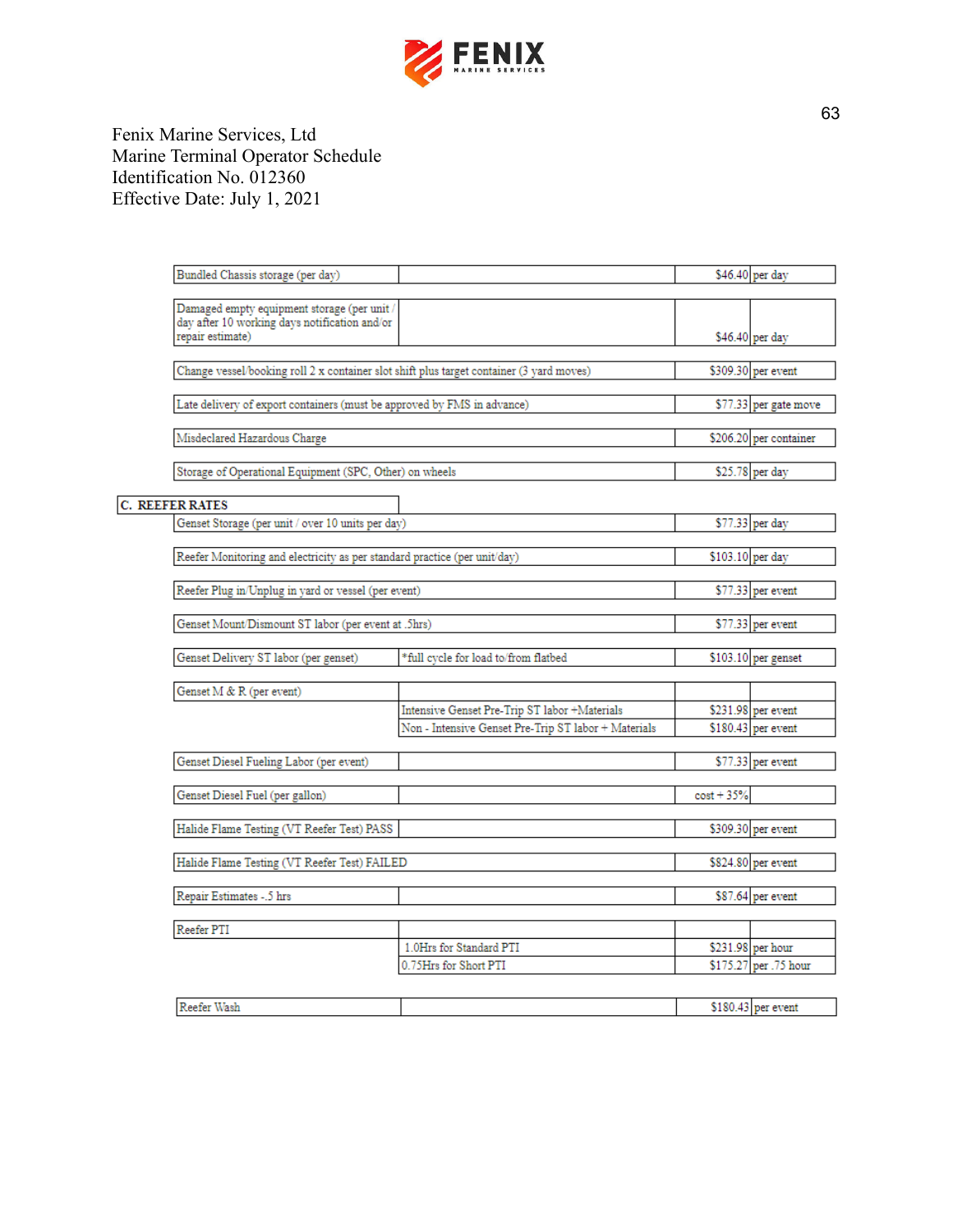

## **D. M&R RATES**

| .                       |                               |                    |                    |
|-------------------------|-------------------------------|--------------------|--------------------|
| Mechanic Man Hour Rates |                               |                    |                    |
|                         | per Mechanic Hour 1st S/T     |                    | $$185.58$ per hour |
|                         | per Mechanic Hour 2nd S/T     | $$216.51$ per hour |                    |
|                         | per Mechanic Hour 1st/2nd O/T | $$242.29$ per hour |                    |
|                         | per Mechanic Hour 3rd S/T     | $$278.37$ per hour |                    |
|                         | per Mechanic Hour 3rd O/T     | \$309.30 per hour  |                    |

## E. EQUIPMENT RENTAL RATES (DOES NOT INCLUDE OPERATOR)

٦

٦

| 7.5 ton Forklift          |                     | \$103.10 per hour  |
|---------------------------|---------------------|--------------------|
| 18 ton Forklift           |                     | \$154.65 per hour  |
| 40 ton Forklift           |                     | \$206.20 per hour  |
| Yard Tractor              |                     | $$51.55$ per hour  |
| Top Handler               |                     | $$231.98$ per hour |
| Transtainer               |                     | \$309.30 per hour  |
| <b>Container Crane</b>    | \$1,288.75 per hour |                    |
| <b>AMP Extension Reel</b> | \$1,031.00 Per Day  |                    |

## F. CHASSIS

| Chassis only gate move for repositioning | Chassis in Bobtail out. Bobtail in Chassis out)          | \$25.78 Per Event |
|------------------------------------------|----------------------------------------------------------|-------------------|
|                                          | Chassis Storage: Each day a chassis is on terminal is    |                   |
|                                          | counted, not only business days, and each chassis either |                   |
|                                          | 20, 40 or 45 good order or damaged is counted as a       | Per Dav/Per       |
| Chassis Storage                          | single chassis.                                          | \$10.31 Chassis   |

#### **G. MAN HOUR RATES**

| <b>LABOR MAN HOUR / PER HOUR RATES</b> |                      |                      |               |                      |           |
|----------------------------------------|----------------------|----------------------|---------------|----------------------|-----------|
|                                        | 1st Shift            | 2nd Shift            | 1st/2nd Shift | 3rd Shift            | 3rd Shift |
| <b>Stand-By Detention</b>              | <b>Straight Time</b> | <b>Straight Time</b> | OverTime      | <b>Straight Time</b> | OverTime  |
| Longshore, Basic                       | \$195.44             | \$229.37             | \$256.02      | \$298.43             | \$321.89  |
| Longshore, Skill Category I            | \$202.12             | \$237.29             | \$264.78      | \$308.64             | \$332.89  |
| Longshore, Skill Category III          | \$212.14             | \$249.05             | \$277.90      | \$323.94             | \$349.40  |
| Clerk, Basic                           | \$195.44             | \$229.44             | \$256.02      | \$298.43             | \$321.89  |
| Clerk, Supervisor (15%)                | \$202.12             | \$237.29             | \$264.78      | \$308.64             | \$332.89  |
| Clerk, Computer (25%)                  | \$208.11             | \$244.33             | \$272.63      | \$317.79             | \$342.76  |
| Clerk, Chief & Supercargo (30%)        | \$212.14             | \$249.05             | \$277.90      | \$323.94             | \$349.40  |
| Foreman, 30%                           | \$262.26             | \$307.89             | \$343.56      | \$400.47             | \$431.94  |
|                                        |                      |                      |               |                      |           |
|                                        | 1st Shift            | 2nd Shift            | 1st/2nd Shift | 3rd Shift            | 3rd Shift |
| <b>Extra Labor</b>                     | <b>Straight Time</b> | <b>Straight Time</b> | OverTime      | <b>Straight Time</b> | OverTime  |
| Longshore, Basic                       | \$210.15             | \$246.64             | \$275.29      | \$320.90             | \$346.11  |
| Longshore, Skill Category I            | \$217.33             | \$255.15             | \$284.71      | \$331.87             | \$357.95  |
| Longshore, Skill Category III          | \$228.11             | \$267.80             | \$298.82      | \$348.32             | \$375.70  |
| Clerk, Basic                           | \$210.15             | \$246.71             | \$275.29      | \$320.90             | \$346.11  |
| Clerk, Supervisor (15%)                | \$217.33             | \$255.15             | \$284.71      | \$331.87             | \$357.95  |
| Clerk, Computer (25%)                  | \$223.78             | \$262.72             | \$293.15      | \$341.71             | \$368.56  |
| Clerk, Chief & Supercargo (30%)        | \$228.11             | \$267.80             | \$298.82      | \$348.32             | \$375.70  |
| Foreman, 30%                           | \$282.00             | \$331.07             | \$369.42      | \$430.61             | \$464.45  |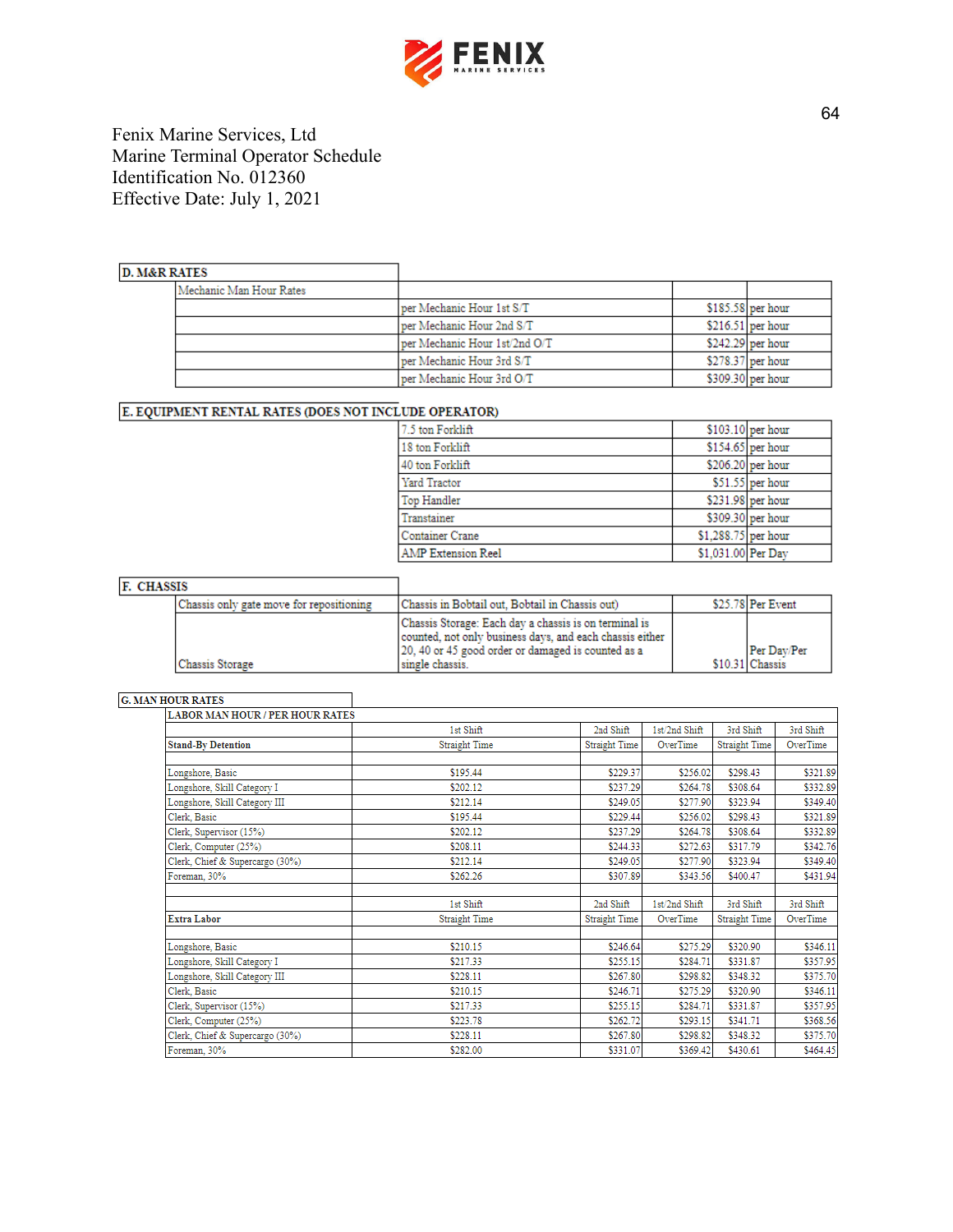

## **MISC RATES**

| Safety/In-terminal traffic violation                                                                                                                                                                                           |
|--------------------------------------------------------------------------------------------------------------------------------------------------------------------------------------------------------------------------------|
| Charged to trucker/trucking company operating<br>within the Terminal in an unsafe manner or in<br>violation of the Terminal traffic rules, including<br>but not limited to:                                                    |
| • Failure to fully stop at a stop sign.                                                                                                                                                                                        |
| • Reckless or dangerous driving.                                                                                                                                                                                               |
| • Reckless or dangerous behavior.                                                                                                                                                                                              |
| • Use of cell phone while driving.                                                                                                                                                                                             |
| · Standing/loitering/walking outside of truck cab<br>in prohibited area (violating Terminal "Stay In<br>Cab" policy).                                                                                                          |
| • Parking or idling at the trouble ticket window,<br>in-gate complex, out-gate complex, in rows with<br>wheeled Container parking or at California<br>United Terminals without a valid reason for<br>remaining in those areas. |
| • Violaters will receive a citation with details of<br>the offense.                                                                                                                                                            |

| ____ | $\sim$ |
|------|--------|
|------|--------|

| <b>First Violation</b>                                                           | $$103.10$ per event |
|----------------------------------------------------------------------------------|---------------------|
| Second Violation                                                                 | $$206.20$ per event |
| Third Violation - Trucking Company access to FMS<br>could be limited/interrupted |                     |
|                                                                                  |                     |

| Misparking of Containers and Bare Chassis |                                                                                                                                                                                                                                                                                                                                                                                 |                     |
|-------------------------------------------|---------------------------------------------------------------------------------------------------------------------------------------------------------------------------------------------------------------------------------------------------------------------------------------------------------------------------------------------------------------------------------|---------------------|
|                                           | Charged per Container or chassis to trucker/trucking<br>company for improperly parking a container on a<br>chassis, or a bare chassis, within the confines of the<br>Terminal in violation of Terminal instructions.<br>including but not limited to:                                                                                                                           |                     |
|                                           | · Parking a container on wheels anywhere on<br>Terminal when instructed to take the Container to a<br>decking area.                                                                                                                                                                                                                                                             |                     |
|                                           | • Dropping a bare chassis anywhere on Terminal other<br>than a designated chassis parking area.                                                                                                                                                                                                                                                                                 |                     |
|                                           | • Leaving a long term leased chassis with Container<br>on Terminal when the chassis has failed roadability. In<br>those instances, driver should go to the flip line, have<br>the Container removed and DRAY THE BARE<br>CHASSIS OUT OF THE TERMINAL. If the chassis<br>is left on terminal and becomes inaccessible due to<br>being blocked by other chassis, trucker/trucking |                     |
|                                           | company shall pay the costs to make the chassis<br>accessible                                                                                                                                                                                                                                                                                                                   | $$206.20$ per event |

٦

| Online Collection of Fees |                                                                  |                     |
|---------------------------|------------------------------------------------------------------|---------------------|
|                           | Fee is to be charged on the gross amount of each                 | Per payment         |
|                           | payment made online to the terminal.                             | 10% event           |
|                           |                                                                  |                     |
| Terminal Security Fee     |                                                                  |                     |
|                           | Reserved for future use                                          |                     |
|                           |                                                                  |                     |
| <b>VIP Services</b>       | <b>Fenix Express</b>                                             | $$103.10$ per event |
|                           | Fenix Preferred                                                  | $$257.75$ per event |
|                           | Fenix Priority                                                   | \$515.50 per event  |
|                           | Description of above services can be found on<br>Blume's website |                     |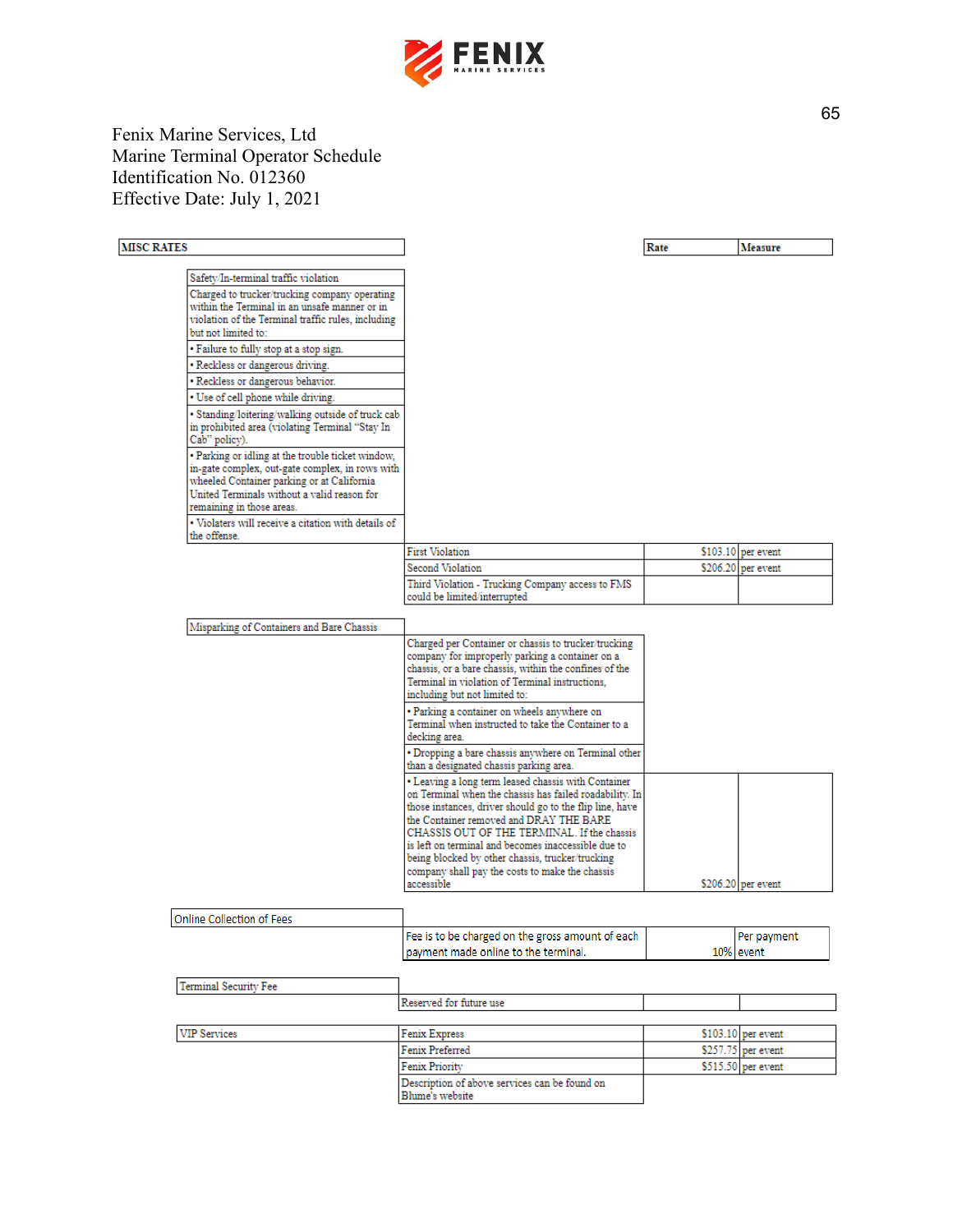

| Rail Storage Fee |                                                                                             |                       |
|------------------|---------------------------------------------------------------------------------------------|-----------------------|
|                  | From point of notice to Rail carrier that rail cars are<br>empty or full ready to be pulled |                       |
|                  | $0-12$ hours                                                                                | \$0.00 Per rail car   |
|                  | 12-24 hours                                                                                 | \$346.42 Per rail car |
|                  | Each 24 hrs past the first 24hrs                                                            | \$693.86 Per rail car |

| \$3,943.24 | \$6,830.83              | \$10.162.99 |
|------------|-------------------------|-------------|
| \$5.136.38 | \$8,526.57              | \$12,438.54 |
| \$5,176.25 | \$8,959.03              | \$13.324.23 |
|            | Overtime Shift (Hourly) |             |

| On Dock Rail Customs Hold |                                                        |                        |
|---------------------------|--------------------------------------------------------|------------------------|
|                           | Applies to boxes discharged for on-dock rail that have |                        |
|                           | a customs or line hold and must be set aside           | \$335.08 Per Container |

| <b>Peel Piles</b> | Charged for Peel Off Service, defined as a                 | 30-60 Containers | \$50.50/per container |
|-------------------|------------------------------------------------------------|------------------|-----------------------|
|                   | pre-arrangement between trucking company or                | 61-80 Containers | \$40.20/per container |
|                   | shipper and Terminal Management whereby the                | 81 - Containers  | \$30.90/per container |
|                   | trucking company takes delivery of Containers as           |                  |                       |
|                   | readily available in the front of designated container     |                  |                       |
|                   | stack(s). The Service parameters are as follows:           |                  |                       |
|                   | - Minimum requirement of 30 containers                     |                  |                       |
|                   | - Empty return support for dual transactions willl be      |                  |                       |
|                   | provided                                                   |                  |                       |
|                   | Subject to:                                                |                  |                       |
|                   | - Adequate chassis supply and sufficient yard space        |                  |                       |
|                   | - 20' and 45' containers are based on container            |                  |                       |
|                   | density                                                    |                  |                       |
|                   | - Agreement to pay the Peel Off charges prior to the       |                  |                       |
|                   | start of Peel Off operations.                              |                  |                       |
|                   | - Not available in conjunction with any Steamship          |                  |                       |
|                   | Line Peel Off plan.                                        |                  |                       |
|                   | Clean up service if less than 90% of the targeted          |                  |                       |
|                   | Containers are delivered during the Peel Off. Fee is       |                  |                       |
|                   | per Container for any/all Containers remaining in          |                  |                       |
|                   | agreed upon Peel Off operation. Cost - \$100.00 per        |                  |                       |
|                   | container                                                  |                  |                       |
|                   | Relocation of Container in Peel Off pile not released      |                  |                       |
|                   | for delivery. Fee is per Container. Container will be      |                  |                       |
|                   | mounted to a chassis and parked in a wheeled row.          |                  |                       |
|                   | Cost - \$100.00 per container                              |                  |                       |
|                   |                                                            |                  |                       |
|                   | Terminal Management in its sole discretion will            |                  |                       |
|                   | determine which containers are eligible for Peel Off.      |                  |                       |
|                   | The operation plan and applicable charges will be          |                  |                       |
|                   | confirmed with the Customer prior to commencement          |                  |                       |
|                   | of vessel discharge operations. Agreement to provide       |                  |                       |
|                   | Peel Off Service does not constitute a guarantee that      |                  |                       |
|                   | all containers targeted for Peel Off will make the final   |                  |                       |
|                   | Peel Off list. The final list is subject to vessel stowage |                  |                       |
|                   | integrity. Consideration will be given for any delays      |                  |                       |
|                   | caused by FMS                                              |                  |                       |
|                   |                                                            |                  |                       |